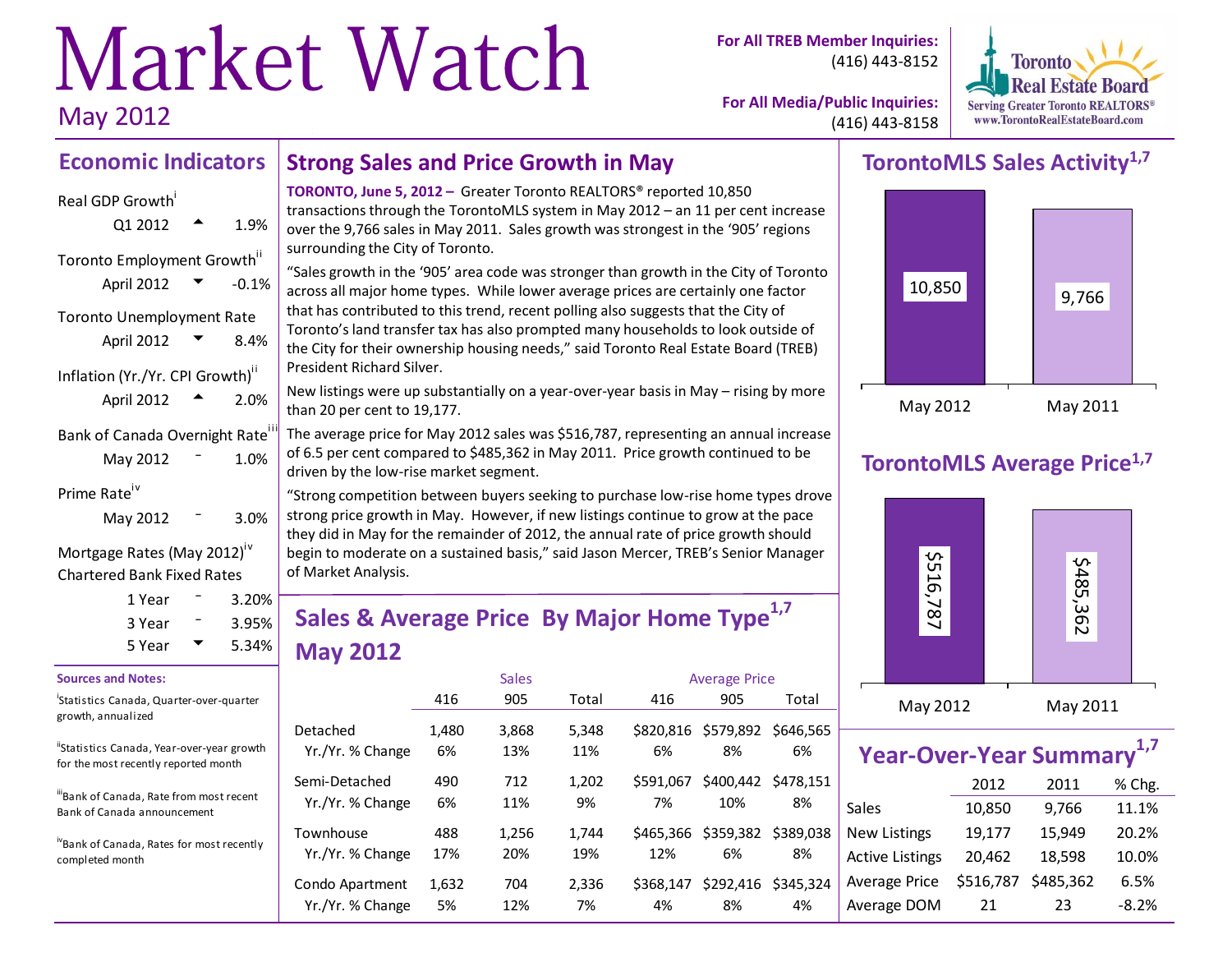# SALES BY PRICE RANGE AND HOUSE TYPE $^{1,7}$  MAY 2012

| <b>Price Range</b>          | <b>Detached</b> | Semi-Detached | Att/Row/Twnhouse | <b>Condo Townhouse</b> | <b>Condo Apt</b> | Link         | Co-op Apt | <b>Det Condo</b> | <b>Co-ownership Apt</b> | Total                    |
|-----------------------------|-----------------|---------------|------------------|------------------------|------------------|--------------|-----------|------------------|-------------------------|--------------------------|
| \$0 to \$99,999             | 6               | $\mathbf{0}$  |                  |                        | 18               | $\mathbf{0}$ |           | $\mathbf{0}$     |                         | 26                       |
| \$100,000 to \$199,999      | 73              | 16            | b                | 74                     | 272              | $\Omega$     |           | $\Omega$         |                         | 444                      |
| \$200,000 to \$299,999      | 346             | 65            | 132              | 290                    | 731              | 55           | 3         | $\mathbf 0$      |                         | 1,623                    |
| \$300,000 to \$399,999      | 756             | 355           | 264              | 330                    | 784              | 39           |           |                  |                         | 2,538                    |
| \$400,000 to \$499,999      | 981             | 419           | 232              | 118                    | 291              | 42           |           | $\overline{3}$   |                         | 2,087                    |
| \$500,000 to \$599,999      | 960             | 159           | 121              | 34                     | 104              | 43           |           |                  |                         | 1,423                    |
| \$600,000 to \$699,999      | 688             | 79            | 58               | 18                     | 54               | 12           |           |                  |                         | 911                      |
| \$700,000 to \$799,999      | 441             | 39            | 16               | 10                     | 21               |              |           |                  |                         | 530                      |
| \$800,000 to \$899,999      | 338             | 28            | 12               | $\overline{4}$         | 20               | $\mathbf 0$  |           | $\mathbf 0$      |                         | 402                      |
| \$900,000 to \$999,999      | 172             | 12            |                  |                        | 8                | $\Omega$     |           |                  |                         | 198                      |
| \$1,000,000 to \$1,249,999  | 225             | 10            | 8                |                        | 16               | $\Omega$     | $\Omega$  | $\Omega$         |                         | 263                      |
| \$1,250,000 to \$1,499,999  | 136             | 15            |                  |                        | 10               | $\Omega$     |           |                  |                         | 165                      |
| \$1,500,000 to \$1,749,999  | 90              |               | $\Omega$         |                        |                  | $\Omega$     | 0         | $\mathbf 0$      |                         | 93                       |
| \$1,750,000 to \$1,999,999  | 42              |               |                  |                        |                  |              |           |                  |                         | 47                       |
| $$2,000,000+$               | 94              |               |                  |                        |                  | $\Omega$     | $\Omega$  |                  |                         | 100                      |
| <b>Total Sales</b>          | 5,348           | 1,202         | 857              | 887                    | 2,336            | 193          | 17        | 7                | 3                       | 10,850                   |
| <b>Share of Total Sales</b> | 49.3%           | 11.1%         | 7.9%             | 8.2%                   | 21.5%            | 1.8%         | 0.2%      | 0.1%             | 0.0%                    | $\overline{\phantom{a}}$ |
| <b>Average Price</b>        | \$646,565       | \$478,151     | \$437,951        | \$341,780              | \$345,324        | \$411,176    | \$369,200 | \$434,907        | \$242,833               | \$516,787                |

# SALES BY PRICE RANGE AND HOUSE TYPE<sup>1,7</sup>  $\sqrt{2}$  and  $\sqrt{2}$  and  $\sqrt{2}$  and  $\sqrt{2}$  and  $\sqrt{2}$  and  $\sqrt{2}$  and  $\sqrt{2}$  and  $\sqrt{2}$  and  $\sqrt{2}$  and  $\sqrt{2}$  and  $\sqrt{2}$  and  $\sqrt{2}$  and  $\sqrt{2}$  and  $\sqrt{2}$  and  $\sqrt{2}$  and

| <b>Price Range</b>          | <b>Detached</b> | Semi-Detached | Att/Row/Twnhouse   Condo Townhouse |                | <b>Condo Apt</b> | Link        | Co-op Apt   | <b>Det Condo</b> | <b>Co-ownership Apt</b> | <b>Total</b> |
|-----------------------------|-----------------|---------------|------------------------------------|----------------|------------------|-------------|-------------|------------------|-------------------------|--------------|
| \$0 to \$99,999             | 17              | $\mathbf{1}$  | 2                                  | $\overline{7}$ | 121              | $\mathbf 0$ | 3           | $\mathbf 0$      |                         | 154          |
| \$100,000 to \$199,999      | 306             | 87            | 29                                 | 338            | 1,214            |             | 23          | 0                |                         | 2,008        |
| \$200,000 to \$299,999      | 1,468           | 322           | 582                                | 1,084          | 3,068            | 186         | 15          |                  | 19                      | 6,751        |
| \$300,000 to \$399,999      | 3,138           | 1,438         | 1,023                              | 1,105          | 2,902            | 138         | 17          | 13               |                         | 9,780        |
| \$400,000 to \$499,999      | 3,828           | 1,504         | 892                                | 370            | 1,195            | 173         | 6           | 5                |                         | 7,977        |
| \$500,000 to \$599,999      | 3,469           | 554           | 370                                | 110            | 440              | 149         |             |                  |                         | 5,098        |
| \$600,000 to \$699,999      | 2,545           | 280           | 180                                | 59             | 211              | 50          |             |                  |                         | 3,330        |
| \$700,000 to \$799,999      | 1,706           | 152           | 61                                 | 43             | 93               |             |             |                  |                         | 2,065        |
| \$800,000 to \$899,999      | 1,157           | 93            | 41                                 | 19             | 62               |             |             | 0                |                         | 1,372        |
| \$900,000 to \$999,999      | 636             | 43            | 14                                 | 4              | 30               |             |             | 0                |                         | 727          |
| \$1,000,000 to \$1,249,999  | 828             | 41            | 14                                 | 8              | 56               |             |             |                  |                         | 951          |
| \$1,250,000 to \$1,499,999  | 528             | 27            | 6                                  |                | 23               |             | $\Omega$    | $\mathbf 0$      |                         | 585          |
| \$1,500,000 to \$1,749,999  | 287             | 9             |                                    |                | 17               | 0           | $\mathbf 0$ | 0                |                         | 319          |
| \$1,750,000 to \$1,999,999  | 162             |               |                                    | $\Omega$       |                  |             |             | 0                |                         | 174          |
| $$2,000,000 +$              | 343             |               |                                    |                | 13               |             |             | $\mathbf{0}$     |                         | 360          |
| <b>Total Sales</b>          | 20,418          | 4,558         | 3,222                              | 3,150          | 9,450            | 712         | 71          | 34               | 36                      | 41,651       |
| <b>Share of Total Sales</b> | 49.0%           | 10.9%         | 7.7%                               | 7.6%           | 22.7%            | 1.7%        | 0.2%        | 0.1%             | 0.1%                    |              |
| <b>Average Price</b>        | \$636,264       | \$461,636     | \$423,394                          | \$327,823      | \$338,322        | \$414,443   | \$292,794   | \$434,933        | \$263,508               | \$504,897    |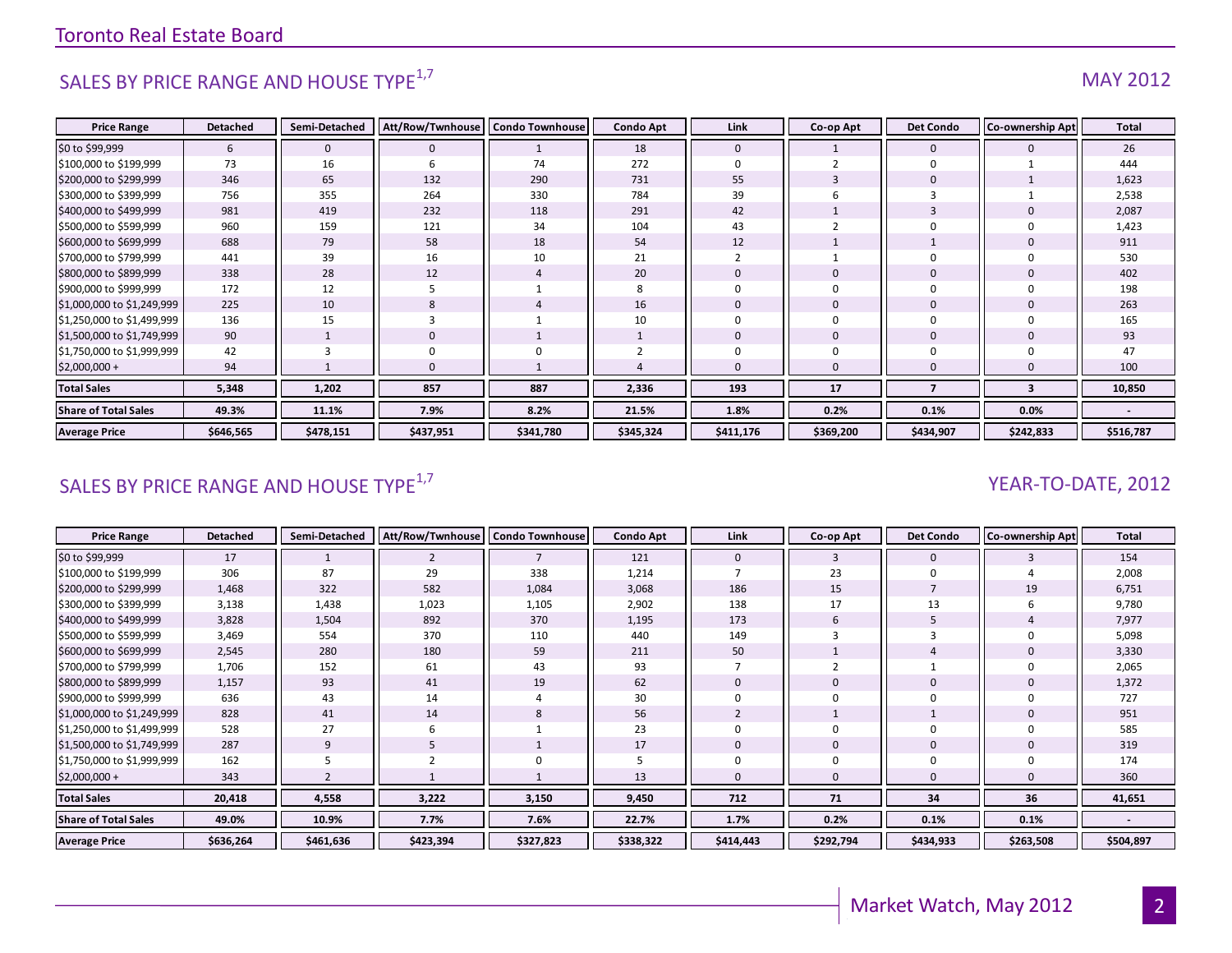#### **ALL HOME TYPES, MAY 2012** ALL TREB AREAS

|                                  | <b>Number of Sales</b> | Dollar Volume <sup>1</sup> | Average Price <sup>1</sup> | Median Price <sup>1</sup> | New Listings <sup>2</sup> | SNLR (Trend) <sup>8</sup> | Active Listings <sup>3</sup> | Mos. Inv. (Trend) <sup>9</sup> | Avg. SP/LP <sup>4</sup> | Avg. DOM <sup>5</sup> |
|----------------------------------|------------------------|----------------------------|----------------------------|---------------------------|---------------------------|---------------------------|------------------------------|--------------------------------|-------------------------|-----------------------|
| <b>TREB Total</b>                | 10,850                 | \$5,607,133,659            | \$516,787                  | \$432,050                 | 19,177                    | 60.0%                     | 20,462                       | 2.2                            | 99%                     | 21                    |
| <b>Halton Region</b>             | 730                    | \$421,720,268              | \$577,699                  | \$485,000                 | 1,181                     | 62.2%                     | 1,332                        | 2.2                            | 98%                     | 24                    |
| Burlington                       | 89                     | \$46,690,125               | \$524,608                  | \$466,000                 | 182                       | 59.9%                     | 230                          | 2.5                            | 97%                     | 26                    |
| <b>Halton Hills</b>              | 118                    | \$53,559,500               | \$453,894                  | \$432,500                 | 140                       | 71.1%                     | 166                          | 2.3                            | 99%                     | 30                    |
| Milton                           | 219                    | \$101,609,616              | \$463,971                  | \$427,900                 | 378                       | 63.9%                     | 338                          | 1.6                            | 99%                     | 17                    |
| Oakville                         | 304                    | \$219,861,027              | \$723,227                  | \$620,000                 | 481                       | 58.4%                     | 598                          | 2.6                            | 97%                     | 26                    |
| <b>Peel Region</b>               | 2,357                  | \$1,049,323,268            | \$445,194                  | \$405,000                 | 4,130                     | 59.7%                     | 4,110                        | 2.0                            | 98%                     | 20                    |
| Brampton                         | 999                    | \$409,841,405              | \$410,252                  | \$389,000                 | 1,674                     | 58.5%                     | 1,592                        | 1.9                            | 98%                     | 20                    |
| Caledon                          | 94                     | \$52,202,511               | \$555,346                  | \$490,500                 | 193                       | 56.3%                     | 298                          | $3.5$                          | 97%                     | 25                    |
| Mississauga                      | 1,264                  | \$587,279,352              | \$464,620                  | \$416,000                 | 2,263                     | 60.8%                     | 2,220                        | 1.9                            | 98%                     | 20                    |
| <b>City of Toronto</b>           | 4,130                  | \$2,349,011,252            | \$568,768                  | \$446,000                 | 7,956                     | 58.0%                     | 8,376                        | 2.2                            | 100%                    | 20                    |
| TURN PAGE FOR CITY OF TORONTO    |                        |                            |                            |                           |                           |                           |                              |                                |                         |                       |
| <b>TABLES OR CLICK HERE:</b>     |                        |                            |                            |                           |                           |                           |                              |                                |                         |                       |
|                                  |                        |                            |                            |                           |                           |                           |                              |                                |                         |                       |
| <b>York Region</b>               | 2,028                  | \$1,233,476,073            | \$608,223                  | \$544,750                 | 3,600                     | 62.4%                     | 3,647                        | 1.9                            | 99%                     | 19                    |
| Aurora                           | 119                    | \$64,916,753               | \$545,519                  | \$528,000                 | 169                       | 70.8%                     | 163                          | 1.7                            | 100%                    | 16                    |
| E. Gwillimbury                   | 42                     | \$21,503,800               | \$511,995                  | \$429,650                 | 73                        | 64.2%                     | 88                           | 2.9                            | 98%                     | 26                    |
| Georgina                         | 107                    | \$36,499,556               | \$341,117                  | \$310,000                 | 142                       | 65.9%                     | 253                          | 3.2                            | 98%                     | 31                    |
| King                             | 35                     | \$27,937,804               | \$798,223                  | \$710,000                 | 68                        | 51.0%                     | 134                          | 5.8                            | 97%                     | 36                    |
| Markham                          | 577                    | \$364,322,954              | \$631,409                  | \$565,000                 | 1,011                     | 60.9%                     | 925                          | 1.7                            | 100%                    | 18                    |
| Newmarket                        | 189                    | \$85,625,600               | \$453,046                  | \$436,000                 | 277                       | 76.7%                     | 214                          | 1.2                            | 99%                     | 17                    |
| Richmond Hill                    | 412                    | \$281,606,666              | \$683,511                  | \$615,000                 | 798                       | 61.3%                     | 711                          | 1.6                            | 99%                     | 18                    |
| Vaughan                          | 458                    | \$290,607,113              | \$634,513                  | \$581,950                 | 878                       | 60.1%                     | 915                          | 2.0                            | 99%                     | 19                    |
| Whitchurch-Stouffville           | 89                     | \$60,455,827               | \$679,279                  | \$550,000                 | 184                       | 58.6%                     | 244                          | 2.9                            | 97%                     | 22                    |
| <b>Durham Region</b>             | 1,248                  | \$427,158,073              | \$342,274                  | \$315,000                 | 1,876                     | 62.2%                     | 2,132                        | 2.3                            | 99%                     | 24                    |
| Ajax                             | 231                    | \$87,737,838               | \$379,817                  | \$359,900                 | 329                       | 64.8%                     | 271                          | 1.7                            | 99%                     | 19                    |
| <b>Brock</b>                     | 26                     | \$6,587,900                | \$253,381                  | \$233,750                 | 55                        | 42.0%                     | 152                          | 8.4                            | 95%                     | 68                    |
| Clarington                       | 217                    | \$63,904,367               | \$294,490                  | \$280,000                 | 293                       | 61.6%                     | 374                          | $2.5$                          | 99%                     | 25                    |
| Oshawa                           | 275                    | \$73,200,950               | \$266,185                  | \$255,000                 | 439                       | 63.2%                     | 464                          | 2.2                            | 99%                     | 21                    |
| Pickering                        | 155                    | \$61,532,723               | \$396,985                  | \$365,000                 | 267                       | 61.0%                     | 288                          | 2.0                            | 99%                     | 22                    |
| Scugog                           | 37                     | \$12,834,233               | \$346,871                  | \$317,000                 | 70                        | 51.6%                     | 143                          | $4.6\,$                        | 97%                     | 38                    |
| Uxbridge                         | 39                     | \$19,430,988               | \$498,230                  | \$440,000                 | 72                        | 53.6%                     | 140                          | 4.7                            | 98%                     | 38                    |
| Whitby                           | 268                    | \$101,929,074              | \$380,332                  | \$350,200                 | 351                       | 66.1%                     | 300                          | 1.7                            | 99%                     | 21                    |
| <b>Dufferin County</b>           | 77                     | \$28,023,390               | \$363,940                  | \$323,000                 | 74                        | 68.2%                     | 117                          | 2.6                            | 98%                     | 32                    |
| Orangeville                      | 77                     | \$28,023,390               | \$363,940                  | \$323,000                 | 74                        | 68.2%                     | 117                          | 2.6                            | 98%                     | 32                    |
| <b>Simcoe County</b>             | 280                    | \$98,421,335               | \$351,505                  | \$325,000                 | 360                       | 61.3%                     | 748                          | 3.9                            | 98%                     | 41                    |
| Adjala-Tosorontio                | 18                     | \$8,065,500                | \$448,083                  | \$427,500                 | 32                        | 48.3%                     | 89                           | 7.0                            | 98%                     | 84                    |
| <b>Bradford West Gwillimbury</b> | 76                     | \$32,531,200               | \$428,042                  | \$398,750                 | 82                        | 74.4%                     | 101                          | 2.0                            | 98%                     | 23                    |
| Essa                             | 49                     | \$14,168,280               | \$289,149                  | \$258,500                 | 37                        | 54.5%                     | 145                          | 5.1                            | 98%                     | 62                    |
| Innisfil                         | 70                     | \$22,477,829               | \$321,112                  | \$298,000                 | 126                       | 52.1%                     | 255                          | 4.9                            | 97%                     | 42                    |
| New Tecumseth                    | 67                     | \$21,178,526               | \$316,097                  | \$290,000                 | 83                        | 69.0%                     | 158                          | 3.3                            | 97%                     | 34                    |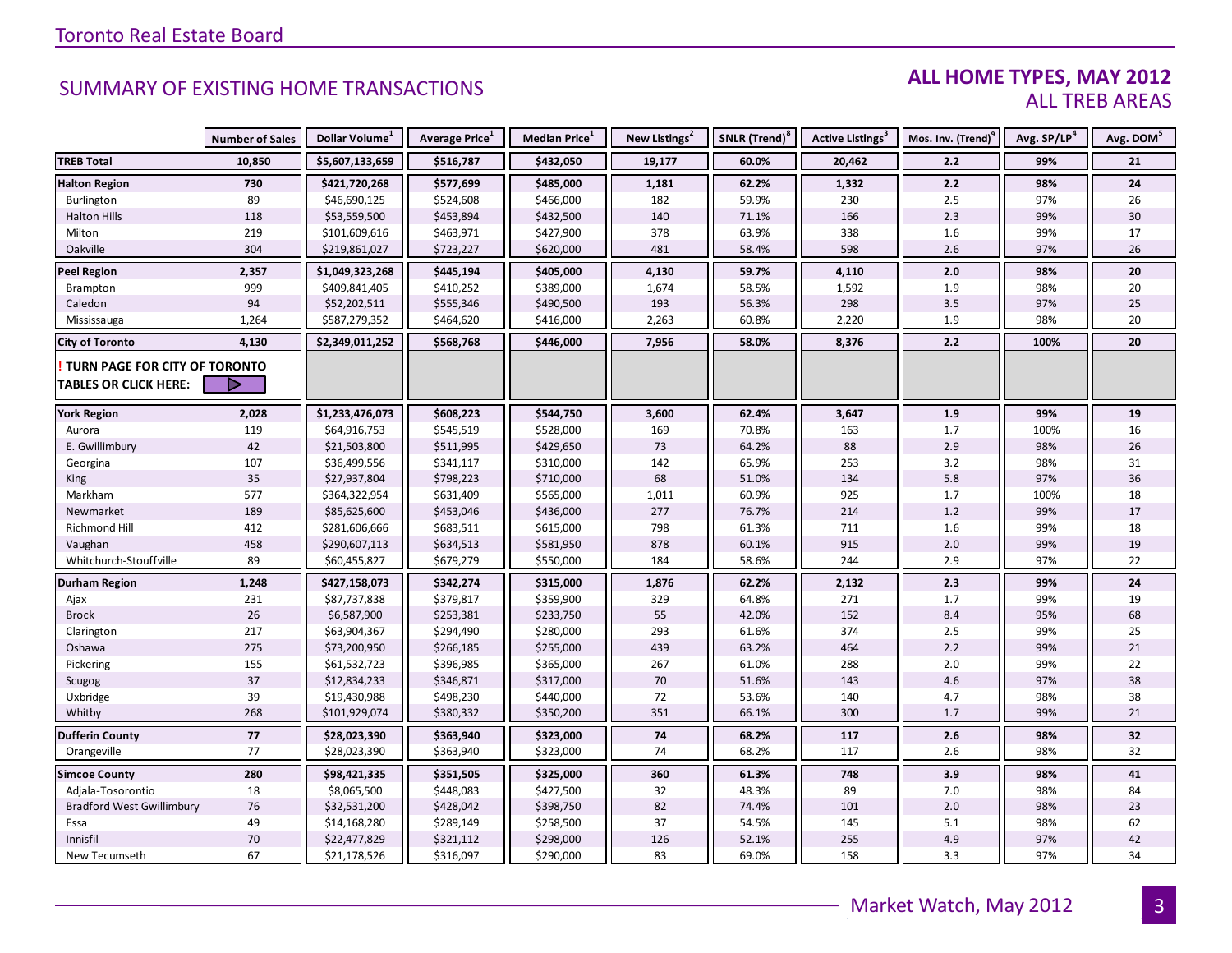### **ALL HOME TYPES, MAY 2012** CITY OF TORONTO MUNICIPAL BREAKDOWN

|                              | <b>Number of Sales</b> | Dollar Volume <sup>1</sup> | Average Price <sup>1</sup> | <b>Median Price</b> <sup>1</sup> | New Listings <sup>2</sup> | SNLR (Trend) <sup>8</sup> |        | Active Listings <sup>3</sup>   Mos. Inv. (Trend) <sup>9</sup> | Avg. SP/LP <sup>4</sup> | Avg. DOM <sup>5</sup> |
|------------------------------|------------------------|----------------------------|----------------------------|----------------------------------|---------------------------|---------------------------|--------|---------------------------------------------------------------|-------------------------|-----------------------|
| <b>TREB Total</b>            | 10,850                 | \$5,607,133,659            | \$516,787                  | \$432,050                        | 19,177                    | 60.0%                     | 20,462 | 2.2                                                           | 99%                     | 21                    |
| <b>City of Toronto Total</b> | 4,130                  | \$2,349,011,252            | \$568,768                  | \$446,000                        | 7,956                     | 58.0%                     | 8,376  | $2.2$                                                         | 100%                    | 20                    |
| <b>Toronto West</b>          | 1,087                  | \$547,476,489              | \$503,658                  | \$438,000                        | 1,877                     | 58.2%                     | 2,180  | $2.5$                                                         | 101%                    | 21                    |
| Toronto W01                  | 86                     | \$54,069,686               | \$628,717                  | \$580,000                        | 171                       | 58.3%                     | 156    | 2.1                                                           | 104%                    | 14                    |
| Toronto W02                  | 137                    | \$87,111,204               | \$635,848                  | \$631,000                        | 182                       | 67.9%                     | 120    | 1.2                                                           | 103%                    | 13                    |
| Toronto W03                  | 81                     | \$32,221,690               | \$397,799                  | \$385,000                        | 116                       | 64.0%                     | 111    | 1.9                                                           | 102%                    | 21                    |
| Toronto W04                  | 108                    | \$44,461,899               | \$411,684                  | \$397,500                        | 182                       | 60.1%                     | 205    | 2.6                                                           | 99%                     | 21                    |
| Toronto W05                  | 135                    | \$45,819,700               | \$339,405                  | \$370,000                        | 236                       | 56.3%                     | 314    | 3.1                                                           | 99%                     | 26                    |
| Toronto W06                  | 138                    | \$63,420,920               | \$459,572                  | \$439,500                        | 317                       | 47.7%                     | 440    | 3.3                                                           | 99%                     | 26                    |
| Toronto W07                  | 49                     | \$33,655,300               | \$686,843                  | \$640,000                        | 58                        | 68.6%                     | 43     | 1.4                                                           | 103%                    | 13                    |
| Toronto W08                  | 205                    | \$132,688,604              | \$647,261                  | \$540,000                        | 332                       | 60.6%                     | 415    | 2.3                                                           | 99%                     | 23                    |
| Toronto W09                  | 53                     | \$23,311,429               | \$439,838                  | \$460,000                        | 113                       | 56.5%                     | 146    | 2.8                                                           | 101%                    | 21                    |
| Toronto W10                  | 95                     | \$30,716,057               | \$323,327                  | \$365,000                        | 170                       | 56.5%                     | 230    | 2.9                                                           | 98%                     | 23                    |
| <b>Toronto Central</b>       | 1,863                  | \$1,269,188,826            | \$681,261                  | \$470,000                        | 4,038                     | 55.5%                     | 4,385  | 2.3                                                           | 100%                    | 20                    |
| Toronto C01                  | 469                    | \$220,572,083              | \$470,303                  | \$398,600                        | 1,135                     | 51.7%                     | 1,383  | 2.7                                                           | 100%                    | 24                    |
| Toronto C02                  | 104                    | \$110,196,753              | \$1,059,584                | \$969,549                        | 235                       | 51.8%                     | 278    | 3.1                                                           | 101%                    | 19                    |
| Toronto C03                  | 75                     | \$69,506,906               | \$926,759                  | \$656,000                        | 115                       | 59.6%                     | 115    | $2.1\,$                                                       | 100%                    | 18                    |
| Toronto C04                  | 124                    | \$151,233,145              | \$1,219,622                | \$1,109,000                      | 239                       | 58.0%                     | 245    | 2.0                                                           | 99%                     | 20                    |
| Toronto C06                  | 34                     | \$24,112,890               | \$709,203                  | \$657,500                        | 73                        | 60.3%                     | 74     | 2.1                                                           | 102%                    | 21                    |
| Toronto C07                  | 137                    | \$85,214,833               | \$622,006                  | \$529,900                        | 317                       | 57.1%                     | 319    | 2.0                                                           | 99%                     | 18                    |
| Toronto C08                  | 187                    | \$84,828,143               | \$453,626                  | \$379,000                        | 384                       | 59.4%                     | 417    | $2.1$                                                         | 100%                    | 19                    |
| Toronto C09                  | 47                     | \$65,580,500               | \$1,395,330                | \$975,000                        | 68                        | 60.0%                     | 71     | 2.4                                                           | 101%                    | 13                    |
| Toronto C10                  | 93                     | \$61,214,485               | \$658,220                  | \$582,000                        | 156                       | 66.3%                     | 129    | 1.4                                                           | 101%                    | 15                    |
| Toronto C11                  | 50                     | \$34,501,213               | \$690,024                  | \$428,400                        | $88\,$                    | 64.3%                     | 92     | 1.8                                                           | 102%                    | 18                    |
| Toronto C12                  | 43                     | \$81,623,300               | \$1,898,216                | \$1,600,000                      | 130                       | 50.3%                     | 180    | 3.5                                                           | 97%                     | 24                    |
| Toronto C13                  | 99                     | \$61,091,075               | \$617,082                  | \$515,000                        | 189                       | 62.7%                     | 160    | 1.8                                                           | 102%                    | $16\,$                |
| Toronto C14                  | 210                    | \$121,877,233              | \$580,368                  | \$410,000                        | 506                       | 54.4%                     | 523    | 2.0                                                           | 99%                     | 21                    |
| Toronto C15                  | 191                    | \$97,636,267               | \$511,185                  | \$412,000                        | 403                       | 53.0%                     | 399    | 2.2                                                           | 101%                    | 21                    |
| <b>Toronto East</b>          | 1,180                  | \$532,345,937              | \$451,141                  | \$432,050                        | 2,041                     | 62.2%                     | 1,811  | 1.8                                                           | 101%                    | 17                    |
| Toronto E01                  | 107                    | \$65,039,140               | \$607,842                  | \$565,000                        | 173                       | 62.7%                     | 128    | 1.5                                                           | 105%                    | 11                    |
| Toronto E02                  | 108                    | \$69,924,450               | \$647,449                  | \$579,950                        | 182                       | 65.2%                     | 113    | 1.2                                                           | 103%                    | $\overline{9}$        |
| Toronto E03                  | 122                    | \$67,393,034               | \$552,402                  | \$530,000                        | 237                       | 63.4%                     | 175    | 1.4                                                           | 103%                    | 14                    |
| Toronto E04                  | 138                    | \$49,807,207               | \$360,922                  | \$392,500                        | 224                       | 63.5%                     | 213    | 1.9                                                           | 101%                    | 20                    |
| Toronto E05                  | 123                    | \$51,314,718               | \$417,193                  | \$370,000                        | 215                       | 70.0%                     | 164    | 1.3                                                           | 102%                    | 18                    |
| Toronto E06                  | 38                     | \$19,858,474               | \$522,591                  | \$491,500                        | 97                        | 59.7%                     | 78     | 1.6                                                           | 101%                    | 20                    |
| Toronto E07                  | 130                    | \$48,884,876               | \$376,038                  | \$332,000                        | 216                       | 58.6%                     | 197    | $2.2\,$                                                       | 102%                    | 21                    |
| Toronto E08                  | 81                     | \$34,063,730               | \$420,540                  | \$419,000                        | 128                       | 58.3%                     | 146    | 2.3                                                           | 98%                     | $20\,$                |
| Toronto E09                  | 135                    | \$46,447,958               | \$344,059                  | \$354,000                        | 245                       | 58.5%                     | 280    | 2.3                                                           | 99%                     | 21                    |
| Toronto E10                  | 91                     | \$41,252,700               | \$453,326                  | \$436,000                        | 131                       | 64.0%                     | 112    | 1.9                                                           | 100%                    | 19                    |
| Toronto E11                  | 107                    | \$38,359,650               | \$358,501                  | \$349,000                        | 193                       | 60.9%                     | 205    | 2.2                                                           | 99%                     | 18                    |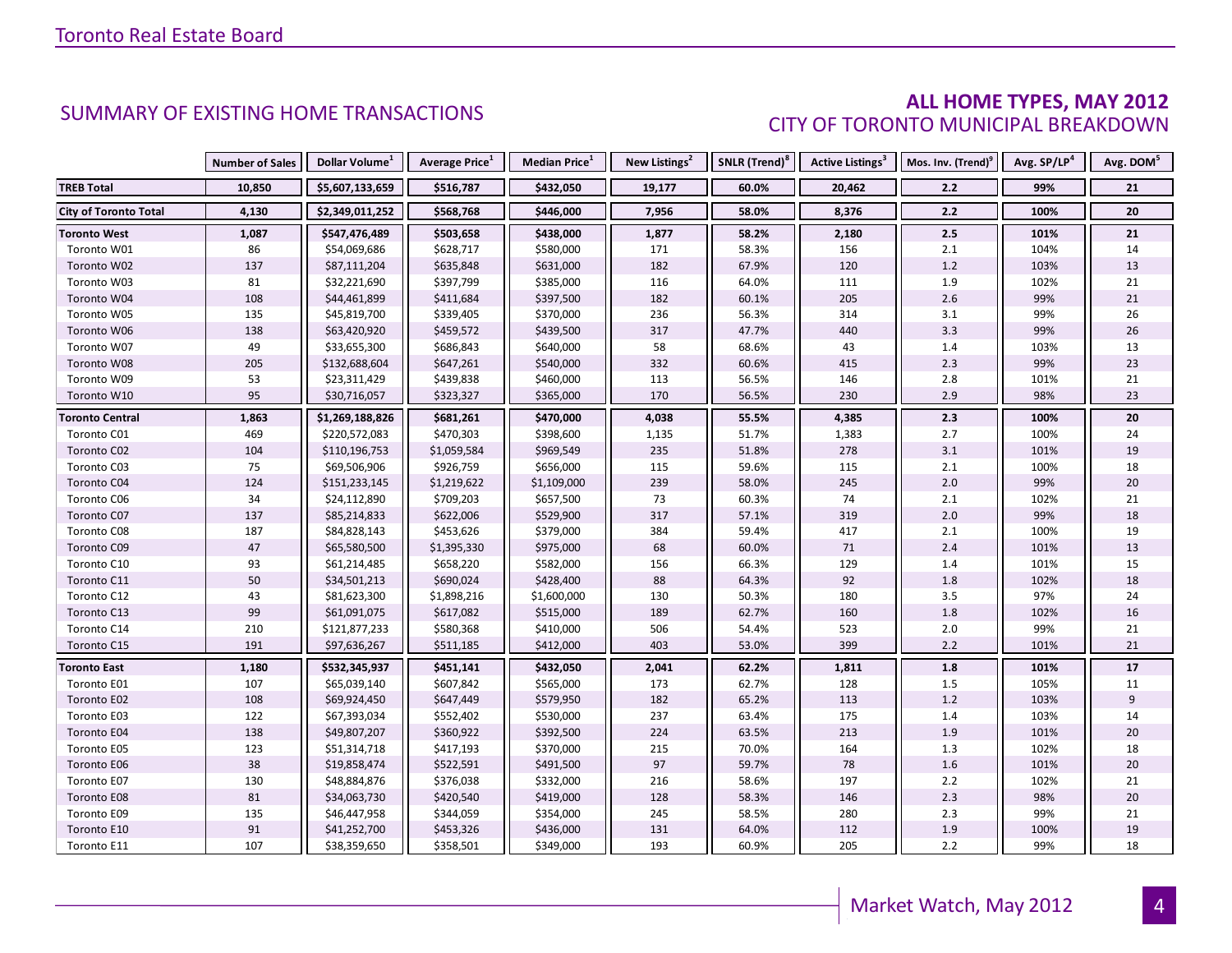#### **ALL HOME TYPES, YEAR-TO-DATE 2012** ALL TREB AREAS

|                                        | <b>Number of Sales</b> | Dollar Volume <sup>1</sup> | <b>Average Price</b> <sup>1</sup> | Median Price <sup>1</sup> | New Listings <sup>2</sup> | Avg. SP/LP <sup>4</sup> | Avg. DOM <sup>5</sup> |
|----------------------------------------|------------------------|----------------------------|-----------------------------------|---------------------------|---------------------------|-------------------------|-----------------------|
| <b>TREB Total</b>                      | 41,651                 | \$21,029,481,527           | \$504,897                         | \$423,000                 | 74,037                    | 99%                     | 23                    |
| <b>Halton Region</b>                   | 2,688                  | \$1,527,045,840            | \$568,097                         | \$473,000                 | 4,563                     | 98%                     | 23                    |
| Burlington                             | 337                    | \$164,217,132              | \$487,291                         | \$413,000                 | 619                       | 97%                     | 28                    |
| <b>Halton Hills</b>                    | 441                    | \$205,128,850              | \$465,145                         | \$430,000                 | 617                       | 98%                     | 28                    |
| Milton                                 | 825                    | \$380,249,625              | \$460,909                         | \$425,550                 | 1,365                     | 99%                     | 16                    |
| Oakville                               | 1,085                  | \$777,450,233              | \$716,544                         | \$607,000                 | 1,962                     | 97%                     | 25                    |
| <b>Peel Region</b>                     | 8,970                  | \$3,933,677,303            | \$438,537                         | \$397,000                 | 15,785                    | 98%                     | 21                    |
| Brampton                               | 3,851                  | \$1,552,671,733            | \$403,187                         | \$382,500                 | 6,699                     | 98%                     | 21                    |
| Caledon                                | 365                    | \$205,434,216              | \$562,833                         | \$479,500                 | 720                       | 97%                     | 30                    |
| Mississauga                            | 4,754                  | \$2,175,571,354            | \$457,630                         | \$410,000                 | 8,366                     | 98%                     | 21                    |
| <b>City of Toronto</b>                 | 15,872                 | \$8,793,343,051            | \$554,016                         | \$431,950                 | 29,820                    | 101%                    | 22                    |
| <b>! TURN PAGE FOR CITY OF TORONTO</b> |                        |                            |                                   |                           |                           |                         |                       |
| <b>TABLES OR CLICK HERE:</b>           |                        |                            |                                   |                           |                           |                         |                       |
| <b>York Region</b>                     | 7,875                  | \$4,678,172,841            | \$594,054                         | \$539,000                 | 13,719                    | 99%                     | 21                    |
| Aurora                                 | 446                    | \$253,212,279              | \$567,741                         | \$518,000                 | 695                       | 99%                     | 19                    |
| E. Gwillimbury                         | 150                    | \$73,496,581               | \$489,977                         | \$430,000                 | 249                       | 98%                     | 29                    |
| Georgina                               | 413                    | \$130,747,900              | \$316,581                         | \$295,000                 | 682                       | 98%                     | 31                    |
| <b>King</b>                            | 149                    | \$123,439,254              | \$828,451                         | \$714,000                 | 267                       | 95%                     | 57                    |
| Markham                                | 2,144                  | \$1,286,263,188            | \$599,936                         | \$550,000                 | 3,747                     | 100%                    | 19                    |
| Newmarket                              | 717                    | \$322,343,743              | \$449,573                         | \$427,000                 | 1,015                     | 100%                    | 16                    |
| Richmond Hill                          | 1,577                  | \$1,061,871,079            | \$673,349                         | \$608,500                 | 2,862                     | 100%                    | 17                    |
| Vaughan                                | 1,924                  | \$1,211,550,253            | \$629,704                         | \$580,000                 | 3,521                     | 99%                     | 20                    |
| Whitchurch-Stouffville                 | 355                    | \$215,248,564              | \$606,334                         | \$526,000                 | 681                       | 98%                     | 30                    |
| Durham Region                          | 4,968                  | \$1,656,298,022            | \$333,393                         | \$310,000                 | 8,020                     | 98%                     | 27                    |
| Ajax                                   | 946                    | \$349,291,112              | \$369,230                         | \$355,000                 | 1,437                     | 99%                     | 21                    |
| <b>Brock</b>                           | 88                     | \$23,740,990               | \$269,784                         | \$236,250                 | 217                       | 96%                     | 90                    |
| Clarington                             | 832                    | \$243,030,560              | \$292,104                         | \$273,500                 | 1,319                     | 98%                     | 29                    |
| Oshawa                                 | 1,189                  | \$306,564,224              | \$257,834                         | \$243,000                 | 1,831                     | 98%                     | 27                    |
| Pickering                              | 623                    | \$244,231,368              | \$392,025                         | \$367,500                 | 1,093                     | 99%                     | 23                    |
| Scugog                                 | 131                    | \$49,028,983               | \$374,267                         | \$328,500                 | 285                       | 97%                     | 42                    |
| Uxbridge                               | 134                    | \$62,975,538               | \$469,967                         | \$430,500                 | 287                       | 97%                     | 48                    |
| Whitby                                 | 1,025                  | \$377,435,247              | \$368,230                         | \$347,000                 | 1,551                     | 99%                     | 21                    |
| <b>Dufferin County</b>                 | 286                    | \$96,902,690               | \$338,821                         | \$316,750                 | 410                       | 98%                     | 37                    |
| Orangeville                            | 286                    | \$96,902,690               | \$338,821                         | \$316,750                 | 410                       | 98%                     | 37                    |
| <b>Simcoe County</b>                   | 992                    | \$344,041,780              | \$346,816                         | \$318,750                 | 1,720                     | 98%                     | 45                    |
| Adjala-Tosorontio                      | 65                     | \$28,218,850               | \$434,136                         | \$402,250                 | 147                       | 97%                     | 82                    |
| <b>Bradford West Gwillimbury</b>       | 284                    | \$116,855,358              | \$411,463                         | \$378,588                 | 379                       | 98%                     | 27                    |
| Essa                                   | 135                    | \$40,813,176               | \$302,320                         | \$260,000                 | 280                       | 98%                     | 52                    |
| Innisfil                               | 226                    | \$69,779,648               | \$308,760                         | \$294,000                 | 496                       | 97%                     | 50                    |
| New Tecumseth                          | 282                    | \$88,374,748               | \$313,386                         | \$286,600                 | 418                       | 98%                     | 47                    |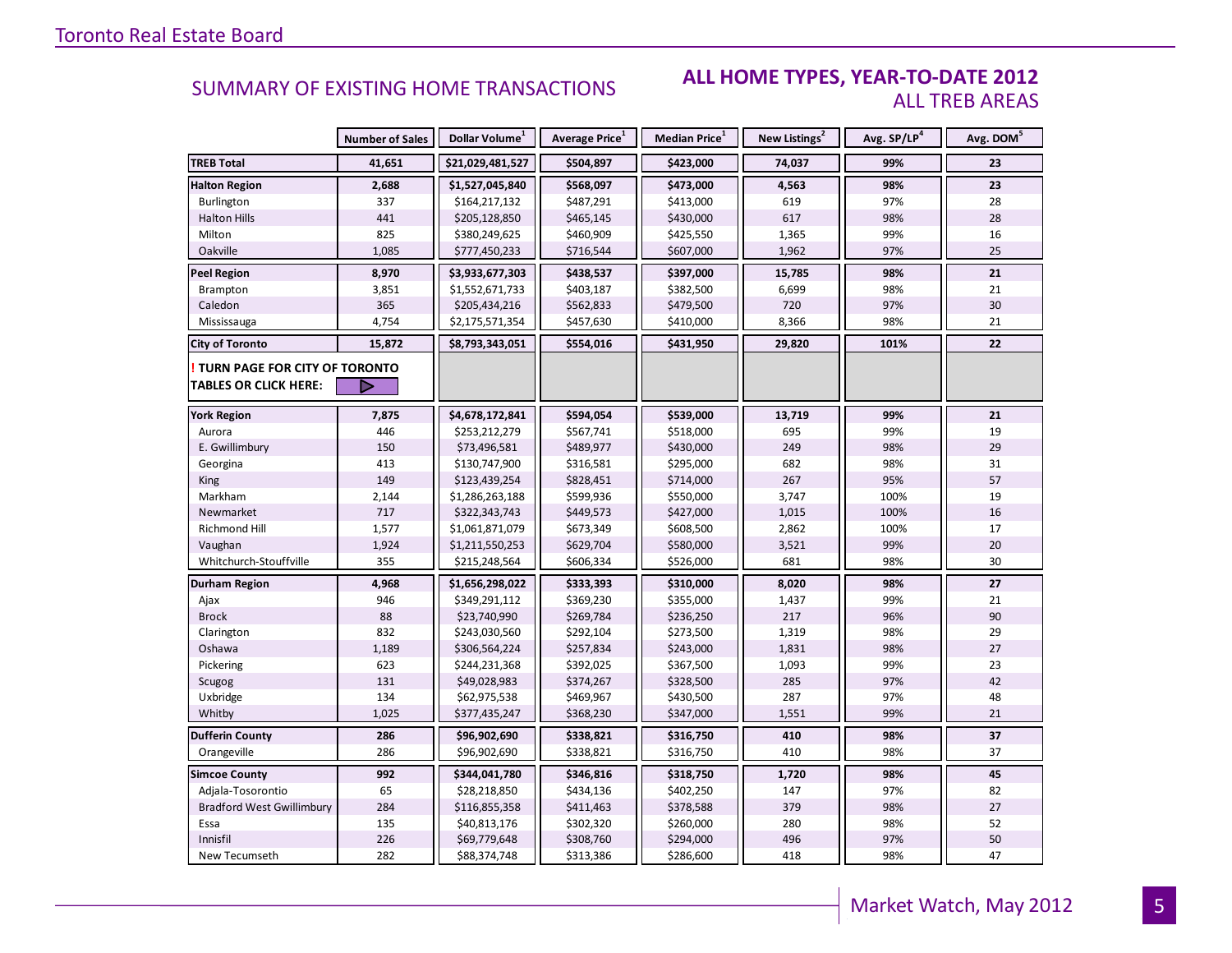#### **ALL HOME TYPES, YEAR-TO-DATE 2012** CITY OF TORONTO MUNICIPAL BREAKDOWN SUMMARY OF EXISTING HOME TRANSACTIONS

|                              | <b>Number of Sales</b> | Dollar Volume <sup>1</sup> | Average Price <sup>1</sup> | Median Price <sup>1</sup> | New Listings <sup>2</sup> | Avg. SP/LP <sup>4</sup> | Avg. DOM <sup>5</sup> |
|------------------------------|------------------------|----------------------------|----------------------------|---------------------------|---------------------------|-------------------------|-----------------------|
| <b>TREB Total</b>            | 41,651                 | \$21,029,481,527           | \$504,897                  | \$423,000                 | 74,037                    | 99%                     | 23                    |
| <b>City of Toronto Total</b> | 15,872                 | \$8,793,343,051            | \$554,016                  | \$431,950                 | 29,820                    | 101%                    | 22                    |
| <b>Toronto West</b>          | 4,094                  | \$1,961,993,962            | \$479,236                  | \$418,000                 | 7,500                     | 100%                    | 24                    |
| Toronto W01                  | 269                    | \$165,276,104              | \$614,409                  | \$549,000                 | 569                       | 104%                    | 16                    |
| Toronto W02                  | 442                    | \$275,106,910              | \$622,414                  | \$585,000                 | 666                       | 104%                    | 14                    |
| Toronto W03                  | 356                    | \$138,502,422              | \$389,052                  | \$380,000                 | 528                       | 100%                    | 22                    |
| Toronto W04                  | 380                    | \$139,428,375              | \$366,917                  | \$354,500                 | 677                       | 99%                     | 27                    |
| Toronto W05                  | 494                    | \$170,068,870              | \$344,269                  | \$363,000                 | 933                       | 98%                     | 30                    |
| Toronto W06                  | 559                    | \$251,750,067              | \$450,358                  | \$422,000                 | 1,310                     | 100%                    | 29                    |
| Toronto W07                  | 152                    | \$105,451,693              | \$693,761                  | \$640,000                 | 221                       | 102%                    | 18                    |
| Toronto W08                  | 774                    | \$483,382,157              | \$624,525                  | \$525,200                 | 1,389                     | 99%                     | 24                    |
| Toronto W09                  | 252                    | \$105,548,412              | \$418,843                  | \$442,500                 | 454                       | 100%                    | 27                    |
| Toronto W10                  | 416                    | \$127,478,952              | \$306,440                  | \$331,000                 | 753                       | 99%                     | 24                    |
| Toronto Central              | 7,242                  | \$4,838,341,258            | \$668,095                  | \$462,000                 | 14,797                    | 100%                    | 22                    |
| Toronto C01                  | 1,834                  | \$840,182,704              | \$458,115                  | \$393,000                 | 4,232                     | 100%                    | 25                    |
| Toronto C02                  | 336                    | \$349,803,588              | \$1,041,082                | \$847,750                 | 763                       | 100%                    | 24                    |
| Toronto C03                  | 278                    | \$273,442,031              | \$983,604                  | \$650,750                 | 470                       | 100%                    | 20                    |
| Toronto C04                  | 491                    | \$540,507,596              | \$1,100,830                | \$1,012,000               | 887                       | 101%                    | 18                    |
| Toronto C06                  | 169                    | \$107,755,419              | \$637,606                  | \$638,000                 | 293                       | 102%                    | 20                    |
| Toronto C07                  | 566                    | \$337,293,884              | \$595,926                  | \$489,000                 | 1,143                     | 100%                    | 20                    |
| Toronto C08                  | 722                    | \$315,100,223              | \$436,427                  | \$387,500                 | 1,393                     | 100%                    | 23                    |
| Toronto C09                  | 152                    | \$193,937,456              | \$1,275,904                | \$893,000                 | 277                       | 98%                     | 23                    |
| Toronto C10                  | 333                    | \$230,102,087              | \$690,997                  | \$610,000                 | 548                       | 102%                    | 15                    |
| Toronto C11                  | 216                    | \$142,118,164              | \$657,954                  | \$359,000                 | 344                       | 102%                    | 20                    |
| Toronto C12                  | 205                    | \$361,421,464              | \$1,763,032                | \$1,572,000               | 459                       | 98%                     | 27                    |
| Toronto C13                  | 388                    | \$232,135,290              | \$598,287                  | \$457,000                 | 663                       | 102%                    | 20                    |
| Toronto C14                  | 803                    | \$501,941,303              | \$625,083                  | \$443,000                 | 1,763                     | 101%                    | 22                    |
| Toronto C15                  | 749                    | \$412,600,049              | \$550,868                  | \$418,000                 | 1,562                     | 101%                    | 24                    |
| <b>Toronto East</b>          | 4,536                  | \$1,993,007,831            | \$439,376                  | \$416,000                 | 7,523                     | 102%                    | 20                    |
| Toronto E01                  | 424                    | \$247,611,576              | \$583,990                  | \$555,278                 | 655                       | 105%                    | 13                    |
| Toronto E02                  | 379                    | \$255,340,275              | \$673,721                  | \$602,000                 | 612                       | 102%                    | 12                    |
| Toronto E03                  | 495                    | \$266,225,395              | \$537,829                  | \$515,000                 | 812                       | 104%                    | 15                    |
| Toronto E04                  | 530                    | \$186,034,821              | \$351,009                  | \$375,000                 | 882                       | 100%                    | 23                    |
| Toronto E05                  | 451                    | \$185,432,003              | \$411,157                  | \$367,000                 | 709                       | 102%                    | 19                    |
| Toronto E06                  | 192                    | \$96,631,145               | \$503,287                  | \$424,500                 | 361                       | 101%                    | 15                    |
| Toronto E07                  | 449                    | \$164,211,968              | \$365,728                  | \$318,000                 | 719                       | 101%                    | 25                    |
| Toronto E08                  | 294                    | \$118,142,215              | \$401,844                  | \$392,650                 | 528                       | 98%                     | 24                    |
| Toronto E09                  | 567                    | \$183,816,977              | \$324,192                  | \$315,000                 | 986                       | 99%                     | 25                    |
| Toronto E10                  | 315                    | \$143,065,800              | \$454,177                  | \$433,500                 | 480                       | 100%                    | 20                    |
| Toronto E11                  | 440                    | \$146,495,656              | \$332,945                  | \$320,150                 | 779                       | 99%                     | 22                    |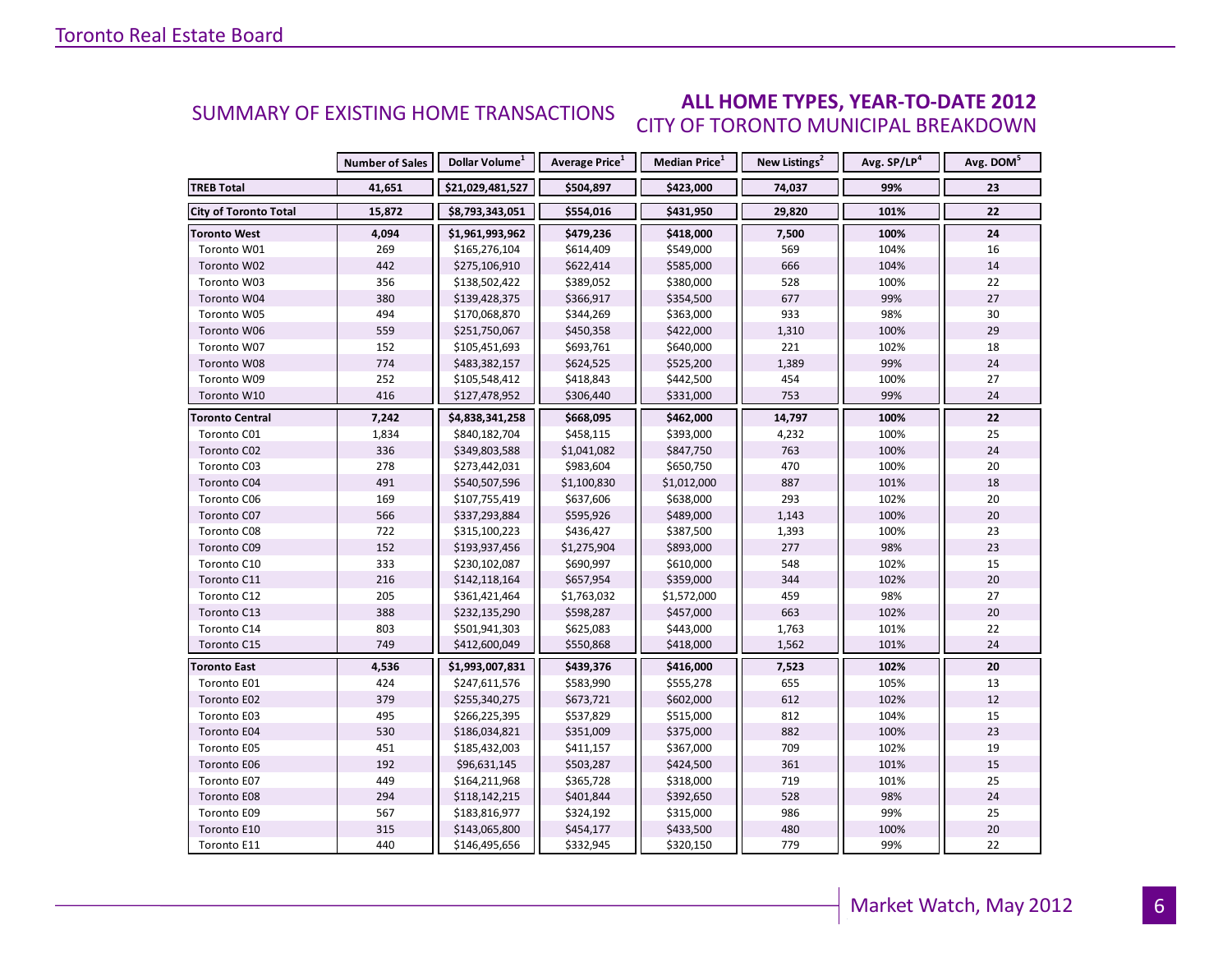#### DETACHED HOUSES, MAY 2012 ALL TREB AREAS

|                                                               | Sales <sup>1</sup> | Dollar Volume <sup>1</sup> | Average Price <sup>1</sup> | Median Price <sup>1</sup> | New Listings <sup>2</sup> | Active Listings <sup>3</sup> | Avg. SP/LP <sup>4</sup> | Avg. DOM <sup>5</sup> |
|---------------------------------------------------------------|--------------------|----------------------------|----------------------------|---------------------------|---------------------------|------------------------------|-------------------------|-----------------------|
| <b>TREB Total</b>                                             | 5,348              | \$3,457,829,694            | \$646,565                  | \$548,000                 | 9,534                     | 10,058                       | 99%                     | 21                    |
| <b>Halton Region</b>                                          | 435                | \$305,167,820              | \$701,535                  | \$593,000                 | 756                       | 973                          | 97%                     | 28                    |
| Burlington                                                    | 50                 | \$34,187,425               | \$683,749                  | \$609,000                 | 120                       | 168                          | 97%                     | 33                    |
| <b>Halton Hills</b>                                           | 89                 | \$44,112,400               | \$495,645                  | \$468,500                 | 113                       | 146                          | 98%                     | 31                    |
| Milton                                                        | 106                | \$59,166,679               | \$558,176                  | \$529,700                 | 217                       | 236                          | 98%                     | 22                    |
| Oakville                                                      | 190                | \$167,701,316              | \$882,639                  | \$744,050                 | 306                       | 423                          | 97%                     | 28                    |
| <b>Peel Region</b>                                            | 1,061              | \$612,868,334              | \$577,633                  | \$528,000                 | 2,043                     | 2,087                        | 98%                     | 20                    |
| Brampton                                                      | 546                | \$262,700,223              | \$481,136                  | \$460,000                 | 993                       | 959                          | 98%                     | 19                    |
| Caledon                                                       | 69                 | \$42,864,200               | \$621,220                  | \$545,000                 | 167                       | 283                          | 96%                     | 30                    |
| Mississauga                                                   | 446                | \$307,303,911              | \$689,022                  | \$610,000                 | 883                       | 845                          | 98%                     | 19                    |
| <b>City of Toronto</b>                                        | 1,480              | \$1,214,807,734            | \$820,816                  | \$650,000                 | 2,672                     | 2,206                        | 101%                    | 15                    |
| TURN PAGE FOR CITY OF TORONTO<br><b>TABLES OR CLICK HERE:</b> | D                  |                            |                            |                           |                           |                              |                         |                       |
|                                                               |                    |                            |                            |                           |                           |                              |                         |                       |
| <b>York Region</b>                                            | 1,225              | \$889,390,806              | \$726,033                  | \$668,000                 | 2,288                     | 2,414                        | 99%                     | 19                    |
| Aurora                                                        | 76                 | \$46,678,526               | \$614,191                  | \$565,000                 | 118                       | 128                          | 99%                     | 17                    |
| E. Gwillimbury                                                | 36                 | \$19,593,800               | \$544,272                  | \$458,250                 | 61                        | 81                           | 97%                     | 29                    |
| Georgina                                                      | 96                 | \$33,617,756               | \$350,185                  | \$326,000                 | 129                       | 245                          | 98%                     | 33                    |
| King                                                          | 33                 | \$27,167,054               | \$823,244                  | \$714,000                 | 66                        | 125                          | 97%                     | 29                    |
| Markham                                                       | 286                | \$233,922,257              | \$817,910                  | \$755,900                 | 553                       | 465                          | 101%                    | 16                    |
| Newmarket                                                     | 122                | \$62,124,300               | \$509,216                  | \$501,000                 | 182                       | 148                          | 99%                     | 17                    |
| Richmond Hill                                                 | 243                | \$209,948,348              | \$863,985                  | \$765,000                 | 494                       | 449                          | 98%                     | 18                    |
| Vaughan                                                       | 257                | \$201,078,165              | \$782,405                  | \$703,000                 | 530                       | 552                          | 99%                     | 17                    |
| Whitchurch-Stouffville                                        | 76                 | \$55,260,600               | \$727,113                  | \$587,500                 | 155                       | 221                          | 97%                     | 22                    |
| <b>Durham Region</b>                                          | 885                | \$333,825,349              | \$377,204                  | \$351,000                 | 1,420                     | 1,647                        | 99%                     | 24                    |
| Ajax                                                          | 155                | \$66,848,272               | \$431,279                  | \$401,500                 | 232                       | 186                          | 99%                     | 16                    |
| <b>Brock</b>                                                  | 23                 | \$5,930,500                | \$257,848                  | \$235,000                 | 52                        | 145                          | 95%                     | 46                    |
| Clarington                                                    | 148                | \$47,644,887               | \$321,925                  | \$302,000                 | 221                       | 288                          | 99%                     | 26                    |
| Oshawa                                                        | 219                | \$62,070,500               | \$283,427                  | \$274,000                 | 335                       | 333                          | 99%                     | 21                    |
| Pickering                                                     | 88                 | \$42,646,696               | \$484,622                  | \$439,000                 | 180                       | 192                          | 100%                    | 24                    |
| Scugog                                                        | 35                 | \$12,310,233               | \$351,721                  | \$320,000                 | 70                        | 143                          | 97%                     | 37                    |
| Uxbridge                                                      | 35                 | \$18,308,888               | \$523,111                  | \$480,000                 | 64                        | 130                          | 98%                     | 39                    |
| Whitby                                                        | 182                | \$78,065,373               | \$428,931                  | \$395,000                 | 266                       | 230                          | 99%                     | 22                    |
| <b>Dufferin County</b>                                        | 62                 | \$24,350,900               | \$392,756                  | \$354,500                 | 60                        | 84                           | 98%                     | 32                    |
| Orangeville                                                   | 62                 | \$24,350,900               | \$392,756                  | \$354,500                 | 60                        | 84                           | 98%                     | 32                    |
| <b>Simcoe County</b>                                          | 200                | \$77,418,751               | \$387,094                  | \$364,250                 | 295                       | 647                          | 97%                     | 43                    |
| Adjala-Tosorontio                                             | 18                 | \$8,065,500                | \$448,083                  | \$427,500                 | 32                        | 88                           | 98%                     | 84                    |
| <b>Bradford West Gwillimbury</b>                              | 55                 | \$26,098,400               | \$474,516                  | \$440,000                 | 63                        | 85                           | 98%                     | 24                    |
| Essa                                                          | 27                 | \$9,243,400                | \$342,348                  | \$315,000                 | 30                        | 119                          | 98%                     | 65                    |
| Innisfil                                                      | 61                 | \$20,207,250               | \$331,266                  | \$312,000                 | 120                       | 244                          | 97%                     | 43                    |
| New Tecumseth                                                 | 39                 | \$13,804,201               | \$353,954                  | \$333,500                 | 50                        | 111                          | 97%                     | 37                    |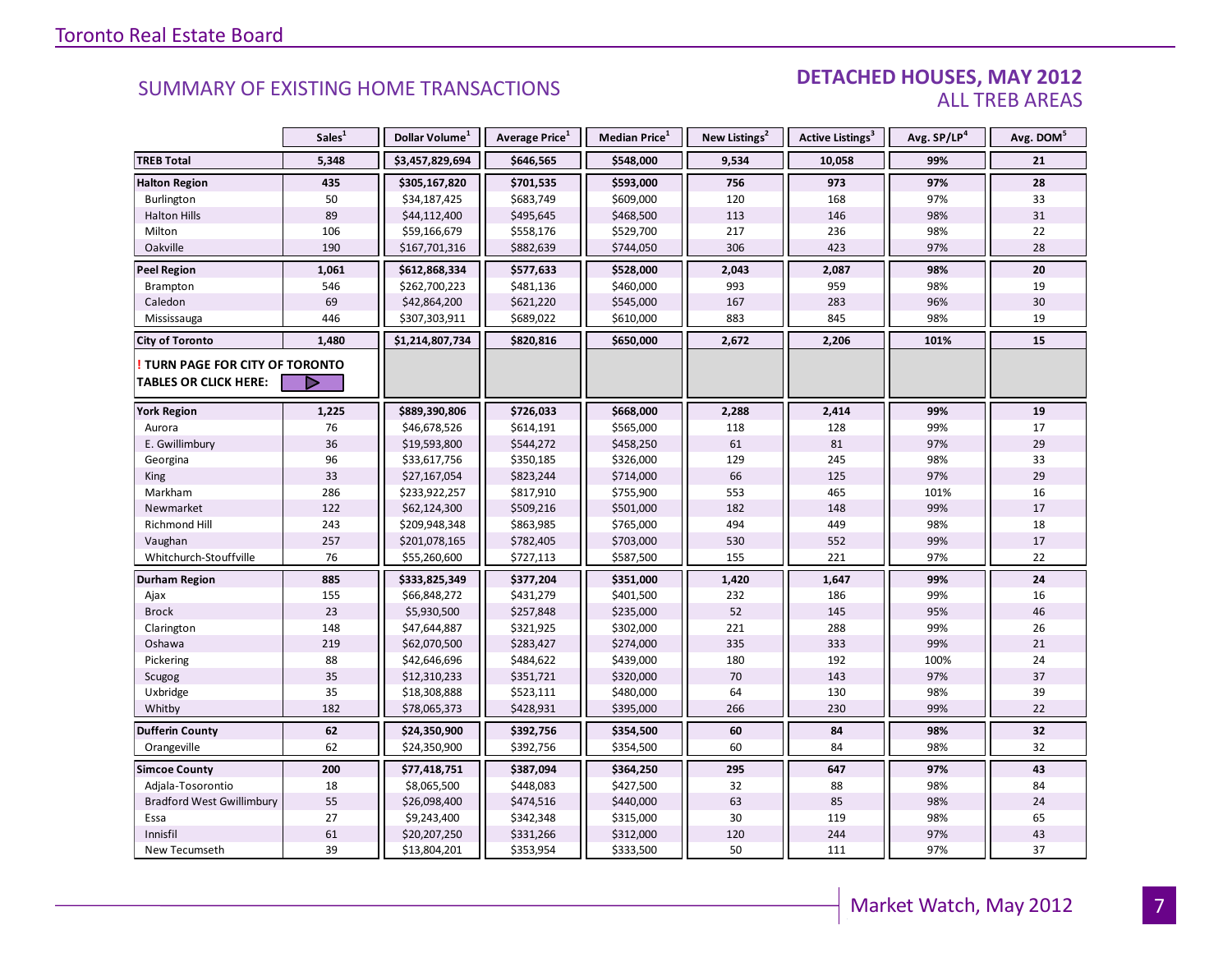### DETACHED HOUSES, MAY 2012 CITY OF TORONTO MUNICIPAL BREAKDOWN

<span id="page-7-0"></span>

|                        | Sales <sup>1</sup> | Dollar Volume <sup>1</sup> | Average Price <sup>1</sup> | Median Price <sup>1</sup> | New Listings <sup>2</sup> | Active Listings <sup>3</sup> | Avg. SP/LP <sup>4</sup> | Avg. DOM <sup>5</sup> |
|------------------------|--------------------|----------------------------|----------------------------|---------------------------|---------------------------|------------------------------|-------------------------|-----------------------|
| <b>TREB Total</b>      | 5,348              | \$3,457,829,694            | \$646,565                  | \$548,000                 | 9,534                     | 10,058                       | 99%                     | 21                    |
| City of Toronto Total  | 1,480              | \$1,214,807,734            | \$820,816                  | \$650,000                 | 2,672                     | 2,206                        | 101%                    | 15                    |
| <b>Toronto West</b>    | 464                | \$312,055,545              | \$672,534                  | \$570,500                 | 743                       | 636                          | 101%                    | 16                    |
| Toronto W01            | 20                 | \$19,797,887               | \$989,894                  | \$906,000                 | 36                        | 25                           | 106%                    | 13                    |
| Toronto W02            | 59                 | \$46,500,123               | \$788,138                  | \$781,000                 | 85                        | 49                           | 103%                    | 12                    |
| Toronto W03            | 41                 | \$17,257,000               | \$420,902                  | \$410,000                 | 56                        | 61                           | 103%                    | 23                    |
| Toronto W04            | 62                 | \$31,941,899               | \$515,192                  | \$486,550                 | 106                       | 100                          | 100%                    | 16                    |
| Toronto W05            | 26                 | \$13,616,921               | \$523,728                  | \$530,800                 | 49                        | 47                           | 101%                    | 17                    |
| Toronto W06            | 41                 | \$23,120,447               | \$563,913                  | \$507,000                 | 86                        | 70                           | 101%                    | 14                    |
| Toronto W07            | 35                 | \$25,597,400               | \$731,354                  | \$672,000                 | 47                        | 35                           | 104%                    | 12                    |
| Toronto W08            | 105                | \$97,026,682               | \$924,064                  | \$770,000                 | 158                       | 150                          | 99%                     | 19                    |
| Toronto W09            | 27                 | \$16,543,629               | \$612,727                  | \$605,300                 | 47                        | 41                           | 102%                    | 18                    |
| Toronto W10            | 48                 | \$20,653,557               | \$430,282                  | \$423,750                 | 73                        | 58                           | 99%                     | 16                    |
| <b>Toronto Central</b> | 493                | \$616,233,947              | \$1,249,967                | \$1,050,000               | 975                       | 895                          | 100%                    | 15                    |
| Toronto C01            | 11                 | \$11,817,000               | \$1,074,273                | \$812,000                 | 17                        | 11                           | 108%                    | 8                     |
| Toronto C02            | 23                 | \$35,437,800               | \$1,540,774                | \$1,500,000               | 48                        | 43                           | 101%                    | 20                    |
| Toronto C03            | 50                 | \$54,937,406               | \$1,098,748                | \$858,250                 | 78                        | 78                           | 100%                    | 18                    |
| Toronto C04            | 100                | \$136,645,707              | \$1,366,457                | \$1,192,500               | 185                       | 170                          | 99%                     | 19                    |
| Toronto C06            | 25                 | \$20,705,000               | \$828,200                  | \$731,000                 | 44                        | 34                           | 102%                    | 14                    |
| Toronto C07            | 55                 | \$52,783,865               | \$959,707                  | \$818,000                 | 135                       | 114                          | 100%                    | 13                    |
| Toronto C08            | 3                  | \$3,600,000                | \$1,200,000                | \$1,150,000               | 5                         | 5                            | 99%                     | 14                    |
| Toronto C09            | 20                 | \$44,918,000               | \$2,245,900                | \$2,135,000               | 32                        | 38                           | 101%                    | 11                    |
| Toronto C10            | 20                 | \$21,576,000               | \$1,078,800                | \$965,000                 | 31                        | 21                           | 101%                    | 10                    |
| Toronto C11            | 20                 | \$25,972,500               | \$1,298,625                | \$1,144,500               | 35                        | 29                           | 102%                    | $\overline{7}$        |
| Toronto C12            | 30                 | \$71,539,900               | \$2,384,663                | \$2,097,500               | 87                        | 126                          | 98%                     | 25                    |
| Toronto C13            | 40                 | \$39,154,175               | \$978,854                  | \$885,000                 | 77                        | 47                           | 103%                    | 10                    |
| Toronto C14            | 50                 | \$56,971,020               | \$1,139,420                | \$1,005,000               | 120                       | 120                          | 99%                     | 18                    |
| Toronto C15            | 46                 | \$40,175,574               | \$873,382                  | \$805,750                 | 81                        | 59                           | 102%                    | 13                    |
| <b>Toronto East</b>    | 523                | \$286,518,242              | \$547,836                  | \$495,000                 | 954                       | 675                          | 101%                    | 14                    |
| Toronto E01            | 16                 | \$12,068,999               | \$754,312                  | \$605,750                 | 44                        | 36                           | 102%                    | 12                    |
| Toronto E02            | 32                 | \$25,476,738               | \$796,148                  | \$742,500                 | 62                        | 45                           | 102%                    | 11                    |
| Toronto E03            | 76                 | \$45,395,560               | \$597,310                  | \$547,500                 | 155                       | 107                          | 103%                    | 13                    |
| Toronto E04            | 66                 | \$29,167,607               | \$441,933                  | \$436,250                 | 110                       | 73                           | 103%                    | 10                    |
| Toronto E05            | 36                 | \$22,688,200               | \$630,228                  | \$628,200                 | 76                        | 47                           | 104%                    | 11                    |
| Toronto E06            | 31                 | \$17,402,474               | \$561,370                  | \$539,900                 | 86                        | 69                           | 101%                    | 15                    |
| Toronto E07            | 37                 | \$21,805,576               | \$589,340                  | \$550,000                 | 84                        | 50                           | 103%                    | 10                    |
| Toronto E08            | 48                 | \$27,106,030               | \$564,709                  | \$501,000                 | 70                        | 53                           | 99%                     | 16                    |
| Toronto E09            | 69                 | \$29,739,858               | \$431,012                  | \$429,000                 | 102                       | 69                           | 100%                    | 14                    |
| Toronto E10            | 67                 | \$34,204,600               | \$510,516                  | \$470,000                 | 92                        | 73                           | 100%                    | 19                    |
| Toronto E11            | 45                 | \$21,462,600               | \$476,947                  | \$482,000                 | 73                        | 53                           | 100%                    | 17                    |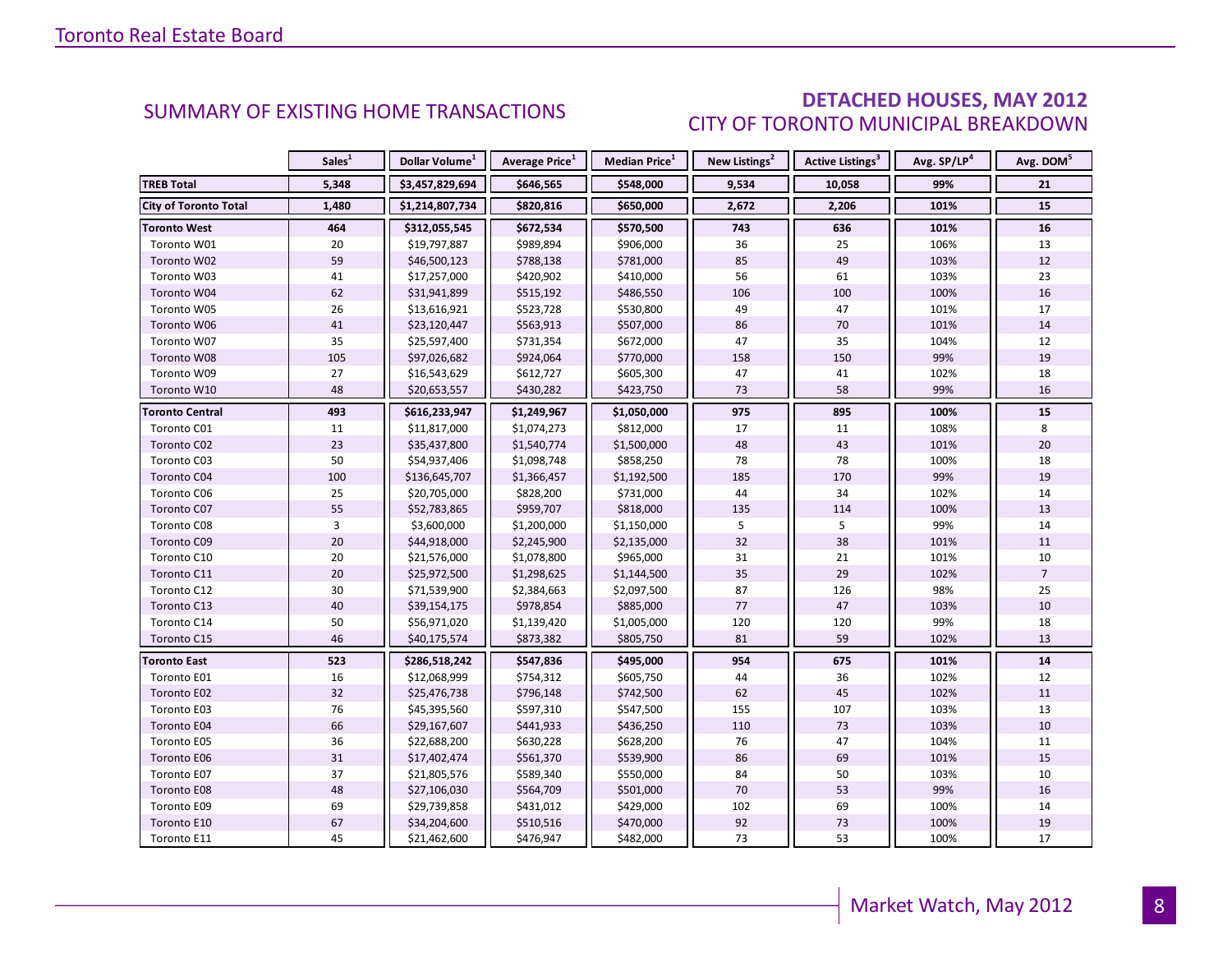#### **Industrial SUMMARY OF EXISTING HOME TRANSACTIONS SEMI-DETACHED HOUSES, MAY 2012** ALL TREB AREAS

|                                  | Sales <sup>1</sup> | Dollar Volume <sup>1</sup> | Average Price <sup>1</sup> | Median Price <sup>1</sup> | New Listings <sup>2</sup> | Active Listings <sup>3</sup> | Avg. SP/LP <sup>4</sup> | Avg. DOM <sup>5</sup> |
|----------------------------------|--------------------|----------------------------|----------------------------|---------------------------|---------------------------|------------------------------|-------------------------|-----------------------|
| <b>TREB Total</b>                | 1,202              | \$574,737,401              | \$478,151                  | \$432,000                 | 1,789                     | 1,188                        | 102%                    | 14                    |
| <b>Halton Region</b>             | 66                 | \$27,188,150               | \$411,942                  | \$406,750                 | 72                        | 52                           | 99%                     | 16                    |
| Burlington                       | $\overline{2}$     | \$800,000                  | \$400,000                  | \$400,000                 | 5                         | 8                            | 99%                     | 13                    |
| <b>Halton Hills</b>              | $\,8\,$            | \$2,732,500                | \$341,563                  | \$358,500                 | $\overline{2}$            | $\mathbf{1}$                 | 100%                    | 17                    |
| Milton                           | 40                 | \$16,264,350               | \$406,609                  | \$405,000                 | 51                        | 33                           | 99%                     | 13                    |
| Oakville                         | 16                 | \$7,391,300                | \$461,956                  | \$448,000                 | 14                        | 10                           | 99%                     | 20                    |
| <b>Peel Region</b>               | 419                | \$167,531,781              | \$399,837                  | \$399,000                 | 633                       | 447                          | 99%                     | 14                    |
| Brampton                         | 206                | \$76,016,726               | \$369,013                  | \$365,000                 | 331                       | 259                          | 99%                     | 15                    |
| Caledon                          | 15                 | \$5,775,500                | \$385,033                  | \$375,000                 | 16                        | $\,6\,$                      | 99%                     | 10                    |
| Mississauga                      | 198                | \$85,739,555               | \$433,028                  | \$437,250                 | 286                       | 182                          | 100%                    | 14                    |
| <b>City of Toronto</b>           | 490                | \$289,622,952              | \$591,067                  | \$527,000                 | 756                       | 455                          | 103%                    | 12                    |
| TURN PAGE FOR CITY OF TORONTO    |                    |                            |                            |                           |                           |                              |                         |                       |
| <b>TABLES OR CLICK HERE:</b>     | D                  |                            |                            |                           |                           |                              |                         |                       |
| <b>York Region</b>               | 145                | \$68,643,168               | \$473,401                  | \$476,000                 | 230                       | 146                          | 101%                    | 15                    |
| Aurora                           | 9                  | \$3,715,477                | \$412,831                  | \$411,000                 | 12                        | 4                            | 102%                    | 10                    |
| E. Gwillimbury                   |                    |                            |                            |                           | $\overline{2}$            | $\overline{2}$               |                         |                       |
| Georgina                         | $\overline{2}$     | \$567,900                  | \$283,950                  | \$283,950                 | $\overline{2}$            | $\overline{2}$               | 99%                     | 33                    |
| King                             |                    |                            |                            |                           |                           |                              |                         |                       |
| Markham                          | 36                 | \$18,437,365               | \$512,149                  | \$501,894                 | 56                        | 35                           | 102%                    | 13                    |
| Newmarket                        | 30                 | \$11,268,100               | \$375,603                  | \$381,250                 | 36                        | 20                           | 100%                    | 17                    |
| Richmond Hill                    | 18                 | \$9,759,799                | \$542,211                  | \$551,500                 | 34                        | 23                           | 103%                    | 17                    |
| Vaughan                          | 44                 | \$22,353,200               | \$508,027                  | \$499,900                 | 75                        | 50                           | 100%                    | 15                    |
| Whitchurch-Stouffville           | 6                  | \$2,541,327                | \$423,555                  | \$416,750                 | 13                        | 10                           | 101%                    | 14                    |
| Durham Region                    | 66                 | \$17,552,650               | \$265,949                  | \$254,250                 | 85                        | 74                           | 100%                    | 14                    |
| Ajax                             | 15                 | \$4,931,200                | \$328,747                  | \$332,000                 | 18                        | 13                           | 101%                    | 13                    |
| <b>Brock</b>                     |                    |                            |                            |                           |                           | $\mathbf{1}$                 |                         |                       |
| Clarington                       | 9                  | \$1,939,900                | \$215,544                  | \$221,000                 | $\overline{4}$            | 4                            | 98%                     | 18                    |
| Oshawa                           | 22                 | \$4,368,150                | \$198,552                  | \$199,000                 | 43                        | 40                           | 99%                     | 15                    |
| Pickering                        | 14                 | \$4,599,400                | \$328,529                  | \$335,000                 | 15                        | 11                           | 99%                     | 9                     |
| Scugog                           | $\mathbf{1}$       | \$250,000                  | \$250,000                  | \$250,000                 |                           |                              | 96%                     | 13                    |
| Uxbridge                         |                    |                            |                            |                           | $\mathbf{1}$              | $\mathbf{1}$                 |                         |                       |
| Whitby                           | 5                  | \$1,464,000                | \$292,800                  | \$302,500                 | $\overline{4}$            | $\overline{4}$               | 98%                     | 22                    |
| <b>Dufferin County</b>           | $\pmb{4}$          | \$1,117,500                | \$279,375                  | \$255,000                 | 5                         | 5                            | 99%                     | 15                    |
| Orangeville                      | $\overline{4}$     | \$1,117,500                | \$279,375                  | \$255,000                 | 5                         | 5                            | 99%                     | 15                    |
| <b>Simcoe County</b>             | 12                 | \$3,081,200                | \$256,767                  | \$261,450                 | 8                         | 9                            | 98%                     | 36                    |
| Adjala-Tosorontio                |                    |                            |                            |                           |                           | $\mathbf{1}$                 |                         |                       |
| <b>Bradford West Gwillimbury</b> | $\overline{7}$     | \$2,096,700                | \$299,529                  | \$284,000                 | 5                         | $\overline{4}$               | 99%                     | 18                    |
| Essa                             | $\overline{3}$     | \$512,000                  | \$170,667                  | \$147,000                 |                           | $\mathbf{1}$                 | 98%                     | 85                    |
| Innisfil                         |                    |                            |                            |                           |                           |                              |                         |                       |
| New Tecumseth                    | $\overline{2}$     | \$472,500                  | \$236,250                  | \$236,250                 | 3                         | $\overline{3}$               | 97%                     | 23                    |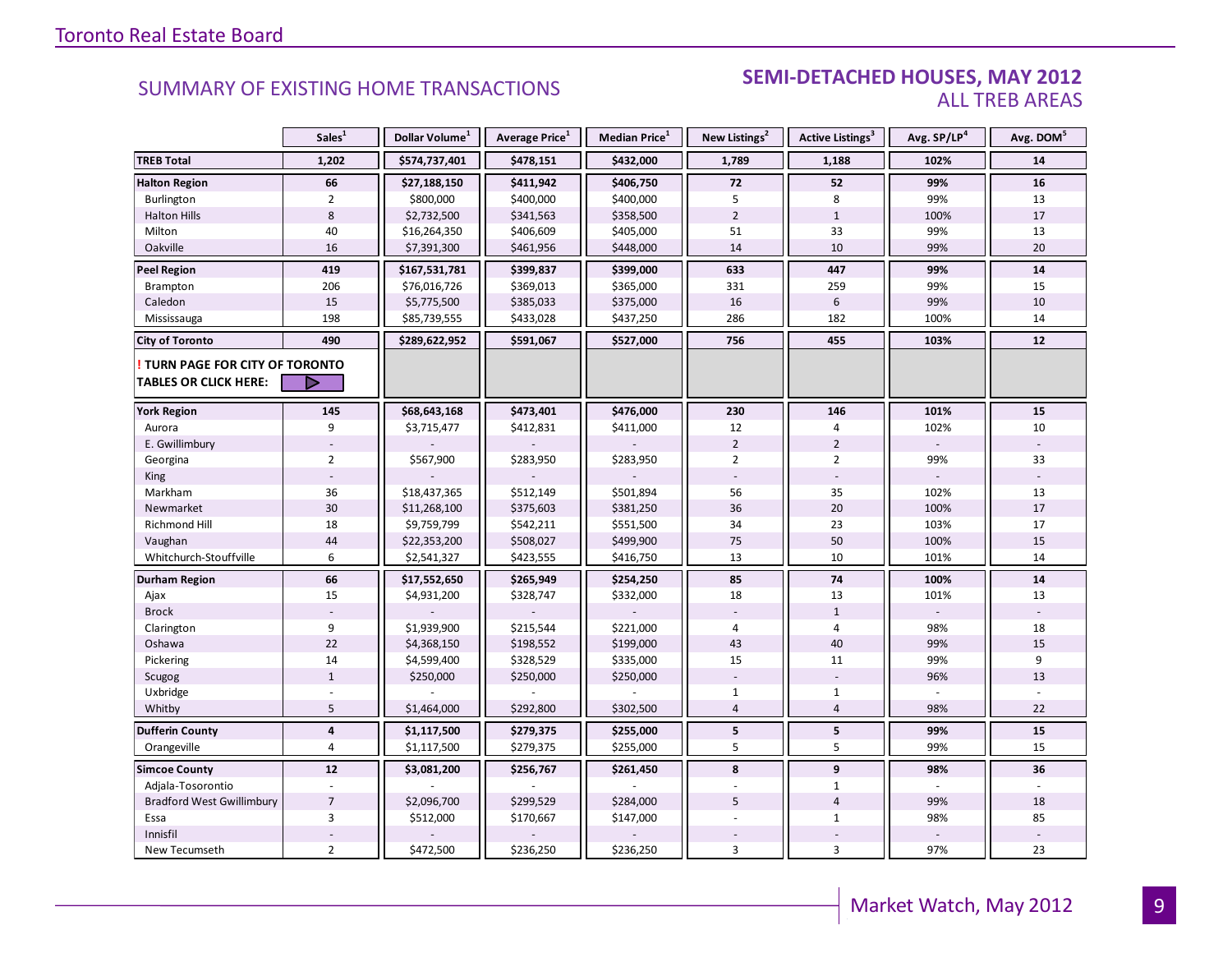### SEMI-DETACHED HOUSES, MAY 2012 CITY OF TORONTO MUNICIPAL BREAKDOWN

<span id="page-9-0"></span>

|                              | Sales <sup>1</sup> | Dollar Volume <sup>1</sup> | <b>Average Price</b> <sup>1</sup> | Median Price <sup>1</sup> | New Listings <sup>2</sup> | <b>Active Listings<sup>3</sup></b> | Avg. SP/LP <sup>4</sup> | Avg. DOM <sup>5</sup> |
|------------------------------|--------------------|----------------------------|-----------------------------------|---------------------------|---------------------------|------------------------------------|-------------------------|-----------------------|
| <b>TREB Total</b>            | 1,202              | \$574,737,401              | \$478,151                         | \$432,000                 | 1,789                     | 1,188                              | 102%                    | 14                    |
| <b>City of Toronto Total</b> | 490                | \$289,622,952              | \$591,067                         | \$527,000                 | 756                       | 455                                | 103%                    | 12                    |
| <b>Toronto West</b>          | 153                | \$77,146,660               | \$504,227                         | \$445,000                 | 223                       | 160                                | 103%                    | 15                    |
| Toronto W01                  | 17                 | \$12,798,200               | \$752,835                         | \$757,500                 | 24                        | 10                                 | 107%                    | 9                     |
| Toronto W02                  | 43                 | \$25,982,381               | \$604,241                         | \$615,000                 | 44                        | 21                                 | 106%                    | 11                    |
| Toronto W03                  | 24                 | \$9,837,300                | \$409,888                         | \$397,950                 | 36                        | 28                                 | 101%                    | 18                    |
| Toronto W04                  | 6                  | \$2,411,000                | \$401,833                         | \$420,000                 | 12                        | 11                                 | 96%                     | 22                    |
| Toronto W05                  | 47                 | \$18,834,079               | \$400,725                         | \$386,000                 | 79                        | 73                                 | 98%                     | 19                    |
| Toronto W06                  | 6                  | \$3,052,000                | \$508,667                         | \$497,500                 | 16                        | 10                                 | 101%                    | 19                    |
| Toronto W07                  |                    |                            |                                   |                           |                           |                                    |                         |                       |
| Toronto W08                  | $\overline{3}$     | \$1,461,000                | \$487,000                         | \$491,000                 | $\overline{3}$            | $\mathbf{1}$                       | 108%                    | 11                    |
| Toronto W09                  | 4                  | \$1,658,700                | \$414,675                         | \$415,000                 | 4                         | $\overline{2}$                     | 99%                     | 11                    |
| Toronto W10                  | $\overline{3}$     | \$1,112,000                | \$370,667                         | \$372,000                 | 5                         | $\overline{4}$                     | 99%                     | 20                    |
| <b>Toronto Central</b>       | 134                | \$102,702,935              | \$766,440                         | \$686,650                 | 232                       | 147                                | 103%                    | 11                    |
| Toronto C01                  | 19                 | \$12,989,500               | \$683,658                         | \$686,500                 | 34                        | 20                                 | 106%                    | 12                    |
| Toronto C02                  | 28                 | \$29,485,200               | \$1,053,043                       | \$1,044,500               | 46                        | 38                                 | 102%                    | 8                     |
| Toronto C03                  | 18                 | \$9,887,000                | \$549,278                         | \$470,500                 | 17                        | 9                                  | 103%                    | 16                    |
| Toronto C04                  | $\overline{4}$     | \$3,155,238                | \$788,810                         | \$790,000                 | 8                         | 5                                  | 103%                    | 8                     |
| Toronto C06                  |                    |                            |                                   |                           | $\mathbf{1}$              | $\mathbf{1}$                       |                         |                       |
| Toronto C07                  | $\overline{2}$     | \$1,104,900                | \$552,450                         | \$552,450                 | 6                         | 10                                 | 99%                     | 21                    |
| Toronto C08                  | 9                  | \$9,714,025                | \$1,079,336                       | \$1,210,000               | 13                        | 6                                  | 105%                    | 15                    |
| Toronto C09                  | 5                  | \$6,942,000                | \$1,388,400                       | \$1,125,000               | 9                         | 6                                  | 98%                     | 13                    |
| Toronto C10                  | 15                 | \$11,744,485               | \$782,966                         | \$767,500                 | 26                        | 14                                 | 105%                    | 8                     |
| Toronto C11                  | $\overline{2}$     | \$1,540,500                | \$770,250                         | \$770,250                 | $\overline{7}$            | $\overline{3}$                     | 107%                    | $\overline{7}$        |
| Toronto C12                  |                    |                            |                                   |                           | $\overline{2}$            | $\overline{2}$                     |                         |                       |
| Toronto C13                  | 11                 | \$5,317,700                | \$483,427                         | \$450,000                 | 16                        | 9                                  | 106%                    | 10                    |
| Toronto C14                  |                    |                            |                                   |                           | $\mathbf{1}$              | $\mathbf{1}$                       |                         |                       |
| Toronto C15                  | 21                 | \$10,822,387               | \$515,352                         | \$525,000                 | 46                        | 23                                 | 102%                    | 9                     |
| <b>Toronto East</b>          | 203                | \$109,773,357              | \$540,755                         | \$512,000                 | 301                       | 148                                | 104%                    | 10                    |
| Toronto E01                  | 67                 | \$40,927,991               | \$610,866                         | \$598,000                 | 82                        | 36                                 | 105%                    | 11                    |
| Toronto E02                  | 53                 | \$32,168,552               | \$606,954                         | \$551,000                 | 80                        | 30                                 | 104%                    | 9                     |
| Toronto E03                  | 30                 | \$15,024,814               | \$500,827                         | \$515,950                 | 49                        | 24                                 | 105%                    | 8                     |
| Toronto E04                  | 13                 | \$5,363,500                | \$412,577                         | \$393,000                 | 23                        | 12                                 | 101%                    | 11                    |
| Toronto E05                  | 9                  | \$4,129,300                | \$458,811                         | \$468,300                 | 18                        | 9                                  | 100%                    | 15                    |
| Toronto E06                  | $\overline{3}$     | \$1,107,000                | \$369,000                         | \$388,000                 | 5                         | $\overline{3}$                     | 101%                    | 10                    |
| Toronto E07                  | 8                  | \$3,550,800                | \$443,850                         | \$452,000                 | 12                        | $\overline{7}$                     | 105%                    | 10                    |
| Toronto E08                  | $1\,$              | \$345,000                  | \$345,000                         | \$345,000                 | $\overline{2}$            | $\overline{2}$                     | 96%                     | 15                    |
| Toronto E09                  | 3                  | \$1,032,500                | \$344,167                         | \$355,000                 | $\overline{2}$            | $\overline{2}$                     | 100%                    | 10                    |
| Toronto E10                  | $\mathsf S$        | \$2,115,400                | \$423,080                         | \$422,000                 | 11                        | $\overline{7}$                     | 99%                     | 11                    |
| Toronto E11                  | 11                 | \$4,008,500                | \$364,409                         | \$349,000                 | 17                        | 16                                 | 99%                     | 12                    |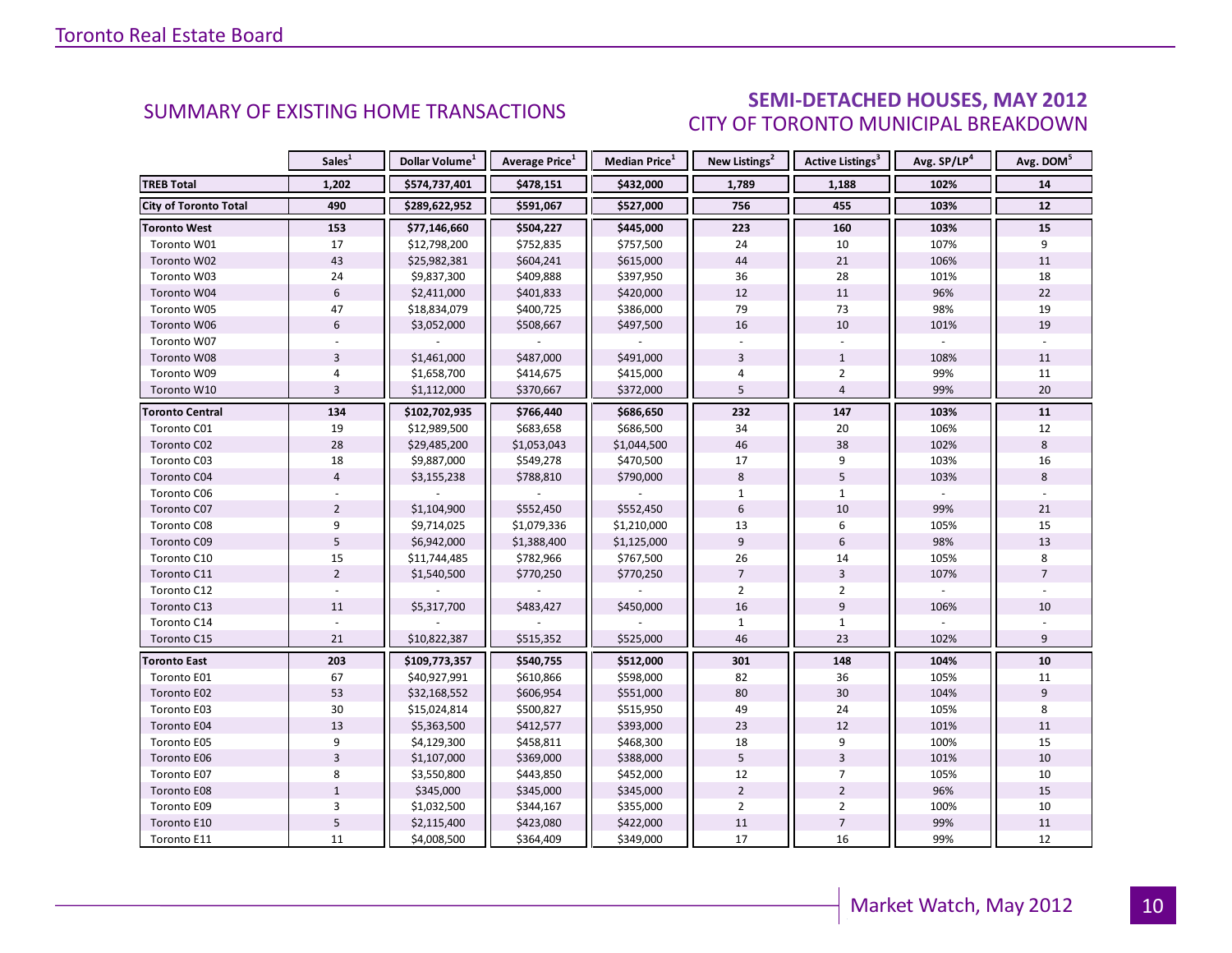#### SUMMARY OF EXISTING HOME TRANSACTIONS **CONDOMINIUM TOWNHOUSES, MAY 2012** ALL TREB AREAS

|                                  | Sales <sup>1</sup>      | Dollar Volume <sup>1</sup> | Average Price <sup>1</sup> | Median Price <sup>1</sup> | New Listings <sup>2</sup> | Active Listings <sup>3</sup> | Avg. SP/LP <sup>4</sup> | Avg. DOM <sup>5</sup> |
|----------------------------------|-------------------------|----------------------------|----------------------------|---------------------------|---------------------------|------------------------------|-------------------------|-----------------------|
| <b>TREB Total</b>                | 887                     | \$303,158,542              | \$341,780                  | \$327,000                 | 1,283                     | 1,261                        | 99%                     | 21                    |
| <b>Halton Region</b>             | 45                      | \$14,400,849               | \$320,019                  | \$298,000                 | 63                        | 53                           | 99%                     | 18                    |
| Burlington                       | 13                      | \$3,498,800                | \$269,138                  | \$269,000                 | 16                        | 16                           | 98%                     | 17                    |
| <b>Halton Hills</b>              | $\overline{7}$          | \$1,786,800                | \$255,257                  | \$243,000                 | $\overline{7}$            | 5                            | 100%                    | 19                    |
| Milton                           | 5                       | \$1,443,999                | \$288,800                  | \$274,000                 | 8                         | 3                            | 100%                    | 14                    |
| Oakville                         | 20                      | \$7,671,250                | \$383,563                  | \$341,500                 | 32                        | 29                           | 98%                     | 19                    |
| <b>Peel Region</b>               | 341                     | \$107,990,623              | \$316,688                  | \$318,000                 | 453                       | 403                          | 99%                     | 20                    |
| Brampton                         | 75                      | \$19,467,487               | \$259,566                  | \$242,000                 | 100                       | 97                           | 98%                     | 24                    |
| Caledon                          | $\mathbf{1}$            | \$293,500                  | \$293,500                  | \$293,500                 | $\mathbf{1}$              | $\overline{2}$               | 98%                     | 13                    |
| Mississauga                      | 265                     | \$88,229,636               | \$332,942                  | \$337,000                 | 352                       | 304                          | 99%                     | 19                    |
| <b>City of Toronto</b>           | 309                     | \$120,939,108              | \$391,389                  | \$351,652                 | 501                       | 502                          | 100%                    | 19                    |
| TURN PAGE FOR CITY OF TORONTO    |                         |                            |                            |                           |                           |                              |                         |                       |
| <b>TABLES OR CLICK HERE:</b>     | D                       |                            |                            |                           |                           |                              |                         |                       |
| <b>York Region</b>               | 97                      | \$38,220,292               | \$394,024                  | \$375,000                 | 140                       | 145                          | 99%                     | 24                    |
| Aurora                           | 6                       | \$3,316,000                | \$552,667                  | \$517,500                 | 8                         | 14                           | 99%                     | 25                    |
| E. Gwillimbury                   |                         |                            |                            |                           |                           |                              |                         |                       |
| Georgina                         |                         |                            |                            |                           | 3                         | 3                            |                         |                       |
| King                             |                         |                            |                            |                           |                           |                              |                         |                       |
| Markham                          | 47                      | \$18,459,944               | \$392,765                  | \$350,000                 | 60                        | 64                           | 100%                    | 24                    |
| Newmarket                        | 14                      | \$4,378,500                | \$312,750                  | \$304,500                 | 13                        | 13                           | 99%                     | 23                    |
| <b>Richmond Hill</b>             | 19                      | \$7,458,800                | \$392,568                  | \$401,000                 | 30                        | 27                           | 98%                     | 21                    |
| Vaughan                          | 10                      | \$4,361,548                | \$436,155                  | \$402,000                 | 24                        | 23                           | 100%                    | 25                    |
| Whitchurch-Stouffville           | $\mathbf{1}$            | \$245,500                  | \$245,500                  | \$245,500                 | $\overline{2}$            | $\mathbf{1}$                 | 100%                    | 14                    |
| Durham Region                    | 86                      | \$19,673,880               | \$228,766                  | \$223,000                 | 119                       | 150                          | 99%                     | 29                    |
| Ajax                             | 18                      | \$4,410,780                | \$245,043                  | \$243,000                 | 26                        | 24                           | 99%                     | 32                    |
| <b>Brock</b>                     | $\overline{2}$          | \$367,500                  | \$183,750                  | \$183,750                 | 3                         | 5                            | 97%                     | 34                    |
| Clarington                       | 5                       | \$1,414,000                | \$282,800                  | \$222,000                 | 3                         | 12                           | 98%                     | 49                    |
| Oshawa                           | 18                      | \$2,913,300                | \$161,850                  | \$157,250                 | 33                        | 54                           | 98%                     | 27                    |
| Pickering                        | 23                      | \$5,715,800                | \$248,513                  | \$250,000                 | 34                        | 34                           | 99%                     | 27                    |
| Scugog                           |                         |                            |                            |                           |                           |                              |                         |                       |
| Uxbridge                         | $\overline{3}$          | \$937,100                  | \$312,367                  | \$287,100                 | 6                         | 5                            | 100%                    | 16                    |
| Whitby                           | 17                      | \$3,915,400                | \$230,318                  | \$227,000                 | 14                        | 16                           | 98%                     | 25                    |
| <b>Dufferin County</b>           | $\overline{\mathbf{5}}$ | \$1,062,990                | \$212,598                  | \$233,500                 | 4                         | 4                            | 99%                     | 51                    |
| Orangeville                      | 5                       | \$1,062,990                | \$212,598                  | \$233,500                 | 4                         | 4                            | 99%                     | 51                    |
| <b>Simcoe County</b>             | $\overline{4}$          | \$870,800                  | \$217,700                  | \$217,500                 | $\overline{\mathbf{3}}$   | $\overline{\mathbf{4}}$      | 99%                     | 28                    |
| Adjala-Tosorontio                |                         |                            |                            |                           |                           |                              |                         |                       |
| <b>Bradford West Gwillimbury</b> | $\overline{2}$          | \$484,900                  | \$242,450                  | \$242,450                 |                           |                              | 100%                    | 39                    |
| Essa                             |                         |                            |                            |                           |                           |                              |                         |                       |
| Innisfil                         |                         |                            |                            |                           |                           |                              |                         |                       |
| New Tecumseth                    | $\overline{2}$          | \$385,900                  | \$192,950                  | \$192,950                 | 3                         | 4                            | 97%                     | 16                    |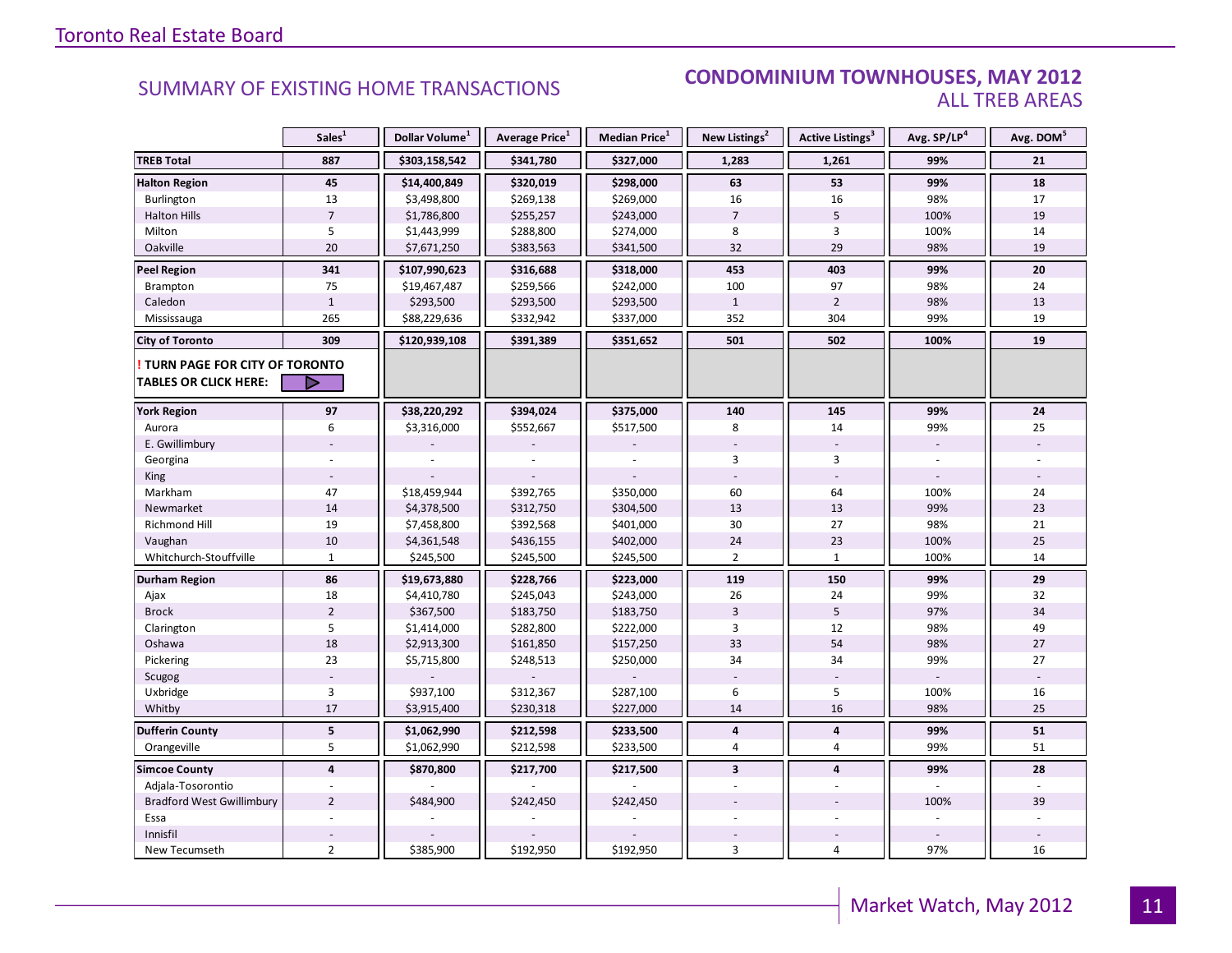#### ICEC MAV 2012 CITY OF TORONTO MUNICIPAL BREAKDOWN SUMMARY OF EXISTING HOME TRANSACTIONS<br>CITY OF TOPONTO MUINICIPAL PREAKDOMAL

<span id="page-11-0"></span>

|                              | Sales <sup>1</sup> | Dollar Volume <sup>1</sup> | <b>Average Price</b> <sup>1</sup> | <b>Median Price</b> <sup>1</sup> | New Listings <sup>2</sup> | Active Listings <sup>3</sup> | Avg. SP/LP <sup>4</sup> | Avg. DOM <sup>5</sup> |
|------------------------------|--------------------|----------------------------|-----------------------------------|----------------------------------|---------------------------|------------------------------|-------------------------|-----------------------|
| <b>TREB Total</b>            | 887                | \$303,158,542              | \$341,780                         | \$327,000                        | 1,283                     | 1,261                        | 99%                     | 21                    |
| <b>City of Toronto Total</b> | 309                | \$120,939,108              | \$391,389                         | \$351,652                        | 501                       | 502                          | 100%                    | 19                    |
| <b>Toronto West</b>          | 80                 | \$27,901,290               | \$348,766                         | \$340,500                        | 126                       | 148                          | 99%                     | 20                    |
| Toronto W01                  | 17                 | \$7,243,500                | \$426,088                         | \$405,000                        | 25                        | 13                           | 102%                    | 8                     |
| Toronto W02                  | $\overline{7}$     | \$2,766,200                | \$395,171                         | \$410,000                        | $\overline{7}$            | 5                            | 101%                    | 11                    |
| Toronto W03                  | 3                  | \$1,043,990                | \$347,997                         | \$319,000                        | 4                         | 4                            | 101%                    | 37                    |
| Toronto W04                  | $\overline{4}$     | \$1,141,500                | \$285,375                         | \$284,250                        | 11                        | 15                           | 99%                     | 23                    |
| Toronto W05                  | 20                 | \$5,024,400                | \$251,220                         | \$246,500                        | 31                        | 52                           | 97%                     | 22                    |
| Toronto W06                  | $6\phantom{a}$     | \$2,622,400                | \$437,067                         | \$425,750                        | 10                        | 10                           | 102%                    | 14                    |
| Toronto W07                  | $\mathbf{1}$       | \$650,000                  | \$650,000                         | \$650,000                        | $\overline{2}$            | $\overline{2}$               | 94%                     | 6                     |
| Toronto W08                  | $10\,$             | \$4,506,500                | \$450,650                         | \$403,450                        | 12                        | 14                           | 97%                     | 22                    |
| Toronto W09                  | $\overline{2}$     | \$892,000                  | \$446,000                         | \$446,000                        | 10                        | 12                           | 98%                     | 37                    |
| Toronto W10                  | 10                 | \$2,010,800                | \$201,080                         | \$223,000                        | 14                        | 21                           | 97%                     | 38                    |
| Toronto Central              | 118                | \$58,849,498               | \$498,725                         | \$411,000                        | 222                       | 191                          | 100%                    | 18                    |
| Toronto C01                  | 31                 | \$14,739,398               | \$475,464                         | \$413,000                        | 57                        | 46                           | 99%                     | 19                    |
| Toronto C02                  | 5                  | \$4,764,000                | \$952,800                         | \$639,000                        | 13                        | 12                           | 97%                     | 26                    |
| Toronto C03                  |                    |                            |                                   |                                  | $\overline{2}$            | 3                            |                         |                       |
| Toronto C04                  | $\mathbf{1}$       | \$1,060,000                | \$1,060,000                       | \$1,060,000                      | $\overline{2}$            | $\overline{2}$               | 96%                     | 139                   |
| Toronto C06                  |                    |                            |                                   |                                  | $\overline{2}$            | $\overline{2}$               |                         |                       |
| Toronto C07                  | 13                 | \$5,610,900                | \$431,608                         | \$387,000                        | 18                        | 14                           | 99%                     | 18                    |
| Toronto C08                  | 5                  | \$1,999,000                | \$399,800                         | \$363,000                        | 12                        | 18                           | 98%                     | 17                    |
| Toronto C09                  |                    |                            |                                   |                                  | $\mathbf{1}$              | $\mathbf{1}$                 |                         |                       |
| Toronto C10                  | 5                  | \$3,112,700                | \$622,540                         | \$603,700                        | 6                         | 3                            | 101%                    | 11                    |
| Toronto C11                  | $\overline{4}$     | \$1,476,900                | \$369,225                         | \$420,500                        | $\overline{3}$            | $\overline{2}$               | 100%                    | 25                    |
| Toronto C12                  | 6                  | \$5,517,400                | \$919,567                         | \$800,250                        | 21                        | 15                           | 98%                     | 13                    |
| Toronto C13                  | $\overline{3}$     | \$1,002,100                | \$334,033                         | \$322,000                        | $\overline{4}$            | $\overline{4}$               | 103%                    | 8                     |
| Toronto C14                  | 15                 | \$7,737,500                | \$515,833                         | \$480,000                        | 28                        | 28                           | 100%                    | 11                    |
| Toronto C15                  | 30                 | \$11,829,600               | \$394,320                         | \$384,400                        | 53                        | 41                           | 101%                    | 16                    |
| <b>Toronto East</b>          | 111                | \$34,188,320               | \$308,003                         | \$315,000                        | 153                       | 163                          | 100%                    | 21                    |
| Toronto E01                  | $\overline{2}$     | \$650,000                  | \$325,000                         | \$325,000                        | 3                         | 4                            | 100%                    | 9                     |
| Toronto E02                  | $\overline{7}$     | \$3,404,152                | \$486,307                         | \$465,000                        | $\overline{7}$            | 9                            | 100%                    | 11                    |
| Toronto E03                  |                    |                            |                                   |                                  | $\mathbf{1}$              | $\overline{2}$               |                         |                       |
| Toronto E04                  | 15                 | \$5,122,100                | \$341,473                         | \$348,000                        | 18                        | 30                           | 99%                     | 29                    |
| Toronto E05                  | 29                 | \$9,450,768                | \$325,889                         | \$333,800                        | 37                        | 25                           | 101%                    | 20                    |
| Toronto E06                  | $\mathbf{1}$       | \$390,000                  | \$390,000                         | \$390,000                        | $\mathbf{1}$              |                              | 99%                     | 11                    |
| Toronto E07                  | 15                 | \$5,106,200                | \$340,413                         | \$330,000                        | 20                        | 12                           | 104%                    | 12                    |
| Toronto E08                  | 9                  | \$2,432,700                | \$270,300                         | \$275,000                        | 16                        | 22                           | 98%                     | 23                    |
| Toronto E09                  | 13                 | \$2,717,300                | \$209,023                         | \$220,900                        | 13                        | 14                           | 98%                     | 32                    |
| Toronto E10                  | 8                  | \$1,805,700                | \$225,713                         | \$210,900                        | 12                        | 14                           | 99%                     | 19                    |
| Toronto E11                  | 12                 | \$3,109,400                | \$259,117                         | \$248,450                        | 25                        | 31                           | 98%                     | 22                    |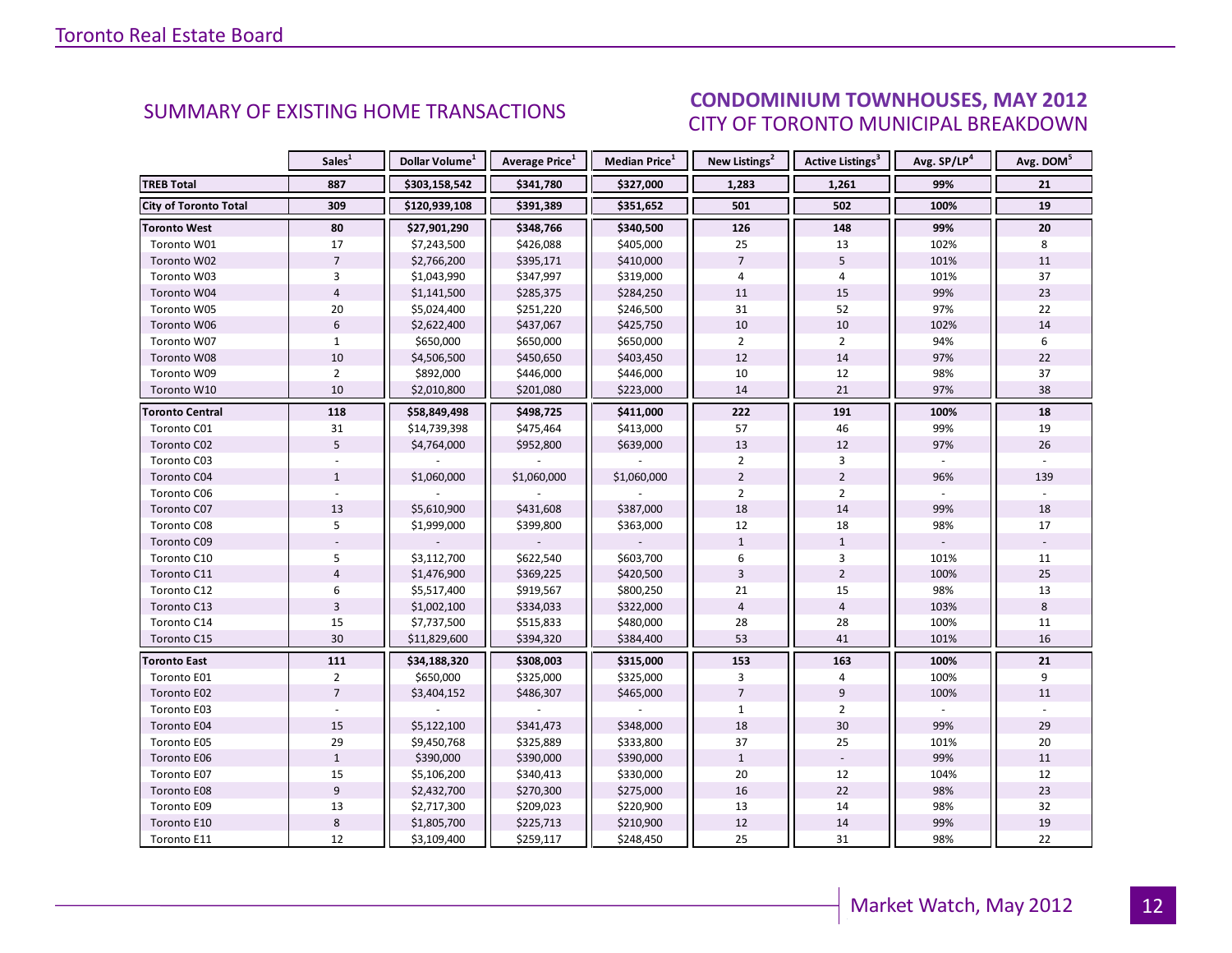#### **Industrial Leasing SUMMARY OF EXISTING HOME TRANSACTIONS CONDOMINIUM APARTMENT, MAY 2012** ALL TREB AREAS

|                                  | Sales <sup>1</sup> | Dollar Volume <sup>1</sup> | Average Price <sup>1</sup> | Median Price <sup>1</sup> | New Listings <sup>2</sup> | Active Listings <sup>3</sup> | Avg. SP/LP <sup>4</sup> | Avg. DOM <sup>5</sup> |
|----------------------------------|--------------------|----------------------------|----------------------------|---------------------------|---------------------------|------------------------------|-------------------------|-----------------------|
| <b>TREB Total</b>                | 2,336              | \$806,677,584              | \$345,324                  | \$315,650                 | 4,991                     | 6,778                        | 98%                     | 28                    |
| <b>Halton Region</b>             | 41                 | \$14,157,988               | \$345,317                  | \$255,900                 | 73                        | 101                          | 98%                     | 39                    |
| Burlington                       | 8                  | \$1,799,400                | \$224,925                  | \$223,950                 | 16                        | 17                           | 98%                     | 15                    |
| <b>Halton Hills</b>              | $\overline{4}$     | \$1,018,800                | \$254,700                  | \$243,950                 | 6                         | 9                            | 99%                     | 67                    |
| Milton                           | $\overline{4}$     | \$1,091,888                | \$272,972                  | \$269,750                 | 10                        | 10                           | 99%                     | 40                    |
| Oakville                         | 25                 | \$10,247,900               | \$409,916                  | \$281,000                 | 41                        | 65                           | 97%                     | 43                    |
| <b>Peel Region</b>               | 364                | \$97,563,620               | \$268,032                  | \$248,250                 | 753                       | 968                          | 97%                     | 30                    |
| <b>Brampton</b>                  | 56                 | \$11,886,970               | \$212,267                  | \$212,000                 | 96                        | 144                          | 98%                     | 40                    |
| Caledon                          | $\mathbf{1}$       | \$435,000                  | \$435,000                  | \$435,000                 |                           |                              | 98%                     | 30                    |
| Mississauga                      | 307                | \$85,241,650               | \$277,660                  | \$257,000                 | 657                       | 824                          | 97%                     | 28                    |
| <b>City of Toronto</b>           | 1,632              | \$600,816,708              | \$368,147                  | \$336,750                 | 3,678                     | 4,930                        | 98%                     | 27                    |
| TURN PAGE FOR CITY OF TORONTO    |                    |                            |                            |                           |                           |                              |                         |                       |
| <b>TABLES OR CLICK HERE:</b>     | D                  |                            |                            |                           |                           |                              |                         |                       |
| <b>York Region</b>               | 240                | \$81,536,938               | \$339,737                  | \$321,000                 | 408                       | 614                          | 98%                     | 31                    |
| Aurora                           | 6                  | \$2,180,500                | \$363,417                  | \$347,750                 | 7                         | 9                            | 100%                    | 30                    |
| E. Gwillimbury                   |                    |                            |                            |                           |                           |                              |                         |                       |
| Georgina                         | $\mathbf{1}$       | \$220,000                  | \$220,000                  | \$220,000                 | $\mathbf{1}$              |                              | 116%                    | 12                    |
| <b>King</b>                      | $\mathbf{1}$       | \$371,750                  | \$371,750                  | \$371,750                 |                           | 8                            | 103%                    | 310                   |
| Markham                          | 85                 | \$30,069,888               | \$353,763                  | \$323,800                 | 155                       | 249                          | 98%                     | 31                    |
| Newmarket                        | $\overline{9}$     | \$2,402,500                | \$266,944                  | \$252,500                 | 17                        | 12                           | 100%                    | 11                    |
| Richmond Hill                    | 62                 | \$18,564,800               | \$299,432                  | \$299,250                 | 94                        | 120                          | 98%                     | 27                    |
| Vaughan                          | 76                 | \$27,727,500               | \$364,836                  | \$333,500                 | 134                       | 216                          | 97%                     | 34                    |
| Whitchurch-Stouffville           |                    |                            |                            |                           |                           |                              |                         |                       |
| Durham Region                    | 55                 | \$11,903,330               | \$216,424                  | \$198,500                 | 75                        | 140                          | 98%                     | 33                    |
| Ajax                             | 13                 | \$2,597,000                | \$199,769                  | \$188,000                 | 13                        | 19                           | 97%                     | 29                    |
| <b>Brock</b>                     |                    |                            |                            |                           |                           |                              |                         |                       |
| Clarington                       | 12                 | \$2,095,980                | \$174,665                  | \$174,990                 | 20                        | 40                           | 98%                     | 46                    |
| Oshawa                           | $\overline{4}$     | \$970,000                  | \$242,500                  | \$208,750                 | $\overline{9}$            | 22                           | 97%                     | 35                    |
| Pickering                        | 13                 | \$3,041,650                | \$233,973                  | \$233,000                 | 16                        | 32                           | 98%                     | 26                    |
| Scugog                           | $\mathbf{1}$       | \$274,000                  | \$274,000                  | \$274,000                 | $\sim$                    |                              | 98%                     | 79                    |
| Uxbridge                         | $\mathbf{1}$       | \$185,000                  | \$185,000                  | \$185,000                 | $\mathbf{1}$              | 4                            | 93%                     | 71                    |
| Whitby                           | 11                 | \$2,739,700                | \$249,064                  | \$256,500                 | 16                        | 23                           | 98%                     | 26                    |
| <b>Dufferin County</b>           | $\overline{2}$     | \$327,000                  | \$163,500                  | \$163,500                 | $\blacksquare$            | 15                           | 95%                     | 60                    |
| Orangeville                      | $\overline{2}$     | \$327,000                  | \$163,500                  | \$163,500                 | $\overline{a}$            | 15                           | 95%                     | 60                    |
| <b>Simcoe County</b>             | $\overline{2}$     | \$372,000                  | \$186,000                  | \$186,000                 | $\overline{\mathbf{4}}$   | 10                           | 97%                     | 91                    |
| Adjala-Tosorontio                |                    |                            |                            |                           |                           |                              |                         |                       |
| <b>Bradford West Gwillimbury</b> |                    |                            |                            |                           |                           |                              |                         |                       |
| Essa                             |                    |                            |                            |                           |                           |                              |                         |                       |
| Innisfil                         |                    |                            |                            |                           |                           |                              |                         |                       |
| New Tecumseth                    | $\overline{2}$     | \$372,000                  | \$186,000                  | \$186,000                 | 4                         | 10                           | 97%                     | 91                    |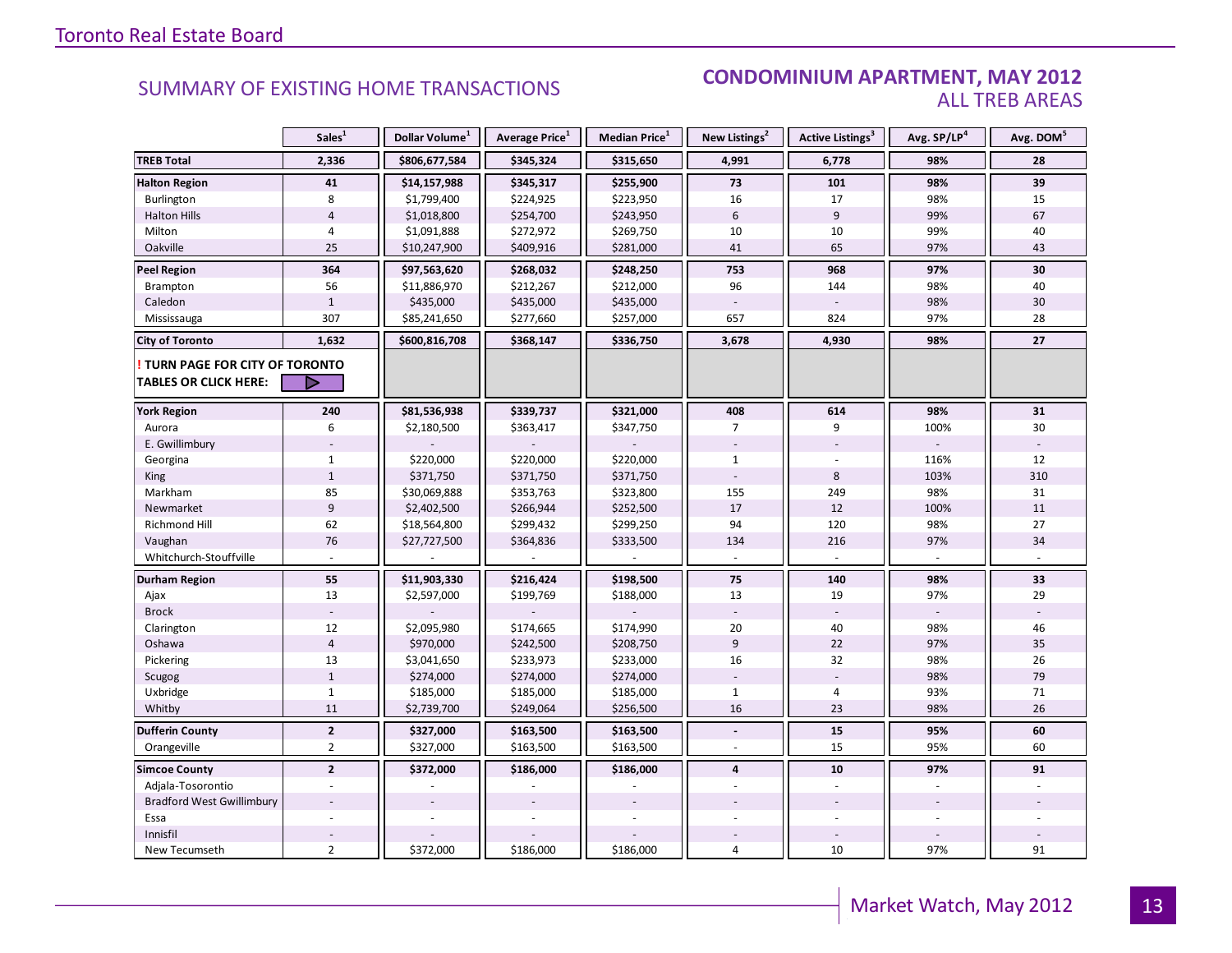#### **ENT MAY 2012** CITY OF TORONTO MUNICIPAL BREAKDOWN **CONDOMINIUM APARTMENT, MAY 2012**<br>CITY OF TOPONTO MILINICIPAL PREAKDOMAL

<span id="page-13-0"></span>

|                              | Sales <sup>1</sup> | Dollar Volume <sup>1</sup> | <b>Average Price</b> <sup>1</sup> | <b>Median Price</b> <sup>1</sup> | New Listings <sup>2</sup> | <b>Active Listings<sup>3</sup></b> | Avg. SP/LP <sup>4</sup> | Avg. DOM <sup>5</sup> |
|------------------------------|--------------------|----------------------------|-----------------------------------|----------------------------------|---------------------------|------------------------------------|-------------------------|-----------------------|
| <b>TREB Total</b>            | 2,336              | \$806,677,584              | \$345,324                         | \$315,650                        | 4,991                     | 6,778                              | 98%                     | 28                    |
| <b>City of Toronto Total</b> | 1,632              | \$600,816,708              | \$368,147                         | \$336,750                        | 3,678                     | 4,930                              | 98%                     | 27                    |
| <b>Toronto West</b>          | 335                | \$103,079,895              | \$307,701                         | \$296,000                        | 701                       | 1,161                              | 98%                     | 32                    |
| Toronto W01                  | 25                 | \$9,719,400                | \$388,776                         | \$351,000                        | 79                        | 106                                | 100%                    | 25                    |
| Toronto W02                  | 21                 | \$8,504,500                | \$404,976                         | \$394,000                        | 30                        | 37                                 | 100%                    | 26                    |
| Toronto W03                  | 9                  | \$2,477,500                | \$275,278                         | \$292,000                        | 15                        | 15                                 | 97%                     | 21                    |
| Toronto W04                  | 29                 | \$6,076,500                | \$209,534                         | \$196,000                        | 45                        | 76                                 | 97%                     | 33                    |
| Toronto W05                  | 36                 | \$6,289,300                | \$174,703                         | \$160,250                        | 71                        | 133                                | 96%                     | 44                    |
| Toronto W06                  | 74                 | \$28,671,773               | \$387,456                         | \$334,000                        | 180                       | 331                                | 97%                     | 36                    |
| Toronto W07                  | 6                  | \$3,303,900                | \$550,650                         | \$545,000                        | $\overline{2}$            | $\mathbf{1}$                       | 100%                    | 24                    |
| Toronto W08                  | 85                 | \$28,403,422               | \$334,158                         | \$305,000                        | 155                       | 228                                | 98%                     | 28                    |
| Toronto W09                  | 20                 | \$4,217,100                | \$210,855                         | \$176,000                        | 52                        | 91                                 | 97%                     | 24                    |
| Toronto W10                  | 30                 | \$5,416,500                | \$180,550                         | \$160,750                        | 72                        | 143                                | 97%                     | 33                    |
| Toronto Central              | 1,034              | \$433,215,663              | \$418,971                         | \$368,150                        | 2,473                     | 3,031                              | 99%                     | 25                    |
| Toronto C01                  | 383                | \$164,877,349              | \$430,489                         | \$375,000                        | 986                       | 1,273                              | 98%                     | 27                    |
| Toronto C02                  | 33                 | \$27,298,306               | \$827,221                         | \$645,000                        | 111                       | 173                                | 100%                    | 30                    |
| Toronto C03                  | 6                  | \$4,390,500                | \$731,750                         | \$640,750                        | 15                        | 21                                 | 99%                     | 21                    |
| Toronto C04                  | 18                 | \$8,972,200                | \$498,456                         | \$395,000                        | 37                        | 55                                 | 97%                     | 26                    |
| Toronto C06                  | 9                  | \$3,407,890                | \$378,654                         | \$352,000                        | 26                        | 37                                 | 98%                     | 39                    |
| Toronto C07                  | 60                 | \$20,916,468               | \$348,608                         | \$331,500                        | 149                       | 172                                | 98%                     | 23                    |
| Toronto C08                  | 160                | \$63,186,218               | \$394,914                         | \$359,000                        | 334                       | 372                                | 99%                     | 20                    |
| Toronto C09                  | 13                 | \$8,334,500                | \$641,115                         | \$672,000                        | 22                        | 21                                 | 104%                    | 18                    |
| Toronto C10                  | 51                 | \$23,196,300               | \$454,829                         | \$449,000                        | 93                        | 90                                 | 99%                     | 20                    |
| Toronto C11                  | 23                 | \$4,901,413                | \$213,105                         | \$199,000                        | 41                        | 57                                 | 98%                     | 29                    |
| Toronto C12                  | $\overline{7}$     | \$4,566,000                | \$652,286                         | \$510,000                        | 19                        | 36                                 | 95%                     | 29                    |
| Toronto C13                  | 40                 | \$12,365,100               | \$309,128                         | \$284,500                        | 78                        | 89                                 | 98%                     | 25                    |
| Toronto C14                  | 139                | \$52,995,713               | \$381,264                         | \$352,500                        | 343                       | 361                                | 99%                     | 24                    |
| Toronto C15                  | 92                 | \$33,807,706               | \$367,475                         | \$338,759                        | 219                       | 274                                | 98%                     | 30                    |
| <b>Toronto East</b>          | 263                | \$64,521,150               | \$245,328                         | \$225,000                        | 504                       | 738                                | 98%                     | 30                    |
| Toronto E01                  | $\overline{7}$     | \$2,762,000                | \$394,571                         | \$381,000                        | 25                        | 37                                 | 99%                     | 26                    |
| Toronto E02                  | $10\,$             | \$5,025,900                | \$502,590                         | \$469,500                        | 20                        | 21                                 | 100%                    | $\overline{9}$        |
| Toronto E03                  | 11                 | \$3,955,000                | \$359,545                         | \$185,000                        | 23                        | 35                                 | 100%                    | 30                    |
| Toronto E04                  | 39                 | \$7,800,000                | \$200,000                         | \$203,000                        | 68                        | 95                                 | 97%                     | 38                    |
| Toronto E05                  | 40                 | \$10,523,450               | \$263,086                         | \$263,150                        | 66                        | 73                                 | 97%                     | 26                    |
| Toronto E06                  | $\overline{2}$     | \$634,000                  | \$317,000                         | \$317,000                        | $\overline{2}$            | $\overline{3}$                     | 96%                     | 29                    |
| Toronto E07                  | 57                 | \$12,721,900               | \$223,191                         | \$222,000                        | 74                        | 113                                | 98%                     | 34                    |
| Toronto E08                  | 23                 | \$4,180,000                | \$181,739                         | \$163,000                        | 38                        | 66                                 | 97%                     | 28                    |
| Toronto E09                  | 50                 | \$12,958,300               | \$259,166                         | \$255,500                        | 126                       | 193                                | 97%                     | 29                    |
| Toronto E10                  | $\overline{4}$     | \$516,000                  | \$129,000                         | \$128,500                        | $\,8\,$                   | 11                                 | 96%                     | 19                    |
| Toronto E11                  | 20                 | \$3,444,600                | \$172,230                         | \$174,000                        | 54                        | 91                                 | 97%                     | 27                    |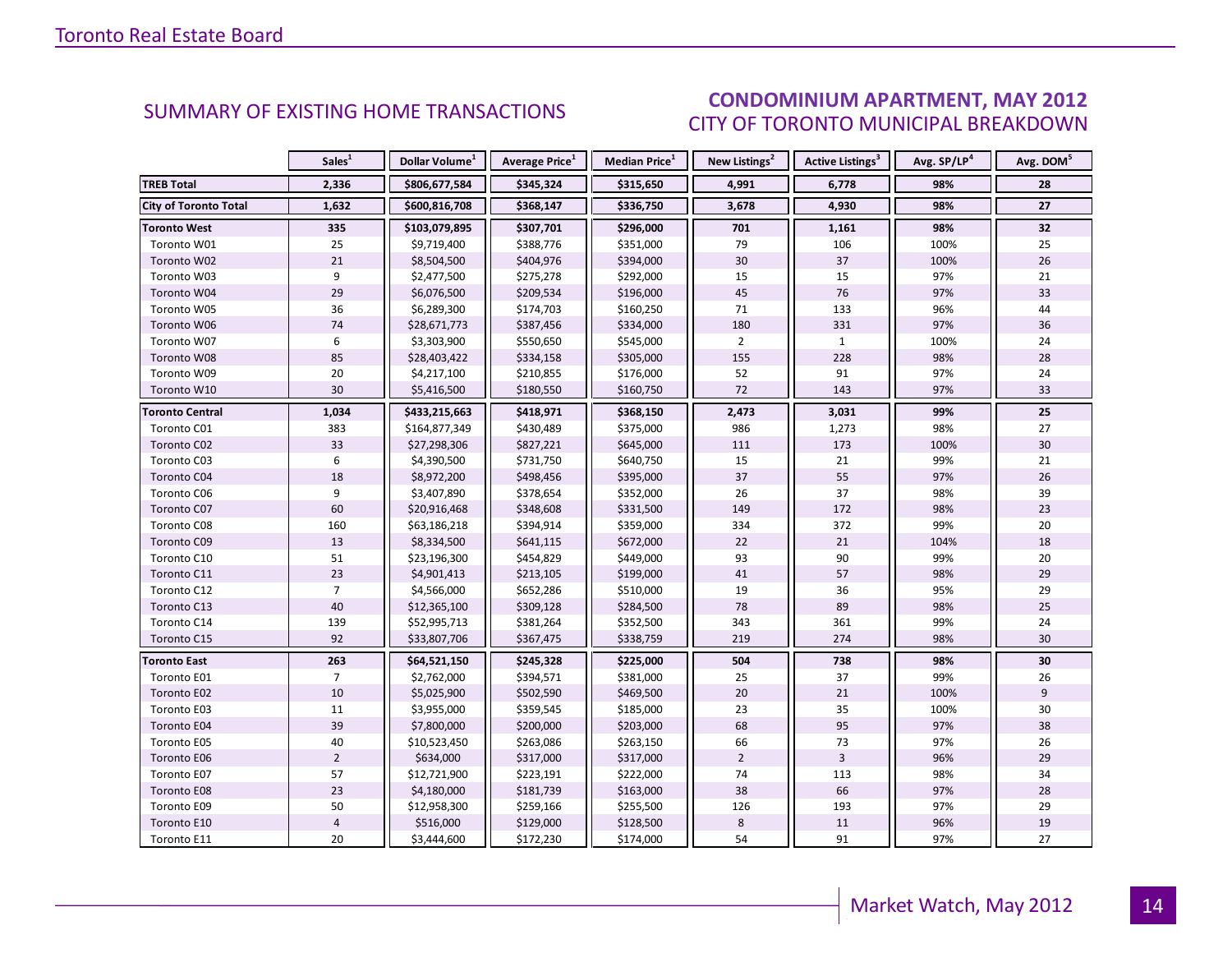### LINK, MAY 2012 ALL TREB AREAS

|                                                               | Sales <sup>1</sup> | Dollar Volume <sup>1</sup> | Average Price <sup>1</sup> | Median Price <sup>1</sup> | New Listings <sup>2</sup> | Active Listings <sup>3</sup> | Avg. SP/LP <sup>4</sup>  | Avg. DOM <sup>5</sup> |
|---------------------------------------------------------------|--------------------|----------------------------|----------------------------|---------------------------|---------------------------|------------------------------|--------------------------|-----------------------|
| <b>TREB Total</b>                                             | 193                | \$79,356,921               | \$411,176                  | \$421,000                 | 287                       | 210                          | 101%                     | 15                    |
| <b>Halton Region</b>                                          | ${\bf 10}$         | \$4,159,900                | \$415,990                  | \$427,000                 | ${\bf 13}$                | $\overline{7}$               | 101%                     | ${\bf 11}$            |
| Burlington                                                    | $\overline{3}$     | \$1,183,000                | \$394,333                  | \$382,000                 | $\overline{2}$            | $\mathbf{1}$                 | 101%                     | 16                    |
| <b>Halton Hills</b>                                           | $1\,$              | \$319,900                  | \$319,900                  | \$319,900                 | $\overline{2}$            | $\mathbf{1}$                 | 100%                     | $\overline{7}$        |
| Milton                                                        | $\overline{2}$     | \$867,000                  | \$433,500                  | \$433,500                 | 4                         | 3                            | 100%                     | 17                    |
| Oakville                                                      | $\overline{4}$     | \$1,790,000                | \$447,500                  | \$450,000                 | 5                         | $\overline{2}$               | 102%                     | 5                     |
| <b>Peel Region</b>                                            | 10                 | \$4,261,000                | \$426,100                  | \$457,000                 | 24                        | 22                           | 99%                      | $\overline{7}$        |
| Brampton                                                      | $\overline{4}$     | \$1,436,000                | \$359,000                  | \$374,000                 | 7                         | 6                            | 99%                      | 9                     |
| Caledon                                                       |                    |                            |                            |                           | $\overline{4}$            | 5                            |                          |                       |
| Mississauga                                                   | 6                  | \$2,825,000                | \$470,833                  | \$468,750                 | 13                        | 11                           | 99%                      | 5                     |
| <b>City of Toronto</b>                                        | 22                 | \$10,262,900               | \$466,495                  | \$481,500                 | 37                        | 26                           | 101%                     | 14                    |
| TURN PAGE FOR CITY OF TORONTO<br><b>TABLES OR CLICK HERE:</b> | ▷                  |                            |                            |                           |                           |                              |                          |                       |
| <b>York Region</b>                                            | 73                 | \$38,951,650               | \$533,584                  | \$525,000                 | 141                       | 94                           | 102%                     | 14                    |
| Aurora                                                        | $\overline{3}$     | \$1,479,000                | \$493,000                  | \$525,000                 |                           |                              | 99%                      | 18                    |
| E. Gwillimbury                                                |                    |                            |                            |                           |                           |                              | $\overline{\phantom{a}}$ |                       |
| Georgina                                                      |                    |                            |                            |                           |                           |                              |                          |                       |
| King                                                          | $\mathbf{1}$       | \$399,000                  | \$399,000                  | \$399,000                 | $\overline{2}$            | $\mathbf{1}$                 | 100%                     | 13                    |
| Markham                                                       | 50                 | \$27,523,700               | \$550,474                  | \$538,450                 | 92                        | 56                           | 102%                     | 14                    |
| Newmarket                                                     | $1\,$              | \$352,500                  | \$352,500                  | \$352,500                 | $\overline{3}$            | $\overline{3}$               | 98%                      | 23                    |
| Richmond Hill                                                 | 9                  | \$4,801,000                | \$533,444                  | \$523,000                 | 26                        | 21                           | 102%                     | 14                    |
| Vaughan                                                       | 9                  | \$4,396,450                | \$488,494                  | \$478,000                 | 18                        | 13                           | 101%                     | 12                    |
| Whitchurch-Stouffville                                        |                    |                            |                            |                           |                           |                              |                          |                       |
| Durham Region                                                 | 50                 | \$13,913,987               | \$278,280                  | \$276,000                 | 48                        | 28                           | 100%                     | ${\bf 14}$            |
| Ajax                                                          | 5                  | \$1,388,886                | \$277,777                  | \$282,000                 | 6                         | $\overline{2}$               | 101%                     | 13                    |
| <b>Brock</b>                                                  |                    |                            |                            |                           |                           |                              |                          |                       |
| Clarington                                                    | 29                 | \$7,721,500                | \$266,259                  | \$261,000                 | 27                        | 16                           | 98%                      | 14                    |
| Oshawa                                                        | $6\phantom{1}$     | \$1,447,000                | \$241,167                  | \$243,000                 | $\overline{7}$            | $\overline{4}$               | 98%                      | 18                    |
| Pickering                                                     | $\mathbf{1}$       | \$335,000                  | \$335,000                  | \$335,000                 | ÷.                        | $\mathbf{1}$                 | 112%                     | 5                     |
| Scugog                                                        |                    |                            |                            |                           |                           |                              | $\sim$                   |                       |
| Uxbridge                                                      |                    |                            |                            |                           |                           |                              | $\overline{a}$           |                       |
| Whitby                                                        | 9                  | \$3,021,601                | \$335,733                  | \$340,000                 | 8                         | 5                            | 101%                     | 15                    |
| <b>Dufferin County</b>                                        | $\mathbf{1}$       | \$310,500                  | \$310,500                  | \$310,500                 | $\mathbf{1}$              | $\mathbf{1}$                 | 104%                     | 5                     |
| Orangeville                                                   | $\mathbf{1}$       | \$310,500                  | \$310,500                  | \$310,500                 | $\mathbf{1}$              | $\mathbf{1}$                 | 104%                     | 5                     |
| <b>Simcoe County</b>                                          | 27                 | \$7,496,984                | \$277,666                  | \$262,900                 | 23                        | 32                           | 98%                      | 29                    |
| Adjala-Tosorontio                                             |                    |                            |                            |                           |                           |                              |                          |                       |
| <b>Bradford West Gwillimbury</b>                              | 11                 | \$3,501,200                | \$318,291                  | \$320,000                 | 13                        | 11                           | 98%                      | 20                    |
| Essa                                                          | 10                 | \$2,454,900                | \$245,490                  | \$250,950                 | 3                         | 14                           | 98%                      | 44                    |
| Innisfil                                                      | $\,1\,$            | \$284,634                  | \$284,634                  | \$284,634                 | $\mathbf{1}$              | $\overline{2}$               | 101%                     | 19                    |
| New Tecumseth                                                 | 5                  | \$1,256,250                | \$251,250                  | \$255,000                 | 6                         | 5                            | 97%                      | 18                    |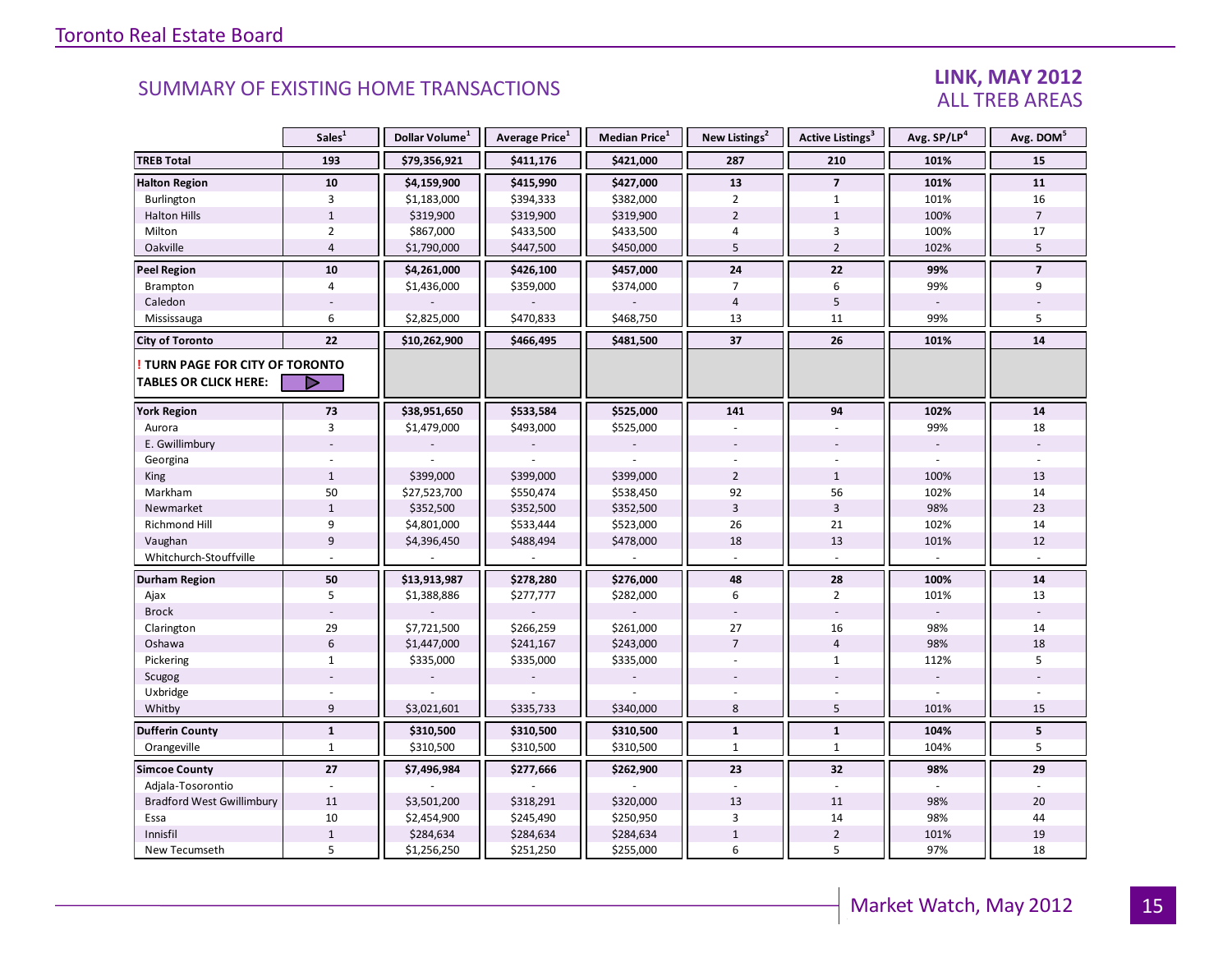### LINK, MAY 2012 CITY OF TORONTO MUNICIPAL BREAKDOWN

<span id="page-15-0"></span>

|                              | Sales <sup>1</sup> | Dollar Volume <sup>1</sup> | <b>Average Price</b> <sup>1</sup> | <b>Median Price</b> <sup>1</sup> | New Listings <sup>2</sup> | Active Listings <sup>3</sup> | Avg. SP/LP <sup>4</sup>  | Avg. DOM <sup>5</sup> |
|------------------------------|--------------------|----------------------------|-----------------------------------|----------------------------------|---------------------------|------------------------------|--------------------------|-----------------------|
| <b>TREB Total</b>            | 193                | \$79,356,921               | \$411,176                         | \$421,000                        | 287                       | 210                          | 101%                     | 15                    |
| <b>City of Toronto Total</b> | 22                 | \$10,262,900               | \$466,495                         | \$481,500                        | 37                        | 26                           | 101%                     | 14                    |
| <b>Toronto West</b>          | $\overline{2}$     | \$707,500                  | \$353,750                         | \$353,750                        | $\mathbf{1}$              | $\mathbf{1}$                 | 101%                     | 8                     |
| Toronto W01                  |                    |                            |                                   |                                  |                           |                              |                          |                       |
| Toronto W02                  |                    |                            |                                   |                                  |                           |                              |                          |                       |
| Toronto W03                  | $\bar{a}$          |                            |                                   | $\sim$                           |                           |                              |                          |                       |
| Toronto W04                  |                    |                            |                                   | $\sim$                           |                           |                              |                          |                       |
| Toronto W05                  |                    |                            |                                   |                                  |                           |                              |                          |                       |
| Toronto W06                  |                    |                            |                                   | $\sim$                           |                           |                              |                          |                       |
| Toronto W07                  |                    |                            |                                   | $\sim$                           |                           |                              |                          |                       |
| Toronto W08                  |                    |                            |                                   |                                  |                           |                              |                          |                       |
| Toronto W09                  |                    |                            |                                   |                                  |                           |                              |                          |                       |
| Toronto W10                  | $\overline{2}$     | \$707,500                  | \$353,750                         | \$353,750                        | $\mathbf{1}$              | $\mathbf{1}$                 | 101%                     | 8                     |
| <b>Toronto Central</b>       | $\overline{2}$     | \$1,001,000                | \$500,500                         | \$500,500                        | 5                         | 5                            | 97%                      | 18                    |
| Toronto C01                  |                    |                            |                                   |                                  |                           |                              |                          |                       |
| Toronto C02                  |                    |                            |                                   |                                  |                           |                              |                          |                       |
| Toronto C03                  |                    |                            |                                   | $\sim$                           |                           |                              |                          |                       |
| Toronto C04                  |                    |                            |                                   |                                  |                           |                              |                          |                       |
| Toronto C06                  |                    |                            |                                   |                                  |                           |                              |                          |                       |
| Toronto C07                  |                    |                            |                                   |                                  | $\mathbf{1}$              | 3                            |                          |                       |
| Toronto C08                  |                    |                            |                                   |                                  |                           |                              |                          |                       |
| Toronto C09                  |                    |                            |                                   |                                  |                           |                              |                          |                       |
| Toronto C10                  |                    |                            |                                   |                                  |                           |                              |                          |                       |
| Toronto C11                  |                    |                            |                                   |                                  |                           |                              |                          |                       |
| Toronto C12                  |                    |                            |                                   |                                  |                           |                              |                          |                       |
| Toronto C13                  |                    |                            |                                   |                                  |                           |                              |                          |                       |
| Toronto C14                  |                    |                            |                                   |                                  |                           |                              |                          |                       |
| Toronto C15                  | $\overline{2}$     | \$1,001,000                | \$500,500                         | \$500,500                        | $\overline{4}$            | $\overline{2}$               | 97%                      | 18                    |
| <b>Toronto East</b>          | 18                 | \$8,554,400                | \$475,244                         | \$481,500                        | 31                        | 20                           | 101%                     | 14                    |
| Toronto E01                  |                    |                            |                                   |                                  | $\overline{a}$            | $\mathcal{L}$                |                          |                       |
| Toronto E02                  |                    |                            |                                   |                                  |                           |                              | $\overline{\phantom{a}}$ |                       |
| Toronto E03                  |                    |                            |                                   |                                  |                           |                              |                          |                       |
| Toronto E04                  | $\sim$             |                            |                                   |                                  | $\omega$                  |                              |                          |                       |
| Toronto E05                  | 8                  | \$4,148,000                | \$518,500                         | \$510,000                        | 16                        | 8                            | 101%                     | 12                    |
| Toronto E06                  |                    |                            |                                   |                                  | $\omega$                  |                              |                          |                       |
| Toronto E07                  | 8                  | \$3,811,400                | \$476,425                         | \$470,800                        | 10                        | $\overline{7}$               | 101%                     | 15                    |
| Toronto E08                  |                    |                            |                                   |                                  | $\mathbf{1}$              | $\mathbf{1}$                 |                          |                       |
| Toronto E09                  |                    |                            | $\sim$                            | $\sim$                           | $\mathbf{1}$              | $\mathbf{1}$                 | $\blacksquare$           | ÷.                    |
| Toronto E10                  | $\mathbf{1}$       | \$355,000                  | \$355,000                         | \$355,000                        | $\mathbf{1}$              | $1\,$                        | 97%                      | 28                    |
| Toronto E11                  | $\mathbf{1}$       | \$240,000                  | \$240,000                         | \$240,000                        | $\overline{2}$            | $\overline{2}$               | 104%                     | 8                     |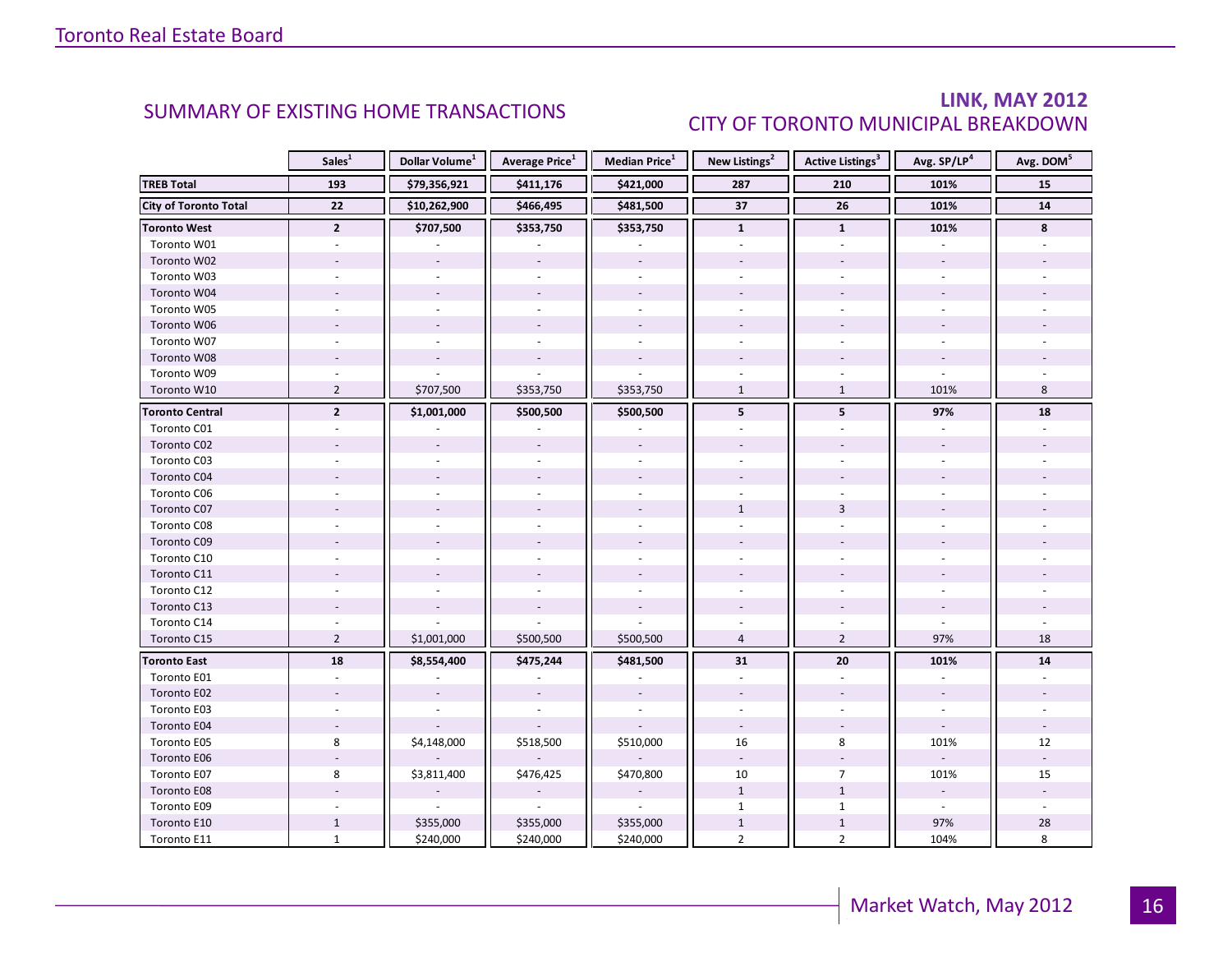#### SUMMARY OF EXISTING HOME TRANSACTIONS **ATTACHED/ROW/TOWNHOUSE, MAY 2012** ALL TREB AREAS

|                                  | Sales <sup>1</sup>      | Dollar Volume <sup>1</sup> | Average Price <sup>1</sup> | <b>Median Price</b> <sup>1</sup> | New Listings <sup>2</sup> | <b>Active Listings</b> <sup>3</sup> | Avg. SP/LP4 | Avg. DOM <sup>5</sup>   |
|----------------------------------|-------------------------|----------------------------|----------------------------|----------------------------------|---------------------------|-------------------------------------|-------------|-------------------------|
| <b>TREB Total</b>                | 857                     | \$375,324,267              | \$437,951                  | \$410,000                        | 1,238                     | 876                                 | 100%        | 16                      |
| <b>Halton Region</b>             | 132                     | \$55,948,061               | \$423,849                  | \$391,500                        | 202                       | 144                                 | 99%         | 15                      |
| Burlington                       | 12                      | \$4,524,000                | \$377,000                  | \$369,000                        | 21                        | 18                                  | 99%         | 19                      |
| <b>Halton Hills</b>              | $\boldsymbol{9}$        | \$3,589,100                | \$398,789                  | \$366,000                        | 10                        | $\overline{4}$                      | 101%        | 23                      |
| Milton                           | 62                      | \$22,775,700               | \$367,350                  | \$365,500                        | 88                        | 53                                  | 100%        | 10                      |
| Oakville                         | 49                      | \$25,059,261               | \$511,413                  | \$437,000                        | 83                        | 69                                  | 99%         | 18                      |
| <b>Peel Region</b>               | 160                     | \$58,505,410               | \$365,659                  | \$365,250                        | 222                       | 176                                 | 99%         | 18                      |
| Brampton                         | 112                     | \$38,333,999               | \$342,268                  | \$351,000                        | 146                       | 125                                 | 99%         | 18                      |
| Caledon                          | 8                       | \$2,834,311                | \$354,289                  | \$349,000                        | 5                         | $\overline{2}$                      | 100%        | 16                      |
| Mississauga                      | 40                      | \$17,337,100               | \$433,428                  | \$426,500                        | 71                        | 49                                  | 100%        | 17                      |
| <b>City of Toronto</b>           | 179                     | \$106,159,450              | \$593,070                  | \$550,000                        | 275                       | 203                                 | 102%        | 12                      |
| TURN PAGE FOR CITY OF TORONTO    |                         |                            |                            |                                  |                           |                                     |             |                         |
| <b>TABLES OR CLICK HERE:</b>     | ▷                       |                            |                            |                                  |                           |                                     |             |                         |
| <b>York Region</b>               | 248                     | \$116,733,219              | \$470,698                  | \$473,500                        | 392                       | 233                                 | 101%        | 12                      |
| Aurora                           | 19                      | \$7,547,250                | \$397,224                  | \$400,000                        | 24                        | 8                                   | 104%        | $\overline{7}$          |
| E. Gwillimbury                   | 6                       | \$1,910,000                | \$318,333                  | \$311,500                        | 10                        | 5                                   | 100%        | 9                       |
| Georgina                         | 8                       | \$2,093,900                | \$261,738                  | \$257,750                        | $\overline{7}$            | $\overline{3}$                      | 99%         | 9                       |
| King                             |                         |                            |                            |                                  |                           |                                     |             |                         |
| Markham                          | 73                      | \$35,909,800               | \$491,915                  | \$477,000                        | 94                        | 55                                  | 101%        | 13                      |
| Newmarket                        | 13                      | \$5,099,700                | \$392,285                  | \$415,000                        | 26                        | 18                                  | 102%        | 8                       |
| <b>Richmond Hill</b>             | 61                      | \$31,073,919               | \$509,409                  | \$508,000                        | 120                       | 71                                  | 100%        | 11                      |
| Vaughan                          | 62                      | \$30,690,250               | \$495,004                  | \$479,450                        | 97                        | 61                                  | 100%        | 13                      |
| Whitchurch-Stouffville           | 6                       | \$2,408,400                | \$401,400                  | \$404,200                        | 14                        | 12                                  | 99%         | 29                      |
| <b>Durham Region</b>             | 106                     | \$30,288,877               | \$285,744                  | \$284,000                        | 127                       | 91                                  | 99%         | 22                      |
| Ajax                             | 25                      | \$7,561,700                | \$302,468                  | \$313,000                        | 32                        | 25                                  | 99%         | 23                      |
| <b>Brock</b>                     | $\mathbf{1}$            | \$289,900                  | \$289,900                  | \$289,900                        |                           | $\mathbf{1}$                        | 99%         | 632                     |
| Clarington                       | 14                      | \$3,088,100                | \$220,579                  | \$222,500                        | 18                        | 14                                  | 100%        | 17                      |
| Oshawa                           | $6\,$                   | \$1,432,000                | \$238,667                  | \$229,500                        | 12                        | 11                                  | 99%         | 14                      |
| Pickering                        | 16                      | \$5,194,177                | \$324,636                  | \$308,250                        | 22                        | 18                                  | 98%         | 16                      |
| Scugog                           |                         |                            |                            |                                  |                           |                                     |             |                         |
| Uxbridge                         |                         |                            |                            |                                  |                           |                                     |             |                         |
| Whitby                           | 44                      | \$12,723,000               | \$289,159                  | \$282,500                        | 43                        | 22                                  | 100%        | 13                      |
| <b>Dufferin County</b>           | $\overline{\mathbf{3}}$ | \$854,500                  | \$284,833                  | \$285,500                        | $\overline{\mathbf{3}}$   | ${\bf 5}$                           | 99%         | $\overline{\mathbf{z}}$ |
| Orangeville                      | 3                       | \$854,500                  | \$284,833                  | \$285,500                        | 3                         | 5                                   | 99%         | $\overline{7}$          |
| <b>Simcoe County</b>             | 29                      | \$6,834,750                | \$235,681                  | \$228,000                        | 17                        | 24                                  | 98%         | 35                      |
| Adjala-Tosorontio                |                         |                            |                            |                                  |                           |                                     |             |                         |
| <b>Bradford West Gwillimbury</b> | $\mathbf{1}$            | \$350,000                  | \$350,000                  | \$350,000                        | $\mathbf{1}$              | $\mathbf{1}$                        | 97%         | 23                      |
| Essa                             | 9                       | \$1,957,980                | \$217,553                  | \$219,490                        | 4                         | 11                                  | 99%         | 63                      |
| Innisfil                         | $\,8\,$                 | \$1,985,945                | \$248,243                  | \$255,000                        | 5                         | $9\,$                               | 99%         | 37                      |
| New Tecumseth                    | 11                      | \$2,540,825                | \$230,984                  | \$228,000                        | $\overline{7}$            | $\overline{3}$                      | 98%         | 13                      |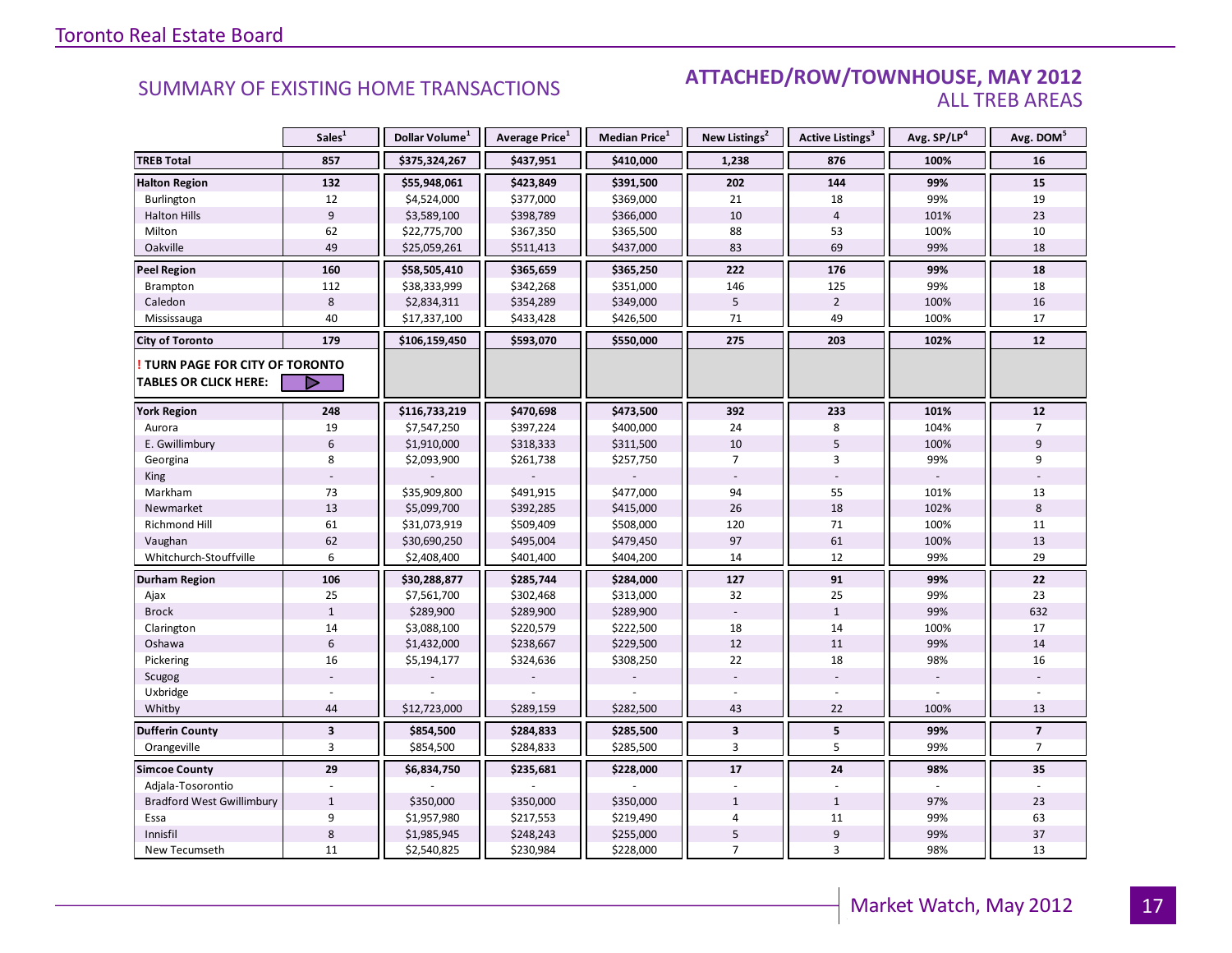#### **INGURA 2012** CITY OF TORONTO MUNICIPAL BREAKDOWN SUMMARY OF EXISTING HOME TRANSACTIONS **ATTACHED/ROW/TOWNHOUSE, MAY 2012**

<span id="page-17-0"></span>

|                              | Sales <sup>1</sup> | Dollar Volume <sup>1</sup> | <b>Average Price</b> <sup>1</sup> | Median Price <sup>1</sup> | New Listings <sup>2</sup> | <b>Active Listings<sup>3</sup></b> | Avg. SP/LP <sup>4</sup> | Avg. DOM <sup>5</sup> |
|------------------------------|--------------------|----------------------------|-----------------------------------|---------------------------|---------------------------|------------------------------------|-------------------------|-----------------------|
| <b>TREB Total</b>            | 857                | \$375,324,267              | \$437,951                         | \$410,000                 | 1,238                     | 876                                | 100%                    | 16                    |
| <b>City of Toronto Total</b> | 179                | \$106,159,450              | \$593,070                         | \$550,000                 | 275                       | 203                                | 102%                    | 12                    |
| <b>Toronto West</b>          | 50                 | \$26,186,099               | \$523,722                         | \$528,000                 | 76                        | 60                                 | 101%                    | 10                    |
| Toronto W01                  | $\overline{7}$     | \$4,510,699                | \$644,386                         | \$630,000                 | 6                         | $\mathbf{1}$                       | 104%                    | 6                     |
| Toronto W02                  | $\overline{7}$     | \$3,358,000                | \$479,714                         | \$450,000                 | 16                        | 8                                  | 101%                    | 9                     |
| Toronto W03                  | 4                  | \$1,605,900                | \$401,475                         | \$418,000                 | 5                         | 3                                  | 102%                    | 12                    |
| Toronto W04                  | $\overline{7}$     | \$2,891,000                | \$413,000                         | \$415,000                 | 8                         | $\overline{3}$                     | 101%                    | 9                     |
| Toronto W05                  | 5                  | \$1,955,500                | \$391,100                         | \$402,000                 | 5                         | 4                                  | 98%                     | 22                    |
| Toronto W06                  | $\overline{9}$     | \$5,654,300                | \$628,256                         | \$626,500                 | 23                        | 17                                 | 99%                     | 13                    |
| Toronto W07                  | $\overline{7}$     | \$4,104,000                | \$586,286                         | \$579,000                 | $\overline{7}$            | 3                                  | 102%                    | 6                     |
| Toronto W08                  | $\overline{2}$     | \$1,291,000                | \$645,500                         | \$645,500                 | $\overline{2}$            | 19                                 | 99%                     | 14                    |
| Toronto W09                  |                    |                            |                                   |                           |                           |                                    |                         |                       |
| Toronto W10                  | $\overline{2}$     | \$815,700                  | \$407,850                         | \$407,850                 | $\overline{4}$            | $\overline{2}$                     | 101%                    | $\overline{3}$        |
| <b>Toronto Central</b>       | 68                 | \$51,557,883               | \$758,204                         | \$685,000                 | 107                       | 83                                 | 101%                    | 11                    |
| Toronto C01                  | 23                 | \$15,504,436               | \$674,106                         | \$665,000                 | 39                        | 30                                 | 104%                    | 9                     |
| Toronto C02                  | 14                 | \$12,903,447               | \$921,675                         | \$922,049                 | 15                        | 10                                 | 103%                    | 9                     |
| Toronto C03                  |                    |                            |                                   |                           |                           |                                    |                         |                       |
| Toronto C04                  | $\mathbf{1}$       | \$1,400,000                | \$1,400,000                       | \$1,400,000               | $\overline{2}$            | $\overline{4}$                     | 97%                     | 21                    |
| Toronto C06                  |                    |                            |                                   |                           |                           |                                    |                         |                       |
| Toronto C07                  | $\overline{7}$     | \$4,798,700                | \$685,529                         | \$660,000                 | 8                         | 6                                  | 98%                     | 13                    |
| Toronto C08                  | 9                  | \$5,816,900                | \$646,322                         | \$615,000                 | 14                        | 9                                  | 102%                    | 11                    |
| Toronto C09                  | $\overline{2}$     | \$1,935,000                | \$967,500                         | \$967,500                 | $\mathbf{1}$              | $\mathbf{1}$                       | 98%                     | 18                    |
| Toronto C10                  | $\overline{2}$     | \$1,585,000                | \$792,500                         | \$792,500                 |                           | $\mathbf 1$                        | 100%                    | 11                    |
| Toronto C11                  | $\mathbf{1}$       | \$609,900                  | \$609,900                         | \$609,900                 | $\overline{2}$            | $\mathbf{1}$                       | 100%                    | $\mathbf{1}$          |
| Toronto C12                  |                    |                            |                                   |                           |                           |                                    |                         |                       |
| Toronto C13                  | 5                  | \$3,252,000                | \$650,400                         | \$655,000                 | 13                        | 9                                  | 99%                     | 8                     |
| Toronto C14                  | $\overline{4}$     | \$3,752,500                | \$938,125                         | \$877,500                 | 13                        | 12                                 | 96%                     | 15                    |
| Toronto C15                  |                    |                            |                                   | $\sim$                    |                           |                                    |                         |                       |
| <b>Toronto East</b>          | 61                 | \$28,415,468               | \$465,827                         | \$415,000                 | 92                        | 60                                 | 102%                    | 15                    |
| Toronto E01                  | 15                 | \$8,630,150                | \$575,343                         | \$550,000                 | 19                        | 15                                 | 107%                    | 8                     |
| Toronto E02                  | $6\,$              | \$3,849,108                | \$641,518                         | \$585,000                 | 12                        | 6                                  | 101%                    | 6                     |
| Toronto E03                  | 5                  | \$3,017,660                | \$603,532                         | \$620,000                 | 9                         | $\overline{7}$                     | 104%                    | 20                    |
| Toronto E04                  | $\overline{5}$     | \$2,354,000                | \$470,800                         | \$470,000                 | $\overline{5}$            | $\overline{3}$                     | 98%                     | 13                    |
| Toronto E05                  |                    |                            |                                   |                           | $\overline{2}$            | $\overline{2}$                     |                         |                       |
| Toronto E06                  | $\mathbf{1}$       | \$325,000                  | \$325,000                         | \$325,000                 | $\overline{3}$            | $\overline{3}$                     | 95%                     | 197                   |
| Toronto E07                  | 5                  | \$1,889,000                | \$377,800                         | \$370,000                 | 12                        | 4                                  | 100%                    | $\overline{7}$        |
| Toronto E08                  |                    |                            |                                   |                           | $\mathbf{1}$              | $\overline{2}$                     |                         |                       |
| Toronto E09                  |                    |                            |                                   |                           | $\mathbf{1}$              | $\mathbf{1}$                       | $\sim$                  |                       |
| Toronto E10                  | $\,6\,$            | \$2,256,000                | \$376,000                         | \$378,000                 | $\overline{7}$            | 6                                  | 100%                    | 19                    |
| Toronto E11                  | 18                 | \$6,094,550                | \$338,586                         | \$357,500                 | 21                        | 11                                 | 100%                    | 15                    |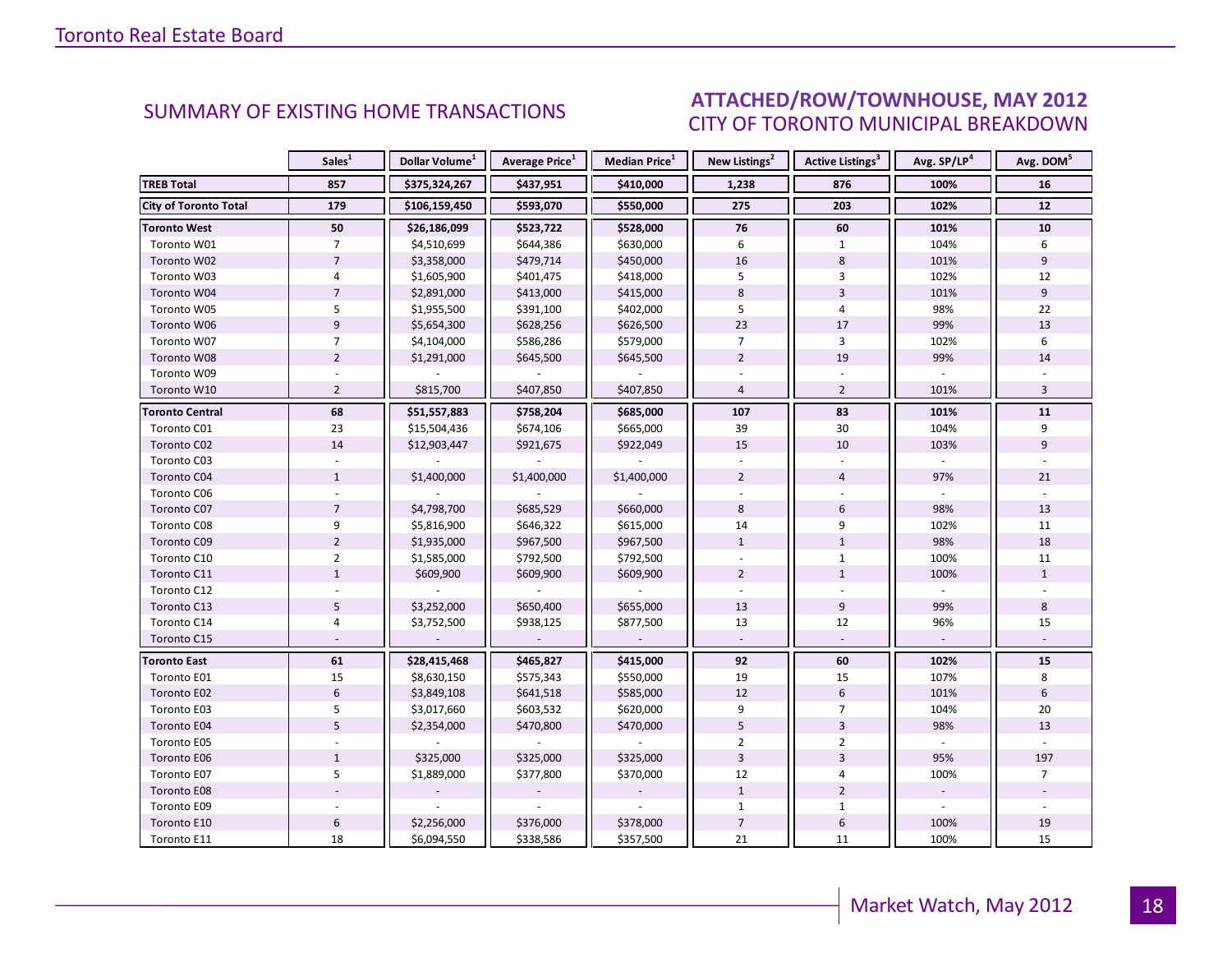#### CO-OP APARTMENT, MAY 2012 ALL TREB AREAS

|                                        | Sales <sup>1</sup>       | Dollar Volume <sup>1</sup> | Average Price <sup>1</sup> | Median Price <sup>1</sup> | New Listings <sup>2</sup> | <b>Active Listings<sup>3</sup></b> | Avg. SP/LP4                 | Avg. DOM <sup>5</sup>    |
|----------------------------------------|--------------------------|----------------------------|----------------------------|---------------------------|---------------------------|------------------------------------|-----------------------------|--------------------------|
| <b>TREB Total</b>                      | $17\,$                   | \$6,276,400                | \$369,200                  | \$361,500                 | 18                        | 29                                 | 98%                         | 19                       |
| <b>Halton Region</b>                   | $\blacksquare$           |                            |                            | $\overline{a}$            | $\mathbf{2}$              | $\mathbf{2}$                       | $\blacksquare$              |                          |
| Burlington                             | $\overline{a}$           |                            | ÷.                         | ÷,                        | $\overline{2}$            | $\overline{2}$                     | $\overline{a}$              |                          |
| <b>Halton Hills</b>                    | $\overline{a}$           |                            | ÷,                         | $\overline{a}$            | $\sim$                    | $\overline{\phantom{a}}$           | $\overline{a}$              |                          |
| Milton                                 | $\overline{\phantom{a}}$ | ÷                          | $\blacksquare$             | $\overline{\phantom{a}}$  | $\overline{\phantom{a}}$  |                                    | $\sim$                      |                          |
| Oakville                               | $\sim$                   | $\sim$                     | $\sim$                     | $\sim$                    | $\sim$                    | $\sim$                             | $\sim$                      | $\sim$                   |
| <b>Peel Region</b>                     | $\mathbf{2}$             | \$602,500                  | \$301,250                  | \$301,250                 | $\mathbf{1}$              | $\overline{\mathbf{3}}$            | 98%                         | 41                       |
| Brampton                               | $\omega$                 | $\sim$                     | ÷,                         | ÷,                        | $\mathbf{1}$              | $\mathbf{1}$                       | $\sim$                      | $\sim$                   |
| Caledon                                | $\blacksquare$           |                            | $\overline{\phantom{a}}$   | $\overline{a}$            |                           | $\overline{\phantom{a}}$           | $\sim$                      |                          |
| Mississauga                            | $\overline{2}$           | \$602,500                  | \$301,250                  | \$301,250                 | ÷.                        | $\overline{2}$                     | 98%                         | 41                       |
| <b>City of Toronto</b>                 | 15                       | \$5,673,900                | \$378,260                  | \$361,500                 | 15                        | 24                                 | 98%                         | ${\bf 16}$               |
| <b>! TURN PAGE FOR CITY OF TORONTO</b> |                          |                            |                            |                           |                           |                                    |                             |                          |
| <b>TABLES OR CLICK HERE:</b>           | ▷                        |                            |                            |                           |                           |                                    |                             |                          |
| <b>York Region</b>                     | $\overline{a}$           | $\sim$                     | $\blacksquare$             | $\tilde{\phantom{a}}$     | $\blacksquare$            | $\blacksquare$                     | $\blacksquare$              |                          |
|                                        |                          |                            |                            |                           |                           |                                    |                             |                          |
| Aurora                                 |                          |                            |                            | ÷,                        | $\overline{\phantom{a}}$  |                                    |                             |                          |
| E. Gwillimbury                         |                          |                            |                            | ä,                        |                           |                                    |                             |                          |
| Georgina                               |                          |                            |                            | ÷.                        |                           |                                    |                             |                          |
| King<br>Markham                        | ÷,                       | $\overline{a}$             | $\overline{a}$             | ÷,                        | $\omega$                  | $\overline{\phantom{a}}$           | $\overline{a}$              |                          |
| Newmarket                              |                          |                            |                            |                           |                           |                                    |                             |                          |
| Richmond Hill                          | ÷.                       |                            |                            | ÷.                        |                           |                                    |                             |                          |
| Vaughan                                | $\overline{\phantom{a}}$ |                            | $\overline{a}$             | $\overline{\phantom{a}}$  |                           | $\overline{\phantom{a}}$           |                             |                          |
| Whitchurch-Stouffville                 | $\omega$                 | $\sim$                     | $\omega$                   | $\overline{\phantom{a}}$  | $\sim$                    | $\overline{\phantom{a}}$           | $\sim$                      |                          |
|                                        |                          |                            |                            |                           |                           |                                    |                             |                          |
| <b>Durham Region</b>                   | $\frac{1}{2}$            | $\blacksquare$             | $\blacksquare$             | $\overline{\phantom{a}}$  | $\overline{\phantom{a}}$  | $\blacksquare$                     | $\blacksquare$              |                          |
| Ajax                                   | $\sim$                   |                            | ÷                          | $\overline{a}$            | $\sim$                    | ÷                                  | $\sim$                      |                          |
| <b>Brock</b>                           |                          |                            |                            |                           |                           |                                    |                             |                          |
| Clarington                             | ÷.                       |                            | ÷                          | ÷,                        | ÷.                        | ÷.                                 | ÷.                          |                          |
| Oshawa                                 |                          |                            |                            |                           |                           |                                    |                             |                          |
| Pickering                              | ÷.                       |                            |                            | $\overline{a}$            |                           |                                    |                             |                          |
| Scugog                                 |                          |                            | ÷,                         | $\overline{a}$            |                           |                                    |                             |                          |
| Uxbridge                               | $\sim$                   | $\sim$                     | $\sim$                     | $\overline{\phantom{a}}$  | $\sim$                    | $\sim$                             | $\sim$                      |                          |
| Whitby                                 | $\sim$                   | $\sim$                     | $\sim$                     | $\overline{\phantom{a}}$  | $\sim$                    | $\sim$                             | $\sim$                      | $\sim$                   |
| <b>Dufferin County</b>                 | $\blacksquare$           | $\overline{\phantom{a}}$   | $\overline{\phantom{a}}$   | $\overline{\phantom{a}}$  | $\overline{\phantom{a}}$  | $\overline{\phantom{a}}$           | $\overline{\phantom{a}}$    | $\overline{\phantom{a}}$ |
| Orangeville                            | $\sim$                   | $\omega$                   | $\sim$                     | $\overline{\phantom{a}}$  | $\overline{\phantom{a}}$  | $\overline{\phantom{a}}$           | $\mathcal{L}_{\mathcal{A}}$ | $\overline{\phantom{a}}$ |
| <b>Simcoe County</b>                   | $\overline{a}$           | $\sim$                     | $\overline{a}$             | ۰                         | $\sim$                    | $\overline{a}$                     | $\overline{a}$              |                          |
| Adjala-Tosorontio                      | $\overline{\phantom{a}}$ | $\sim$                     | $\bar{\phantom{a}}$        | $\sim$                    | $\overline{\phantom{a}}$  | $\blacksquare$                     | $\sim$                      |                          |
| <b>Bradford West Gwillimbury</b>       | $\overline{a}$           |                            |                            |                           |                           |                                    |                             |                          |
| Essa                                   |                          |                            |                            |                           |                           |                                    |                             |                          |
| Innisfil                               | $\overline{a}$           | $\overline{\phantom{a}}$   | $\overline{\phantom{a}}$   | ÷,                        | $\sim$                    | $\overline{\phantom{a}}$           |                             |                          |
| New Tecumseth                          | ÷.                       |                            |                            | $\overline{a}$            | ÷.                        | ÷                                  |                             |                          |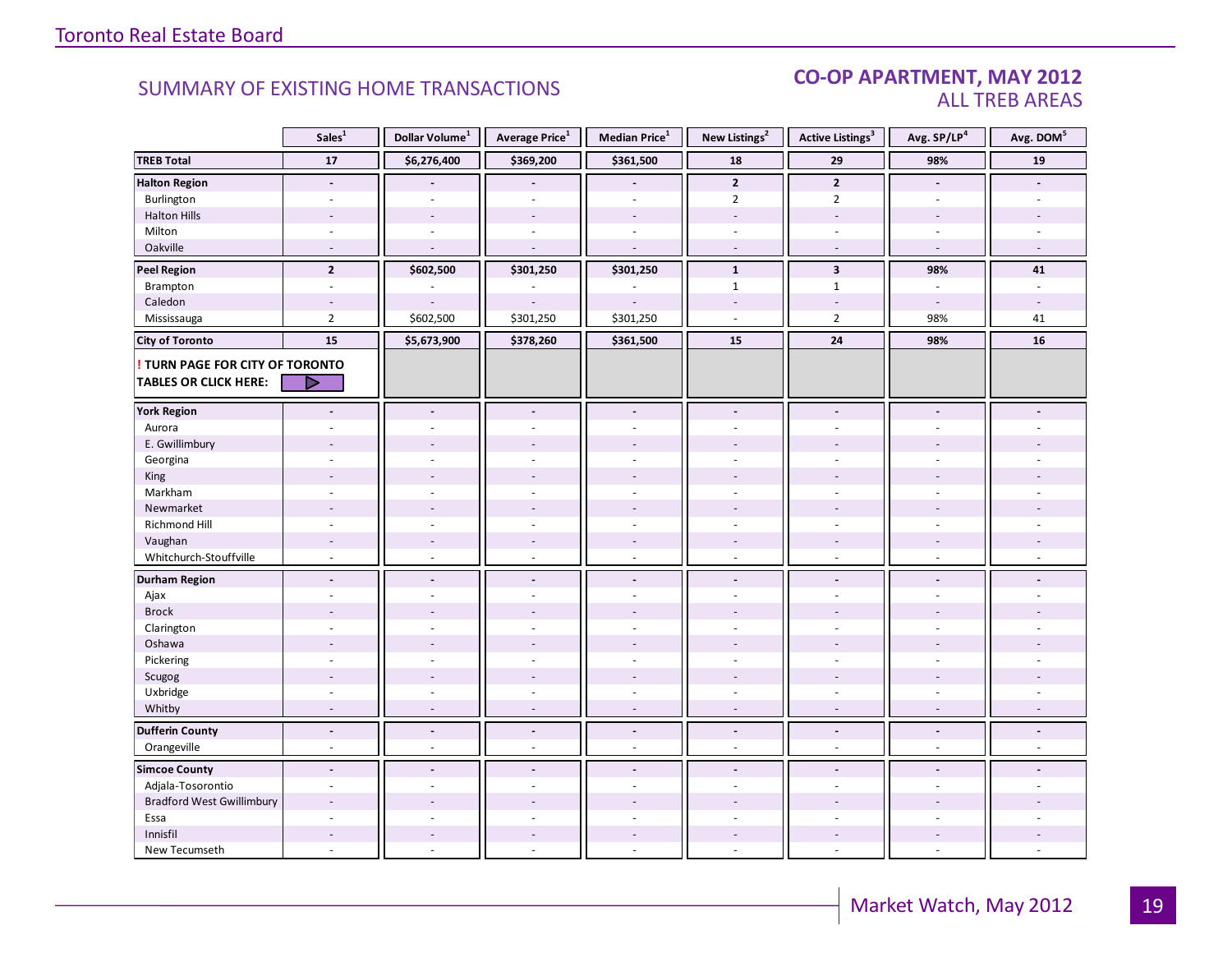### CO-OP APARTMENT, MAY 2012 CITY OF TORONTO MUNICIPAL BREAKDOWN

<span id="page-19-0"></span>

|                              | Sales <sup>1</sup>      | Dollar Volume <sup>1</sup> | <b>Average Price</b> <sup>1</sup> | <b>Median Price</b> <sup>1</sup> | New Listings <sup>2</sup> | <b>Active Listings<sup>3</sup></b> | Avg. SP/LP <sup>4</sup>  | Avg. DOM <sup>5</sup>       |
|------------------------------|-------------------------|----------------------------|-----------------------------------|----------------------------------|---------------------------|------------------------------------|--------------------------|-----------------------------|
| <b>TREB Total</b>            | 17                      | \$6,276,400                | \$369,200                         | \$361,500                        | 18                        | 29                                 | 98%                      | 19                          |
| <b>City of Toronto Total</b> | 15                      | \$5,673,900                | \$378,260                         | \$361,500                        | 15                        | ${\bf 24}$                         | 98%                      | 16                          |
| <b>Toronto West</b>          | $\overline{\mathbf{3}}$ | \$399,500                  | \$133,167                         | \$145,000                        | 5                         | 9                                  | 96%                      | 15                          |
| Toronto W01                  |                         |                            |                                   |                                  |                           |                                    |                          |                             |
| Toronto W02                  |                         |                            |                                   |                                  |                           |                                    |                          |                             |
| Toronto W03                  | $\sim$                  | $\sim$                     | ÷.                                | $\sim$                           |                           | $\overline{a}$                     |                          |                             |
| Toronto W04                  |                         |                            |                                   |                                  |                           |                                    |                          |                             |
| Toronto W05                  | $\mathbf{1}$            | \$99,500                   | \$99,500                          | \$99,500                         | $\mathbf{1}$              | $\overline{2}$                     | 97%                      | 14                          |
| Toronto W06                  | $\overline{2}$          | \$300,000                  | \$150,000                         | \$150,000                        | $\overline{2}$            | $\overline{2}$                     | 96%                      | 15                          |
| Toronto W07                  |                         | $\omega$                   | $\overline{\phantom{a}}$          | $\sim$                           | $\overline{a}$            | $\overline{2}$                     | $\omega$                 |                             |
| Toronto W08                  |                         |                            | $\overline{\phantom{a}}$          | $\overline{\phantom{a}}$         | $\overline{2}$            | $\overline{3}$                     |                          |                             |
| Toronto W09                  |                         |                            |                                   |                                  |                           |                                    |                          |                             |
| Toronto W10                  | $\sim$                  | $\overline{a}$             | $\overline{\phantom{a}}$          | $\sim$                           |                           | $\omega$                           | $\omega$                 |                             |
| <b>Toronto Central</b>       | 11                      | \$4,899,400                | \$445,400                         | \$369,000                        | 9                         | 13                                 | 99%                      | 17                          |
| Toronto C01                  | $\overline{2}$          | \$644,400                  | \$322,200                         | \$322,200                        | $\overline{2}$            | $\overline{2}$                     | 99%                      | 25                          |
| Toronto C02                  | $\sim$                  |                            |                                   |                                  | $\overline{\phantom{a}}$  | $\omega$                           | $\omega$                 | $\mathcal{L}_{\mathcal{A}}$ |
| Toronto C03                  | $\mathbf{1}$            | \$292,000                  | \$292,000                         | \$292,000                        | $\mathbf{1}$              | $\overline{2}$                     | 96%                      | 31                          |
| Toronto C04                  |                         |                            |                                   |                                  | $\mathbf{1}$              | $\overline{3}$                     |                          |                             |
| Toronto C06                  |                         |                            |                                   |                                  |                           |                                    |                          |                             |
| Toronto C07                  |                         |                            |                                   |                                  |                           |                                    | $\overline{\phantom{a}}$ |                             |
| Toronto C08                  | $\mathbf{1}$            | \$512,000                  | \$512,000                         | \$512,000                        | $\mathbf{1}$              | $\mathbf{1}$                       | 97%                      | 8                           |
| Toronto C09                  | $\overline{7}$          | \$3,451,000                | \$493,000                         | \$480,000                        | 3                         | $\overline{4}$                     | 99%                      | 13                          |
| Toronto C10                  |                         |                            |                                   |                                  |                           |                                    |                          |                             |
| Toronto C11                  |                         |                            | $\sim$                            |                                  |                           |                                    |                          |                             |
| Toronto C12                  | ÷.                      |                            |                                   |                                  |                           | $\overline{a}$                     |                          |                             |
| Toronto C13                  |                         |                            |                                   |                                  |                           |                                    |                          |                             |
| Toronto C14                  |                         |                            |                                   |                                  | $\mathbf{1}$              | $\mathbf{1}$                       |                          |                             |
| Toronto C15                  | $\overline{a}$          |                            |                                   | $\overline{a}$                   | $\sim$                    | $\sim$                             | $\sim$                   |                             |
| <b>Toronto East</b>          | $\mathbf{1}$            | \$375,000                  | \$375,000                         | \$375,000                        | $\mathbf{1}$              | $\mathbf{2}$                       | 99%                      | 19                          |
| Toronto E01                  |                         |                            |                                   |                                  |                           |                                    |                          |                             |
| Toronto E02                  |                         |                            |                                   |                                  |                           |                                    |                          |                             |
| Toronto E03                  |                         |                            |                                   |                                  |                           |                                    |                          |                             |
| Toronto E04                  |                         |                            |                                   |                                  |                           |                                    |                          |                             |
| Toronto E05                  | $\mathbf{1}$            | \$375,000                  | \$375,000                         | \$375,000                        |                           |                                    | 99%                      | 19                          |
| Toronto E06                  |                         |                            |                                   |                                  |                           |                                    |                          |                             |
| Toronto E07                  |                         |                            |                                   |                                  | $\mathbf{1}$              | $\overline{2}$                     |                          |                             |
| Toronto E08                  |                         |                            |                                   |                                  |                           |                                    |                          |                             |
| Toronto E09                  |                         |                            |                                   |                                  |                           |                                    |                          |                             |
| Toronto E10                  |                         |                            |                                   |                                  |                           |                                    |                          |                             |
| Toronto E11                  |                         |                            |                                   |                                  |                           |                                    |                          |                             |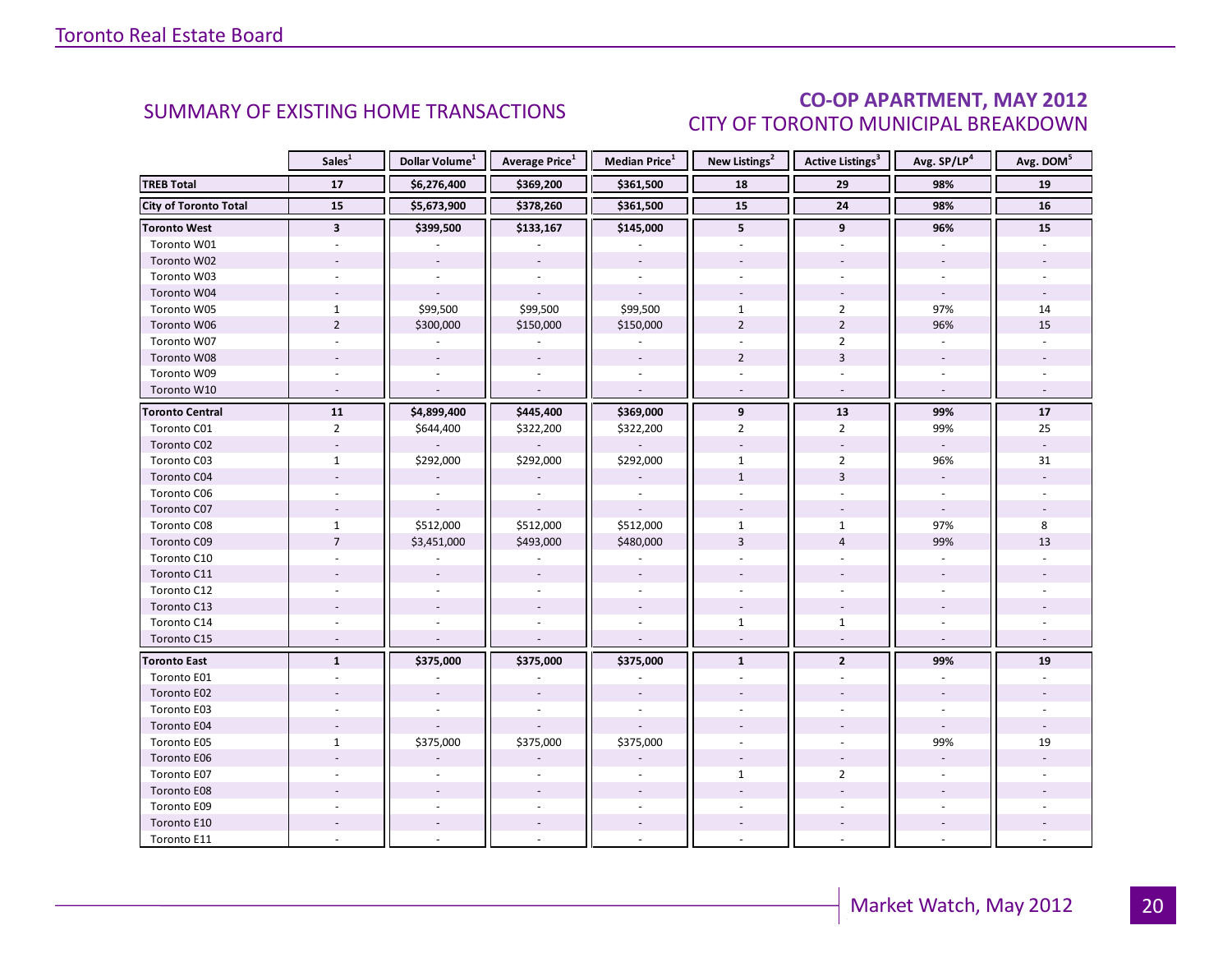#### SUMMARY OF EXISTING HOME TRANSACTIONS **DETACHED CONDOMINIUM, MAY 2012** ALL TREB AREAS

|                                        | Sales <sup>1</sup>              | Dollar Volume <sup>1</sup> | Average Price <sup>1</sup>   | Median Price <sup>1</sup> | New Listings <sup>2</sup> | <b>Active Listings<sup>3</sup></b> | Avg. SP/LP <sup>4</sup>  | Avg. DOM <sup>5</sup>    |
|----------------------------------------|---------------------------------|----------------------------|------------------------------|---------------------------|---------------------------|------------------------------------|--------------------------|--------------------------|
| <b>TREB Total</b>                      | $\overline{\phantom{a}}$        | \$3,044,350                | \$434,907                    | \$403,850                 | 21                        | 39                                 | 98%                      | 48                       |
| <b>Halton Region</b>                   | $\mathbf{1}$                    | \$697,500                  | \$697,500                    | \$697,500                 | $\overline{\phantom{a}}$  | $\overline{a}$                     | 100%                     | 20                       |
| Burlington                             | $\mathbf{1}$                    | \$697,500                  | \$697,500                    | \$697,500                 | $\overline{a}$            | L.                                 | 100%                     | 20                       |
| <b>Halton Hills</b>                    | $\overline{a}$                  |                            |                              |                           |                           | $\overline{a}$                     | $\sim$                   | $\overline{\phantom{a}}$ |
| Milton                                 | $\sim$                          | $\overline{\phantom{a}}$   | $\bar{a}$                    | $\sim$                    | $\sim$                    | $\overline{\phantom{a}}$           | $\sim$                   |                          |
| Oakville                               | $\sim$                          | $\sim$                     | $\sim$                       | $\sim$                    | $\sim$                    | $\sim$                             | $\sim$                   |                          |
| <b>Peel Region</b>                     | $\blacksquare$                  | $\overline{\phantom{a}}$   | $\overline{a}$               | $\overline{\phantom{a}}$  | $\mathbf{1}$              | $\overline{4}$                     | $\overline{\phantom{a}}$ |                          |
| Brampton                               | ÷,                              | $\overline{a}$             | $\overline{a}$               | ÷,                        | ÷.                        | $\mathbf{1}$                       | $\sim$                   |                          |
| Caledon                                |                                 |                            |                              |                           |                           |                                    |                          |                          |
| Mississauga                            | ÷.                              | $\sim$                     | ÷                            | $\overline{\phantom{a}}$  | $\mathbf{1}$              | $\overline{3}$                     | $\sim$                   |                          |
| <b>City of Toronto</b>                 | $\blacksquare$                  | $\blacksquare$             | $\blacksquare$               | $\blacksquare$            | 6                         | $\overline{\mathbf{z}}$            | $\blacksquare$           | $\blacksquare$           |
| <b>! TURN PAGE FOR CITY OF TORONTO</b> |                                 |                            |                              |                           |                           |                                    |                          |                          |
| <b>TABLES OR CLICK HERE:</b>           | D                               |                            |                              |                           |                           |                                    |                          |                          |
|                                        |                                 |                            |                              |                           |                           |                                    |                          |                          |
| <b>York Region</b>                     | $\blacksquare$                  | $\blacksquare$             | $\overline{\phantom{a}}$     | $\overline{\phantom{a}}$  | $\mathbf{1}$              | $\mathbf{1}$                       | $\blacksquare$           |                          |
| Aurora                                 |                                 |                            |                              | ÷,                        | $\sim$                    | $\mathbf{r}$                       |                          |                          |
| E. Gwillimbury                         |                                 |                            |                              |                           |                           |                                    |                          |                          |
| Georgina                               |                                 |                            |                              | L,                        |                           |                                    |                          |                          |
| King                                   |                                 |                            |                              | $\overline{a}$            |                           |                                    |                          |                          |
| Markham                                | ÷                               |                            | $\overline{a}$               | $\overline{\phantom{a}}$  | $\mathbf{1}$              | $\mathbf{1}$                       | $\sim$                   |                          |
| Newmarket                              |                                 |                            |                              |                           |                           | ÷,                                 |                          |                          |
| Richmond Hill                          | $\sim$                          |                            | $\overline{a}$               | $\overline{\phantom{a}}$  |                           | $\sim$                             | $\overline{a}$           |                          |
| Vaughan                                | $\overline{\phantom{a}}$        | $\overline{\phantom{a}}$   | $\overline{\phantom{a}}$     | $\overline{\phantom{a}}$  | $\overline{\phantom{a}}$  | $\sim$                             | $\overline{\phantom{a}}$ |                          |
| Whitchurch-Stouffville                 | ä,                              | ÷.                         | $\sim$                       | ÷,                        | $\sim$                    | $\overline{\phantom{a}}$           | $\sim$                   |                          |
| <b>Durham Region</b>                   | $\centering \label{eq:reduced}$ | $\blacksquare$             | $\overline{\phantom{a}}$     | $\blacksquare$            | $\overline{2}$            | $\overline{2}$                     | $\blacksquare$           |                          |
| Ajax                                   | ÷                               |                            | ÷                            | $\overline{\phantom{a}}$  | $\overline{2}$            | $\overline{2}$                     | $\sim$                   |                          |
| <b>Brock</b>                           |                                 |                            |                              |                           |                           |                                    |                          |                          |
| Clarington                             | $\overline{\phantom{a}}$        |                            | ÷                            | $\overline{\phantom{a}}$  | ÷.                        | ÷                                  | $\overline{a}$           |                          |
| Oshawa                                 | $\overline{\phantom{a}}$        |                            |                              | L,                        |                           |                                    |                          |                          |
| Pickering                              | ÷.                              |                            |                              | L.                        |                           | ÷                                  |                          |                          |
| Scugog                                 | ÷                               |                            | $\overline{\phantom{a}}$     | ÷,                        |                           | ÷                                  | ÷.                       |                          |
| Uxbridge                               | $\sim$                          | $\overline{\phantom{a}}$   | $\bar{a}$                    | $\overline{\phantom{a}}$  | $\sim$                    | $\overline{\phantom{a}}$           | $\sim$                   |                          |
| Whitby                                 | $\sim$                          | $\sim$                     | $\sim$                       | $\sim$                    | $\sim$                    | $\sim$                             | $\sim$                   | $\sim$                   |
| <b>Dufferin County</b>                 | $\overline{\phantom{a}}$        | $\overline{\phantom{a}}$   | $\qquad \qquad \blacksquare$ | $\blacksquare$            | $\mathbf{1}$              | $\overline{\mathbf{3}}$            | $\overline{\phantom{a}}$ | $\overline{\phantom{a}}$ |
| Orangeville                            | $\omega$                        | ÷.                         | ÷.                           | ÷,                        | $\mathbf{1}$              | $\mathbf{3}$                       | $\sim$                   | $\omega$                 |
| <b>Simcoe County</b>                   | 6                               | \$2,346,850                | \$391,142                    | \$378,925                 | 10                        | 22                                 | 98%                      | 53                       |
| Adjala-Tosorontio                      | $\overline{\phantom{a}}$        |                            | ÷,                           | ä,                        | $\overline{\phantom{a}}$  | $\blacksquare$                     | $\overline{\phantom{a}}$ |                          |
| <b>Bradford West Gwillimbury</b>       | $\overline{a}$                  |                            | $\overline{a}$               | $\overline{a}$            |                           | $\overline{\phantom{a}}$           | $\overline{a}$           |                          |
| Essa                                   |                                 |                            |                              |                           |                           |                                    |                          |                          |
| Innisfil                               | $\overline{a}$                  |                            |                              |                           |                           | $\overline{\phantom{a}}$           | $\sim$                   |                          |
| New Tecumseth                          | 6                               | \$2,346,850                | \$391,142                    | \$378,925                 | 10                        | 22                                 | 98%                      | 53                       |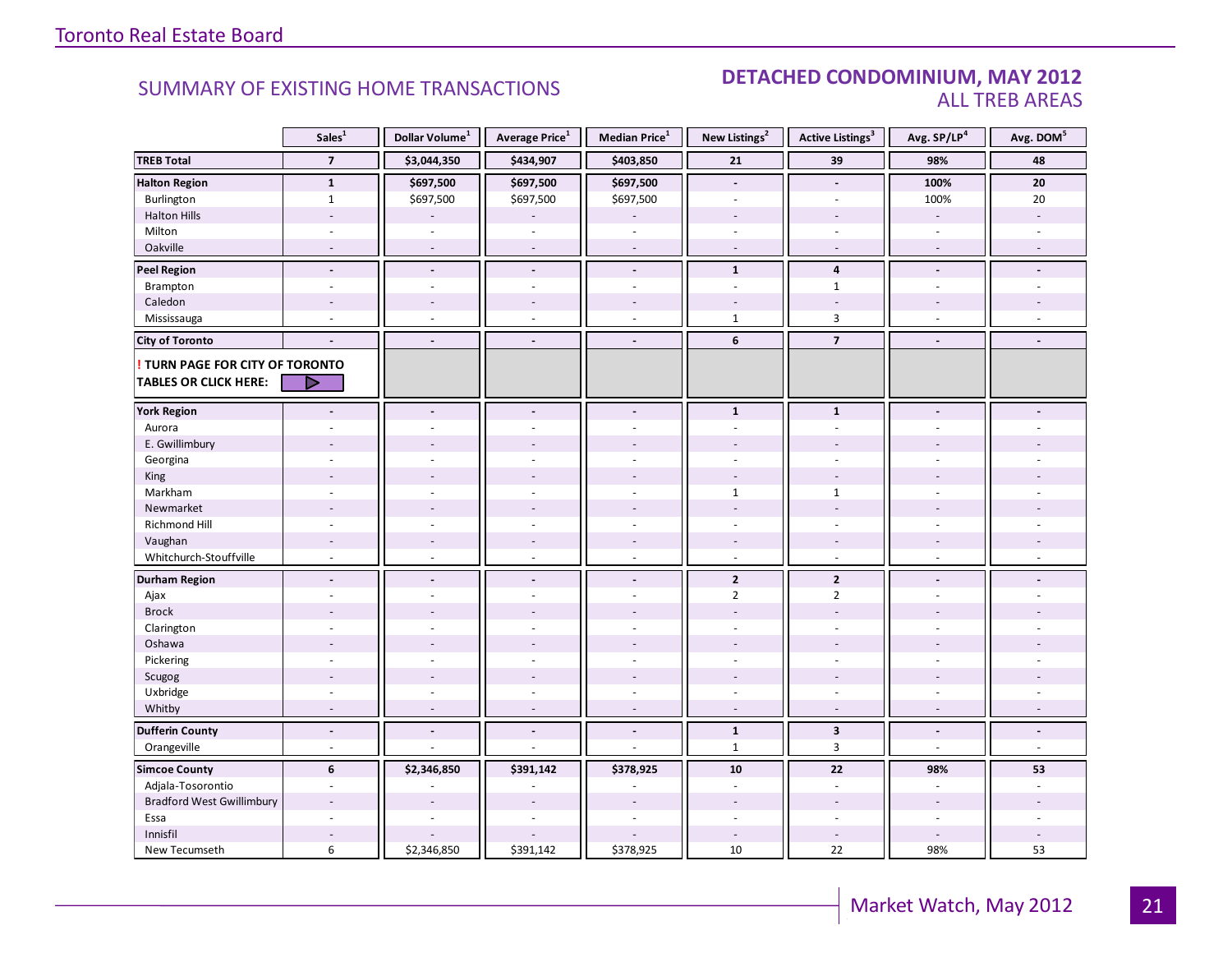### DETACHED CONDOMINIUM, MAY 2012 CITY OF TORONTO MUNICIPAL BREAKDOWN

<span id="page-21-0"></span>

|                              | Sales <sup>1</sup>       | Dollar Volume <sup>1</sup> | <b>Average Price</b> <sup>1</sup> | <b>Median Price</b> <sup>1</sup> | New Listings <sup>2</sup> | <b>Active Listings</b> <sup>3</sup> | Avg. SP/LP4              | Avg. DOM <sup>5</sup> |
|------------------------------|--------------------------|----------------------------|-----------------------------------|----------------------------------|---------------------------|-------------------------------------|--------------------------|-----------------------|
| <b>TREB Total</b>            | $\overline{7}$           | \$3,044,350                | \$434,907                         | \$403,850                        | 21                        | 39                                  | 98%                      | 48                    |
| <b>City of Toronto Total</b> | $\blacksquare$           |                            |                                   |                                  | $\boldsymbol{6}$          | $\overline{7}$                      | $\overline{\phantom{a}}$ | $\blacksquare$        |
| <b>Toronto West</b>          | $\blacksquare$           | $\overline{\phantom{a}}$   | $\blacksquare$                    | $\blacksquare$                   | $\mathbf{1}$              | $\mathbf{1}$                        | $\blacksquare$           |                       |
| Toronto W01                  | $\sim$                   |                            | ä,                                | $\sim$                           | $\sim$                    | $\sim$                              |                          |                       |
| Toronto W02                  | ÷.                       |                            | $\overline{a}$                    |                                  |                           |                                     |                          |                       |
| Toronto W03                  | $\overline{\phantom{a}}$ |                            | $\sim$                            | $\sim$                           | ÷                         | ÷                                   |                          |                       |
| Toronto W04                  |                          |                            |                                   |                                  |                           |                                     |                          |                       |
| Toronto W05                  | $\overline{\phantom{a}}$ |                            |                                   |                                  |                           |                                     |                          |                       |
| Toronto W06                  |                          |                            |                                   | $\sim$                           |                           |                                     |                          |                       |
| Toronto W07                  |                          |                            |                                   | $\bar{a}$                        |                           |                                     |                          |                       |
| Toronto W08                  |                          |                            |                                   |                                  |                           |                                     |                          |                       |
| Toronto W09                  |                          |                            |                                   | $\sim$                           |                           |                                     |                          |                       |
| Toronto W10                  | $\sim$                   | $\sim$                     | $\overline{\phantom{a}}$          | $\sim$                           | $\mathbf{1}$              | $\mathbf{1}$                        | $\sim$                   |                       |
| <b>Toronto Central</b>       | $\overline{\phantom{a}}$ |                            | ÷.                                | $\overline{a}$                   | $\mathbf{1}$              | $\overline{2}$                      |                          |                       |
| Toronto C01                  |                          |                            |                                   |                                  |                           | $\mathbf{1}$                        |                          |                       |
| Toronto C02                  |                          |                            |                                   |                                  |                           |                                     |                          |                       |
| Toronto C03                  | $\overline{a}$           |                            | ÷.                                | $\sim$                           | $\sim$                    | ÷.                                  |                          |                       |
| Toronto C04                  |                          |                            |                                   |                                  |                           |                                     |                          |                       |
| Toronto C06                  |                          |                            |                                   |                                  |                           |                                     |                          |                       |
| Toronto C07                  |                          |                            |                                   |                                  |                           |                                     |                          |                       |
| Toronto C08                  |                          |                            |                                   | $\sim$                           |                           |                                     |                          |                       |
| Toronto C09                  |                          |                            |                                   |                                  |                           |                                     |                          |                       |
| Toronto C10                  |                          |                            |                                   |                                  |                           |                                     |                          |                       |
| Toronto C11                  |                          |                            |                                   |                                  |                           |                                     |                          |                       |
| Toronto C12                  | ÷.                       |                            |                                   | $\sim$                           | $\mathbf{1}$              | $\mathbf{1}$                        |                          |                       |
| Toronto C13                  |                          |                            |                                   |                                  |                           |                                     |                          |                       |
| Toronto C14                  |                          |                            |                                   |                                  |                           |                                     |                          |                       |
| Toronto C15                  | $\overline{\phantom{a}}$ |                            | $\overline{\phantom{a}}$          | $\sim$                           | $\overline{\phantom{a}}$  | $\sim$                              |                          |                       |
| <b>Toronto East</b>          | $\overline{\phantom{a}}$ |                            |                                   |                                  | $\overline{\mathbf{4}}$   | $\overline{\mathbf{4}}$             |                          |                       |
| Toronto E01                  |                          |                            |                                   |                                  |                           |                                     |                          |                       |
| Toronto E02                  |                          |                            |                                   |                                  |                           | $\mathbf{1}$                        |                          |                       |
| Toronto E03                  |                          |                            |                                   |                                  |                           |                                     |                          |                       |
| Toronto E04                  |                          |                            |                                   |                                  |                           |                                     |                          |                       |
| Toronto E05                  |                          |                            |                                   |                                  |                           |                                     |                          |                       |
| Toronto E06                  |                          |                            |                                   |                                  |                           |                                     |                          |                       |
| Toronto E07                  |                          |                            |                                   | $\sim$                           | $\overline{3}$            | $\overline{2}$                      |                          |                       |
| Toronto E08                  |                          |                            |                                   |                                  |                           |                                     |                          |                       |
| Toronto E09                  |                          |                            |                                   |                                  |                           |                                     |                          |                       |
| Toronto E10                  |                          |                            |                                   | $\overline{\phantom{a}}$         | $\overline{\phantom{a}}$  |                                     |                          |                       |
| Toronto E11                  |                          |                            |                                   | $\overline{a}$                   | $\mathbf{1}$              | $\mathbf{1}$                        |                          |                       |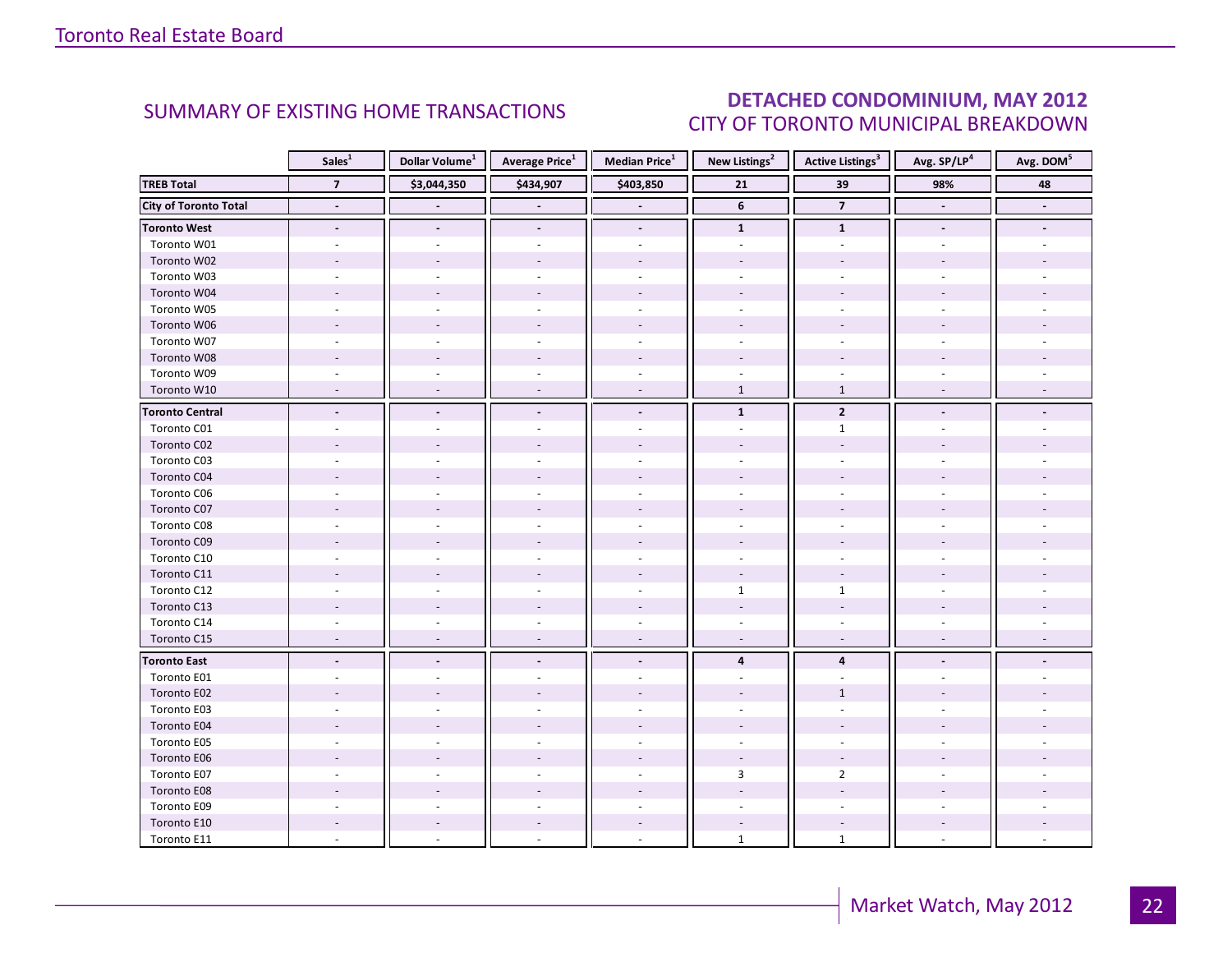#### **Industrial Leasing CO-OWNERSHIP APARTMENT, MAY 2012**<br>ALL TREB AREAS ALL TREB AREAS

|                                  | Sales <sup>1</sup>       | Dollar Volume <sup>1</sup> | Average Price <sup>1</sup> | Median Price <sup>1</sup> | New Listings <sup>2</sup> | <b>Active Listings<sup>3</sup></b> | Avg. SP/LP <sup>4</sup>      | Avg. DOM <sup>5</sup> |
|----------------------------------|--------------------------|----------------------------|----------------------------|---------------------------|---------------------------|------------------------------------|------------------------------|-----------------------|
| <b>TREB Total</b>                | $\overline{\mathbf{3}}$  | \$728,500                  | \$242,833                  | \$230,500                 | 16                        | 23                                 | 97%                          | ${\bf 17}$            |
| <b>Halton Region</b>             | $\overline{a}$           |                            |                            |                           | $\blacksquare$            | $\blacksquare$                     | $\overline{a}$               |                       |
| Burlington                       | ÷.                       |                            |                            |                           | $\overline{\phantom{a}}$  | $\sim$                             | ÷.                           |                       |
| <b>Halton Hills</b>              | $\overline{a}$           | $\sim$                     | $\overline{\phantom{a}}$   | ÷,                        | $\sim$                    | $\overline{a}$                     | $\overline{a}$               |                       |
| Milton                           | ÷.                       | $\sim$                     | $\sim$                     | $\overline{\phantom{a}}$  | $\sim$                    | $\sim$                             | ÷.                           |                       |
| Oakville                         | $\sim$                   | $\sim$                     | $\sim$                     | ÷.                        | $\sim$                    | $\sim$                             | $\sim$                       | $\sim$                |
| <b>Peel Region</b>               | $\overline{\phantom{a}}$ | $\overline{\phantom{a}}$   | $\overline{\phantom{a}}$   | $\frac{1}{2}$             | $\blacksquare$            | $\overline{\phantom{a}}$           | $\overline{\phantom{a}}$     |                       |
| Brampton                         | $\overline{\phantom{a}}$ | $\sim$                     | $\sim$                     | $\overline{\phantom{a}}$  | $\sim$                    | $\overline{\phantom{a}}$           | $\blacksquare$               |                       |
| Caledon                          | $\overline{a}$           |                            |                            |                           |                           |                                    |                              |                       |
| Mississauga                      |                          |                            |                            |                           | ÷,                        | $\overline{a}$                     |                              |                       |
| <b>City of Toronto</b>           | $\overline{\mathbf{3}}$  | \$728,500                  | \$242,833                  | \$230,500                 | 16                        | 23                                 | 97%                          | 17                    |
| ! TURN PAGE FOR CITY OF TORONTO  |                          |                            |                            |                           |                           |                                    |                              |                       |
| <b>TABLES OR CLICK HERE:</b>     | D                        |                            |                            |                           |                           |                                    |                              |                       |
|                                  |                          |                            |                            |                           |                           |                                    |                              |                       |
| <b>York Region</b>               | $\overline{a}$           | $\overline{\phantom{a}}$   | $\blacksquare$             | $\overline{a}$            | $\overline{a}$            | $\blacksquare$                     | $\overline{a}$               |                       |
| Aurora                           |                          |                            |                            | ÷.                        |                           |                                    |                              |                       |
| E. Gwillimbury                   |                          |                            |                            |                           |                           |                                    |                              |                       |
| Georgina                         |                          |                            |                            |                           |                           |                                    |                              |                       |
| King                             |                          |                            |                            |                           |                           |                                    |                              |                       |
| Markham                          | ÷,                       | $\sim$                     |                            | ÷,                        | $\overline{\phantom{a}}$  |                                    | ÷,                           |                       |
| Newmarket                        |                          |                            |                            |                           |                           |                                    |                              |                       |
| Richmond Hill                    |                          |                            |                            |                           |                           |                                    |                              |                       |
| Vaughan                          |                          | $\overline{\phantom{a}}$   | $\bar{a}$                  | $\overline{a}$            | $\overline{\phantom{a}}$  |                                    |                              |                       |
| Whitchurch-Stouffville           | $\sim$                   | ÷.                         | $\sim$                     | $\overline{a}$            | $\sim$                    | $\sim$                             | $\overline{a}$               |                       |
| <b>Durham Region</b>             | $\overline{a}$           | $\sim$                     | $\blacksquare$             | $\blacksquare$            | $\blacksquare$            | $\blacksquare$                     | $\blacksquare$               |                       |
| Ajax                             |                          |                            |                            | ÷,                        | $\sim$                    | $\sim$                             |                              |                       |
| <b>Brock</b>                     |                          |                            |                            |                           |                           |                                    |                              |                       |
| Clarington                       |                          |                            |                            |                           |                           |                                    |                              |                       |
| Oshawa                           |                          |                            |                            |                           |                           |                                    |                              |                       |
| Pickering                        | $\overline{a}$           | ÷,                         |                            | L.                        | $\overline{a}$            | $\overline{a}$                     | ÷.                           |                       |
| Scugog                           |                          |                            |                            |                           |                           |                                    |                              |                       |
| Uxbridge                         | ÷                        | ÷.                         | $\overline{a}$             | ÷.                        | ÷.                        | $\sim$                             | $\overline{a}$               |                       |
| Whitby                           | $\overline{\phantom{a}}$ | $\overline{\phantom{a}}$   | $\overline{a}$             | $\overline{a}$            | $\overline{\phantom{a}}$  | $\overline{\phantom{a}}$           | $\qquad \qquad \blacksquare$ |                       |
| <b>Dufferin County</b>           | ÷.                       | $\Box$                     | $\blacksquare$             | $\overline{a}$            | $\Box$                    | $\overline{a}$                     | $\overline{a}$               | ÷.                    |
| Orangeville                      | $\mathbf{r}$             | ÷.                         | $\sim$                     | ä,                        | $\overline{a}$            | $\sim$                             | $\overline{a}$               | $\sim$                |
| <b>Simcoe County</b>             | $\blacksquare$           | $\overline{a}$             | $\blacksquare$             | $\overline{a}$            | $\overline{a}$            | $\blacksquare$                     | $\overline{a}$               |                       |
| Adjala-Tosorontio                | ÷,                       |                            |                            |                           |                           |                                    |                              |                       |
| <b>Bradford West Gwillimbury</b> |                          |                            |                            |                           |                           |                                    |                              |                       |
| Essa                             | ÷                        |                            |                            | L                         | $\overline{a}$            | $\sim$                             | ÷                            |                       |
| Innisfil                         |                          |                            |                            |                           |                           |                                    |                              |                       |
| New Tecumseth                    | ÷                        | ÷.                         |                            |                           |                           |                                    | ÷,                           |                       |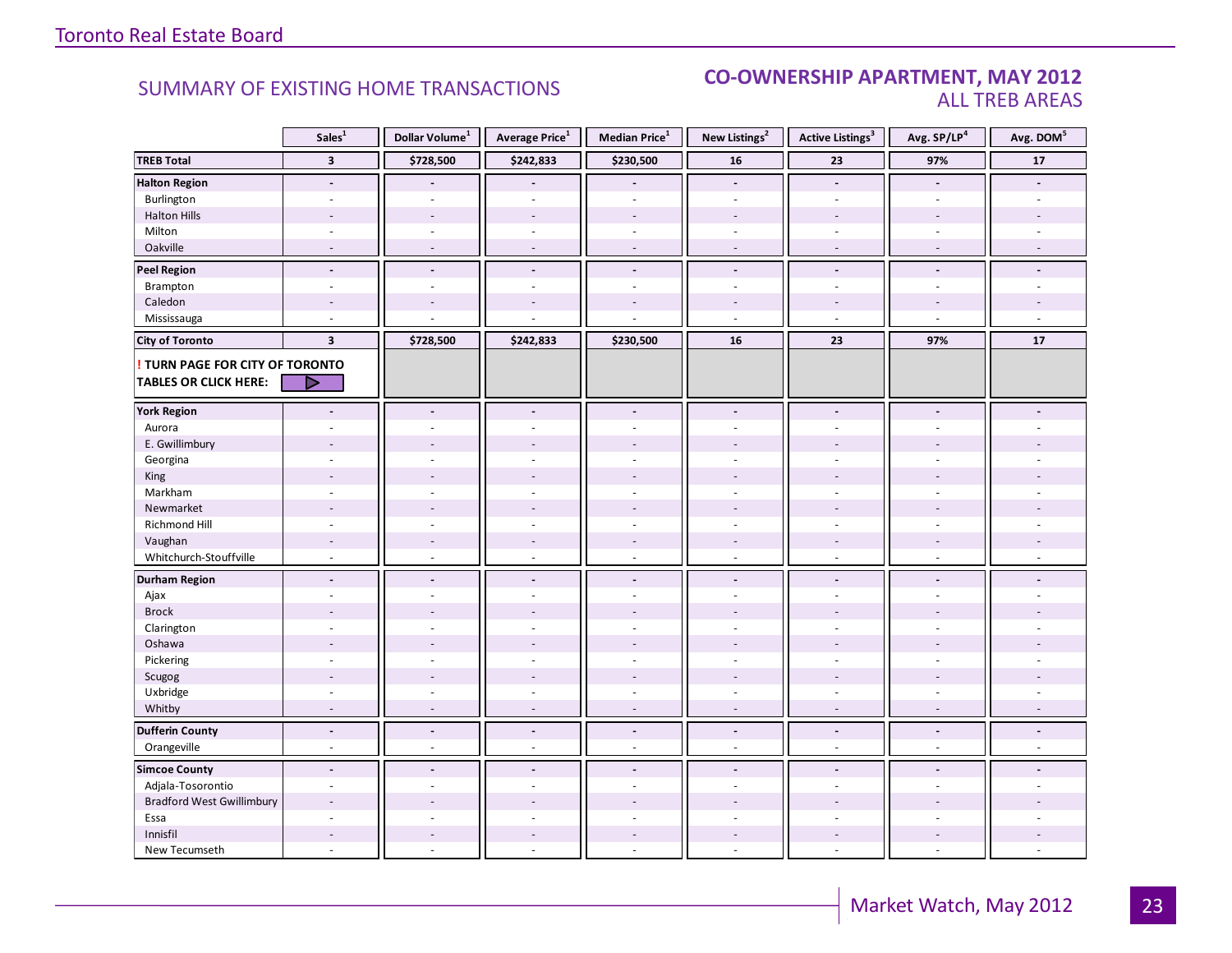#### **ENT MAY 2012** CITY OF TORONTO MUNICIPAL BREAKDOWN **CO-OWNERSHIP APARTMENT, MAY 2012**<br>CITY OF TOPONTO MUNICIPAL PREAKDOMAL

<span id="page-23-0"></span>

|                              | Sales <sup>1</sup>       | Dollar Volume <sup>1</sup> | <b>Average Price</b> <sup>1</sup> | <b>Median Price</b> <sup>1</sup> | New Listings <sup>2</sup> | <b>Active Listings<sup>3</sup></b> | Avg. SP/LP <sup>4</sup>     | Avg. DOM <sup>5</sup> |
|------------------------------|--------------------------|----------------------------|-----------------------------------|----------------------------------|---------------------------|------------------------------------|-----------------------------|-----------------------|
| <b>TREB Total</b>            | $\overline{\mathbf{3}}$  | \$728,500                  | \$242,833                         | \$230,500                        | 16                        | 23                                 | 97%                         | 17                    |
| <b>City of Toronto Total</b> | $\overline{\mathbf{3}}$  | \$728,500                  | \$242,833                         | \$230,500                        | 16                        | 23                                 | 97%                         | $17\,$                |
| <b>Toronto West</b>          | $\blacksquare$           |                            | $\blacksquare$                    | $\overline{\phantom{a}}$         | $\mathbf{1}$              | $\overline{\mathbf{4}}$            | $\overline{\phantom{a}}$    |                       |
| Toronto W01                  |                          |                            |                                   |                                  | $\mathbf{1}$              | $\mathbf{1}$                       |                             |                       |
| Toronto W02                  |                          |                            |                                   |                                  |                           | $\overline{a}$                     |                             |                       |
| Toronto W03                  | ÷.                       |                            |                                   | $\sim$                           | $\sim$                    | $\sim$                             |                             |                       |
| Toronto W04                  |                          |                            |                                   |                                  |                           |                                    |                             |                       |
| Toronto W05                  |                          |                            |                                   |                                  |                           | 3                                  |                             |                       |
| Toronto W06                  |                          |                            |                                   |                                  |                           |                                    |                             |                       |
| Toronto W07                  |                          |                            |                                   |                                  |                           |                                    |                             |                       |
| Toronto W08                  |                          |                            |                                   |                                  |                           |                                    |                             |                       |
| Toronto W09                  |                          |                            |                                   |                                  |                           |                                    |                             |                       |
| Toronto W10                  | $\sim$                   | $\sim$                     | $\mathbf{r}$                      | $\sim$                           | $\overline{\phantom{a}}$  | $\blacksquare$                     | $\omega$                    |                       |
| <b>Toronto Central</b>       | $\overline{\mathbf{3}}$  | \$728,500                  | \$242,833                         | \$230,500                        | 14                        | 18                                 | 97%                         | 17                    |
| Toronto C01                  |                          |                            |                                   |                                  |                           |                                    |                             |                       |
| Toronto C02                  | $\mathbf{1}$             | \$308,000                  | \$308,000                         | \$308,000                        | $\overline{2}$            | $\overline{2}$                     | 98%                         | 9                     |
| Toronto C03                  |                          |                            |                                   |                                  | $\overline{2}$            | $\overline{2}$                     |                             |                       |
| Toronto C04                  |                          |                            |                                   |                                  | $\overline{4}$            | $6\phantom{a}$                     |                             |                       |
| Toronto C06                  |                          |                            |                                   |                                  |                           |                                    |                             |                       |
| Toronto C07                  |                          |                            |                                   |                                  |                           |                                    |                             |                       |
| Toronto C08                  |                          |                            |                                   |                                  | 5                         | 6                                  |                             |                       |
| Toronto C09                  |                          |                            |                                   |                                  |                           |                                    |                             |                       |
| Toronto C10                  |                          |                            |                                   |                                  |                           |                                    |                             |                       |
| Toronto C11                  |                          |                            |                                   |                                  |                           |                                    |                             |                       |
| Toronto C12                  |                          |                            |                                   |                                  |                           |                                    |                             |                       |
| Toronto C13                  |                          |                            |                                   |                                  | $\mathbf{1}$              | $\overline{2}$                     |                             |                       |
| Toronto C14                  | $\overline{2}$           | \$420,500                  | \$210,250                         | \$210,250                        |                           |                                    | 96%                         | 21                    |
| Toronto C15                  | $\overline{\phantom{a}}$ | $\omega$                   | $\overline{\phantom{a}}$          | $\sim$                           | $\overline{\phantom{a}}$  | $\omega$                           | $\mathcal{L}_{\mathcal{A}}$ |                       |
| <b>Toronto East</b>          |                          |                            |                                   |                                  | $\mathbf{1}$              | $\mathbf{1}$                       |                             |                       |
| Toronto E01                  |                          |                            |                                   |                                  |                           |                                    |                             |                       |
| Toronto E02                  |                          |                            |                                   |                                  | $\mathbf{1}$              | $\mathbf{1}$                       |                             |                       |
| Toronto E03                  |                          |                            |                                   |                                  |                           |                                    |                             |                       |
| Toronto E04                  |                          |                            |                                   |                                  |                           |                                    |                             |                       |
| Toronto E05                  |                          |                            |                                   |                                  |                           |                                    |                             |                       |
| Toronto E06                  |                          |                            |                                   |                                  |                           |                                    |                             |                       |
| Toronto E07                  |                          |                            |                                   |                                  |                           |                                    |                             |                       |
| Toronto E08                  |                          |                            |                                   |                                  |                           |                                    |                             |                       |
| Toronto E09                  |                          |                            |                                   |                                  |                           |                                    |                             |                       |
| Toronto E10                  |                          |                            |                                   |                                  |                           |                                    |                             |                       |
| Toronto E11                  |                          |                            |                                   |                                  |                           |                                    |                             |                       |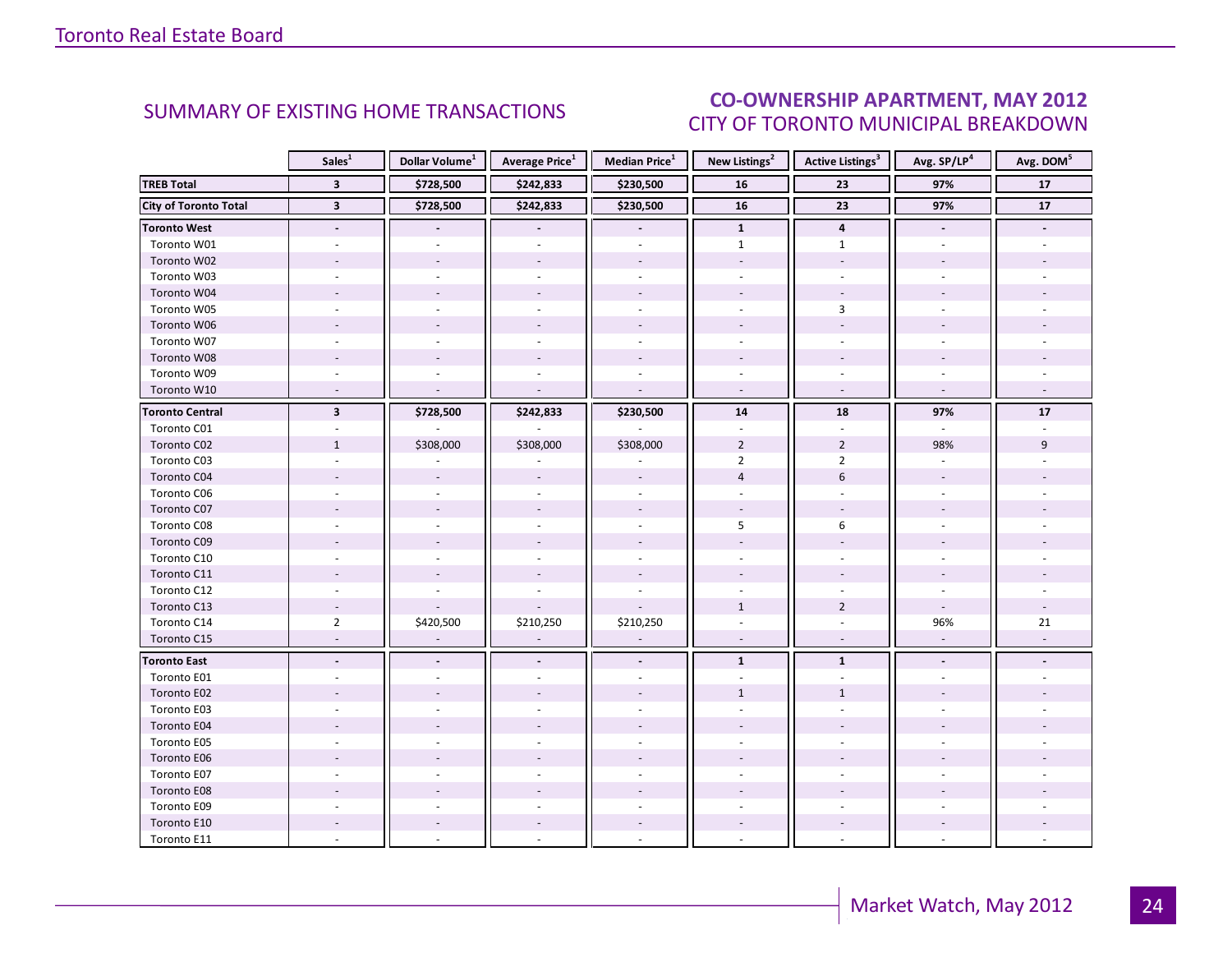#### FOCUS ON THE MLS® HOME PRICE INDEX **INDEX AND BENCHMARK PRICE, MAY 2012**<br>CLICK HERE FOR MORE BACKGROUND INFORMATION ON THE MIS® HPI CLICK HERE FOR MORE BACKGROUND INFORMATION ON THE MLS® HPI AND STATE OF THE STATE OF THE STATE OF THE STATE OF THE STATE OF THE STATE OF THE STATE OF THE STATE OF THE STATE OF THE STATE OF THE STATE OF THE STATE OF THE STA

|                                                               |       | Composite        |                |       | <b>Single-Family Detached</b> |               |                     | <b>Single-Family Attached</b> |                |                          | Townhouse        |                          |                          | Apartment        |                |
|---------------------------------------------------------------|-------|------------------|----------------|-------|-------------------------------|---------------|---------------------|-------------------------------|----------------|--------------------------|------------------|--------------------------|--------------------------|------------------|----------------|
|                                                               | Index | <b>Benchmark</b> | Yr./Yr. % Chg. | Index | <b>Benchmark</b>              | Yr./Yr. % Chg | Index               | <b>Benchmark</b>              | Yr./Yr. % Chg. | Index                    | <b>Benchmark</b> | Yr./Yr. % Chg            | Index                    | <b>Benchmark</b> | Yr./Yr. % Chg. |
| <b>TREB Total</b>                                             | 151.1 | \$460,900        | 7.93%          | 151.0 | \$561,500                     | 9.03%         | 155.2               | \$438,400                     | 8.91%          | 146.6                    | \$321,100        | 7.16%                    | 147.5                    | \$296,200        | 4.91%          |
| <b>Halton Region</b>                                          | 157.6 | \$517,000        | 6.34%          | 155.4 | \$576,300                     | 6.88%         | 157.9               | \$409,800                     | 6.26%          | 159.6                    | \$315,900        | 11.84%                   | $\blacksquare$           |                  |                |
| Burlington                                                    | 166.0 | \$478,400        | 11.11%         | 164.4 | \$561,900                     | 11.68%        | 160.4               | \$382,300                     | 9.49%          | 166.7                    | \$334,800        | 12.56%                   | $\overline{\phantom{a}}$ |                  |                |
| <b>Halton Hills</b>                                           | 150.7 | \$438,800        | 5.61%          | 149.9 | \$479,600                     | 5.34%         | 155.9               | \$384,000                     | 7.52%          | 156.1                    | \$281,400        | 11.58%                   |                          |                  |                |
| Milton                                                        | 151.4 | \$424,600        | 7.07%          | 144.6 | \$503,700                     | 5.70%         | 153.8               | \$384,000                     | 7.03%          | $\sim$                   |                  | ÷                        | $\sim$                   |                  |                |
| Oakville                                                      | 162.9 | \$601,000        | 4.83%          | 161.2 | \$668,100                     | 6.83%         | 164.1               | \$444,200                     | 3.47%          | 159.1                    | \$351,400        | 11.57%                   | $\sim$                   |                  |                |
| <b>Peel Region</b>                                            | 145.2 | \$397,200        | 7.56%          | 146.8 | \$496,900                     | 7.62%         | 147.1               | \$375,400                     | 7.14%          | 147.7                    | \$305,600        | 8.21%                    | 134.0                    | \$230,600        | 7.63%          |
| Brampton                                                      | 138.8 | \$354,100        | 6.69%          | 140.5 | \$410,600                     | 7.83%         | 140.5               | \$331,000                     | 6.12%          | 131.4                    | \$244,100        | 5.63%                    | 117.2                    | \$183,400        | 3.90%          |
| Caledon                                                       | 141.1 | \$502,700        | 4.75%          | 142.6 | \$523,400                     | 5.94%         | 147.3               | \$364,200                     | 7.68%          |                          |                  |                          | $\sim$                   |                  |                |
| Mississauga                                                   | 150.2 | \$419,800        | 8.37%          | 154.9 | \$577,100                     | 7.72%         | 154.1               | \$421,100                     | 8.14%          | 152.6                    | \$327,700        | 9.08%                    | 136.6                    | \$239,200        | 8.24%          |
| <b>City of Toronto</b>                                        | 156.6 | \$513,200        | 7.41%          | 159.4 | \$691,000                     | 9.48%         | 165.5               | \$548,900                     | 9.82%          | 151.7                    | \$366,900        | 6.68%                    | 150.9                    | \$311,600        | 4.50%          |
| TURN PAGE FOR CITY OF TORONTO<br><b>TABLES OR CLICK HERE:</b> |       |                  |                |       |                               |               |                     |                               |                |                          |                  |                          |                          |                  |                |
| <b>York Region</b>                                            | 158.1 | \$542,500        | 10.71%         | 159.0 | \$624,700                     | 12.29%        | 160.3               | \$464,400                     | 11.09%         | 147.2                    | \$375,200        | 6.90%                    | 147.6                    | \$320,700        | 4.16%          |
| Aurora                                                        | 146.9 | \$473,000        | 9.96%          | 145.1 | \$539,100                     | 12.74%        | 150.8               | \$390,300                     | 8.88%          | 134.9                    | \$341,700        | 8.88%                    | 138.6                    | \$288,000        | 1.46%          |
| E. Gwillimbury                                                | 133.8 | \$432,600        | 6.61%          | 133.7 | \$439,200                     | 5.61%         | 141.7               | \$300,000                     | 7.02%          | $\overline{\phantom{a}}$ |                  |                          | $\blacksquare$           |                  |                |
| Georgina                                                      | 142.1 | \$294,900        | 17.15%         | 146.2 | \$301,200                     | 18.67%        | 140.2               | \$276,300                     | 10.83%         | $\sim$                   |                  |                          | $\sim$                   |                  |                |
| King                                                          | 149.7 | \$634,600        | 9.67%          | 150.5 | \$635,000                     | 9.77%         | $\bar{\phantom{a}}$ |                               |                | $\overline{\phantom{a}}$ |                  |                          | $\blacksquare$           |                  |                |
| Markham                                                       | 163.7 | \$563,900        | 10.09%         | 166.7 | \$685,500                     | 12.03%        | 164.6               | \$490,200                     | 10.69%         | 148.8                    | \$369,700        | 6.51%                    | 155.5                    | \$359,600        | 3.32%          |
| Newmarket                                                     | 141.8 | \$418,200        | 6.46%          | 140.2 | \$472,000                     | 5.65%         | 146.3               | \$344,800                     | 8.29%          | 150.9                    | \$304,700        | 12.70%                   | 146.8                    | \$247,200        | $-1.94%$       |
| Richmond Hill                                                 | 166.5 | \$602,800        | 13.19%         | 173.9 | \$736,800                     | 14.86%        | 170.3               | \$515,900                     | 14.53%         | 143.8                    | \$406,600        | 4.20%                    | 147.1                    | \$306,400        | 5.68%          |
| Vaughan                                                       | 156.9 | \$567,200        | 11.28%         | 154.8 | \$644,200                     | 12.66%        | 158.5               | \$482,500                     | 10.84%         | 152.0                    | \$415,300        | 7.50%                    | 139.3                    | \$309,100        | 3.96%          |
| Whitchurch-Stouffville                                        | 153.2 | \$577,600        | 6.46%          | 152.1 | \$583,700                     | 10.54%        | 143.2               | \$393,300                     | 7.83%          |                          |                  | $\omega$                 | ÷                        |                  |                |
| <b>Durham Region</b>                                          | 129.1 | \$303,800        | 6.08%          | 128.7 | \$335,600                     | 5.93%         | 132.6               | \$265,600                     | 6.94%          | 120.1                    | \$197,400        | 1.95%                    | 123.3                    | \$220,600        | 5.20%          |
| Ajax                                                          | 133.3 | \$329,400        | 5.63%          | 134.8 | \$361,000                     | 6.23%         | 139.4               | \$299,800                     | 5.37%          | 118.7                    | \$216,900        | $-3.81%$                 | 121.0                    | \$205,500        | 4.13%          |
| <b>Brock</b>                                                  | 120.2 | \$227,900        | $-7.68%$       | 120.7 | \$229,400                     | $-8.70%$      | 127.9               | \$203,800                     | 10.64%         | $\sim$                   |                  |                          | $\sim$                   |                  |                |
| Clarington                                                    | 125.8 | \$266,200        | 6.61%          | 122.3 | \$293,900                     | 5.89%         | 129.3               | \$246,900                     | 8.47%          | 143.9                    | \$257,600        | 10.02%                   | 124.9                    | \$176,800        | 7.12%          |
| Oshawa                                                        | 123.1 | \$235,600        | 6.58%          | 121.9 | \$259,600                     | 5.72%         | 127.4               | \$213,400                     | 8.61%          | 110.2                    | \$147,400        | 3.28%                    | 132.8                    | \$158,900        | $-3.14%$       |
| Pickering                                                     | 135.3 | \$366,000        | 7.81%          | 139.8 | \$437,300                     | 10.60%        | 139.1               | \$324,200                     | 8.08%          | 125.8                    | \$226,900        | 0.64%                    | 119.5                    | \$234,000        | 5.94%          |
| Scugog                                                        | 123.1 | \$319,500        | $-3.68%$       | 126.6 | \$326,000                     | $-2.31%$      | 118.3               | \$247,600                     | 5.63%          | $\overline{\phantom{a}}$ |                  |                          |                          |                  |                |
| Uxbridge                                                      | 126.1 | \$385,600        | $-2.93%$       | 127.6 | \$395,200                     | $-5.13%$      | 123.3               | \$302,600                     | 1.90%          | $\sim$                   |                  | $\overline{\phantom{a}}$ |                          |                  | ×              |
| Whitby                                                        | 131.9 | \$344,200        | 7.94%          | 130.5 | \$374,900                     | 8.21%         | 130.5               | \$287,900                     | 5.16%          | 121.7                    | \$223,100        | 3.66%                    | 128.3                    | \$250,300        | 6.92%          |
| <b>Dufferin County</b>                                        | 140.5 | \$322,000        | 11.16%         | 145.2 | \$330,900                     | 9.34%         | 143.1               | \$268,200                     | 9.24%          | $\blacksquare$           |                  |                          | $\blacksquare$           |                  |                |
| Orangeville                                                   | 140.5 | \$322,000        | 11.16%         | 145.2 | \$330,900                     | 9.34%         | 143.1               | \$268,200                     | 9.24%          | $\sim$                   | $\sim$           | $\sim$                   |                          | $\sim$           |                |
| <b>Simcoe County</b>                                          | 135.0 | \$286,900        | 7.40%          | 132.7 | \$292,700                     | 7.89%         | 137.6               | \$264,200                     | 5.44%          | $\overline{\phantom{a}}$ |                  |                          | $\blacksquare$           |                  |                |
| Adjala-Tosorontio                                             | 129.0 | \$406,300        | 8.68%          | 128.6 | \$405,500                     | 8.61%         | $\sim$              |                               |                | $\overline{\phantom{a}}$ |                  |                          |                          |                  |                |
| <b>Bradford West Gwillimbury</b>                              | 143.6 | \$356,900        | 7.32%          | 129.9 | \$397,900                     | 7.62%         | 147.1               | \$305,800                     | 6.21%          | $\overline{\phantom{a}}$ |                  |                          | $\sim$                   |                  |                |
| Essa                                                          | 134.7 | \$305,500        | 5.32%          | 133.6 | \$330,500                     | 5.70%         | 136.3               | \$232,200                     | 4.36%          | $\overline{\phantom{a}}$ |                  | $\blacksquare$           | $\overline{\phantom{a}}$ |                  |                |
| Innisfil                                                      | 136.9 | \$253,600        | 9.35%          | 137.5 | \$255,200                     | 9.56%         | 138.6               | \$215,600                     | 8.96%          | $\overline{\phantom{a}}$ |                  |                          | $\sim$                   |                  |                |
| New Tecumseth                                                 | 124.4 | \$287,300        | 4.10%          | 122.7 | \$316,000                     | 4.34%         | 128.5               | \$245,800                     | 3.71%          | $\sim$                   |                  |                          |                          |                  |                |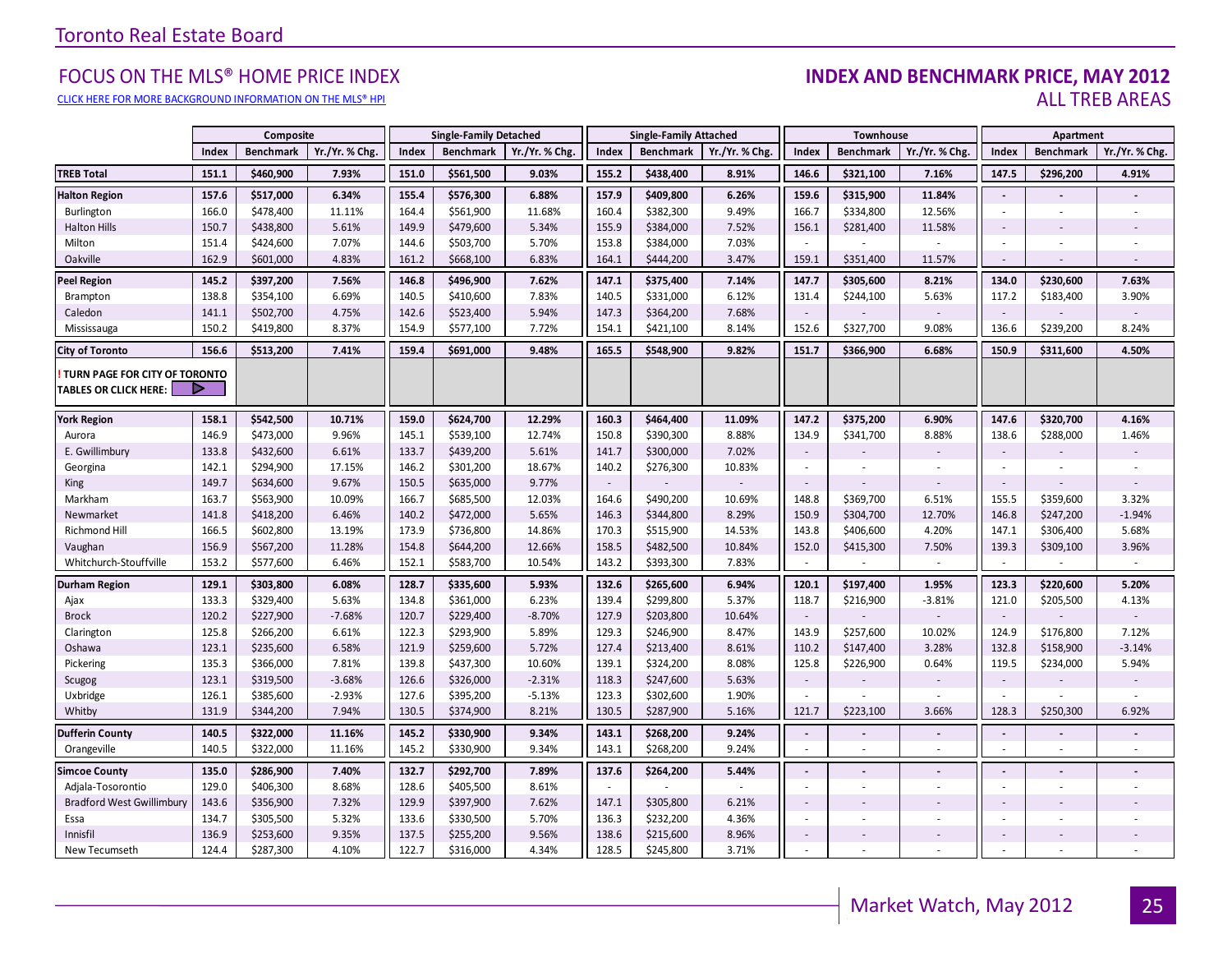# FOCUS ON THE MLS® HOME PRICE INDEX<br>INDEX AND BENCHMARK PRICE, MAY 2012 CLICK HERE FOR MORE BACKGROUND INFORMATION ON THE MLS® HPI CITY OF TORONTO

<span id="page-25-0"></span>

|                        |       | Composite        |                |       | <b>Single-Family Detached</b> |                |       | <b>Single-Family Attached</b> |                |                          | Townhouse        |               |       | Apartment        |                |
|------------------------|-------|------------------|----------------|-------|-------------------------------|----------------|-------|-------------------------------|----------------|--------------------------|------------------|---------------|-------|------------------|----------------|
|                        | Index | <b>Benchmark</b> | Yr./Yr. % Chg. | Index | Benchmark                     | Yr./Yr. % Chg. | Index | <b>Benchmark</b>              | Yr./Yr. % Chg. | Index                    | <b>Benchmark</b> | Yr./Yr. % Chg | Index | <b>Benchmark</b> | Yr./Yr. % Chg. |
| <b>TREB Total</b>      | 151.1 | \$460,900        | 7.93%          | 151.0 | \$561,500                     | 9.03%          | 155.2 | \$438,400                     | 8.91%          | 146.6                    | \$321,100        | 7.16%         | 147.5 | \$296,200        | 4.91%          |
| <b>City of Toronto</b> | 156.6 | \$513,200        | 7.41%          | 159.4 | \$691,000                     | 9.48%          | 165.5 | \$548,900                     | 9.82%          | 151.7                    | \$366,900        | 6.68%         | 150.9 | \$311,600        | 4.50%          |
| Toronto W01            | 161.9 | \$660,700        | 6.79%          | 159.5 | \$822,100                     | 6.40%          | 166.7 | \$643,200                     | 5.77%          | 208.2                    | \$428,700        | 21.12%        | 144.0 | \$336,000        | 2.64%          |
| Toronto W02            | 178.6 | \$644,200        | 19.95%         | 179.4 | \$736,400                     | 17.49%         | 199.9 | \$612,300                     | 23.32%         | 133.5                    | \$368,100        | 9.70%         | 115.0 | \$478,000        | 6.09%          |
| Toronto W03            | 154.1 | \$398,000        | 7.61%          | 154.6 | \$420,400                     | 8.04%          | 157.9 | \$404,500                     | 7.34%          | $\overline{\phantom{a}}$ |                  |               | 134.1 | \$248,700        | $-2.54%$       |
| Toronto W04            | 136.7 | \$358,000        | 8.23%          | 142.9 | \$450,900                     | 7.44%          | 136.6 | \$397,800                     | 2.02%          | 137.4                    | \$334,300        | 9.74%         | 124.3 | \$183,100        | 12.49%         |
| Toronto W05            | 131.7 | \$313,600        | 6.12%          | 138.6 | \$462,100                     | 6.53%          | 131.9 | \$385,800                     | 6.11%          | 128.6                    | \$211,700        | 6.55%         | 121.9 | \$160,100        | 4.28%          |
| Toronto W06            | 146.4 | \$425,000        | 5.55%          | 163.7 | \$519,600                     | 4.60%          | 149.8 | \$454,200                     | $-2.85%$       | 152.6                    | \$449,600        | 11.55%        | 130.3 | \$322,300        | 11.85%         |
| Toronto W07            | 147.9 | \$630,300        | 2.92%          | 157.0 | \$678,500                     | 4.18%          | 149.9 | \$614,700                     | 1.35%          | 122.8                    | \$451,400        | $-15.31%$     | 109.1 | \$442,400        | 2.15%          |
| Toronto W08            | 139.9 | \$569,200        | 2.79%          | 151.1 | \$790,400                     | 1.96%          | 154.1 | \$578,900                     | 0.20%          | 133.1                    | \$325,400        | 9.37%         | 127.7 | \$257,100        | 3.07%          |
| Toronto W09            | 131.3 | \$337,400        | 0.08%          | 152.7 | \$571,300                     | 4.59%          | 135.9 | \$384,700                     | $-2.37%$       | 142.5                    | \$361,500        | 6.34%         | 99.7  | \$127,800        | $-9.86%$       |
| Toronto W10            | 131.1 | \$304,300        | 6.85%          | 140.5 | \$413,400                     | 10.28%         | 138.2 | \$375,500                     | 10.65%         | 112.1                    | \$202,000        | $-6.11%$      | 120.6 | \$184,100        | 2.64%          |
| Toronto C01            | 181.9 | \$451,200        | 10.18%         | 201.2 | \$710,200                     | 17.66%         | 201.6 | \$699,500                     | 17.62%         | 171.6                    | \$515,000        | 8.61%         | 179.1 | \$372,800        | 9.21%          |
| Toronto C02            | 171.8 | \$815,700        | 11.78%         | 161.1 | \$1,276,900                   | 8.78%          | 177.6 | \$934,500                     | 11.77%         | 178.6                    | \$835,200        | 20.43%        | 168.8 | \$470,700        | 13.06%         |
| Toronto C03            | 163.8 | \$843,000        | 9.27%          | 160.5 | \$967,300                     | 7.21%          | 167.3 | \$619,300                     | 10.21%         | $\overline{\phantom{a}}$ |                  |               | 170.5 | \$450,400        | 10.36%         |
| Toronto C04            | 156.1 | \$967,100        | 6.63%          | 157.5 | \$1,101,000                   | 7.29%          | 154.8 | \$740,100                     | 4.81%          | 151.0                    | \$564,100        | 8.24%         | 151.4 | \$359,900        | 7.45%          |
| Toronto C06            | 159.5 | \$631,200        | 10.76%         | 164.4 | \$703,700                     | 13.15%         | 153.7 | \$565,200                     | 14.70%         | 135.5                    | \$369,700        | 1.88%         | 151.4 | \$334,800        | 7.00%          |
| Toronto C07            | 156.3 | \$536,800        | 3.03%          | 171.8 | \$786,500                     | 13.10%         | 160.3 | \$569,700                     | 16.08%         | 127.2                    | \$373,400        | 0.63%         | 148.9 | \$350,700        | $-4.67%$       |
| Toronto C08            | 167.7 | \$431,800        | 4.29%          | 158.4 | \$492,300                     | 3.26%          | 157.3 | \$651,100                     | 3.22%          | 175.1                    | \$531,000        | 0.57%         | 169.2 | \$373,200        | 4.19%          |
| Toronto C09            | 133.7 | \$992,900        | $-4.43%$       | 126.5 | \$1,589,000                   | $-5.53%$       | 143.7 | \$1,169,400                   | 1.70%          | 170.4                    | \$879,600        | 17.84%        | 136.2 | \$451,300        | $-5.42%$       |
| Toronto C10            | 173.8 | \$678,000        | 5.91%          | 159.2 | \$976,900                     | 3.04%          | 168.7 | \$833,200                     | 2.18%          | 221.4                    | \$507,700        | 7.37%         | 175.9 | \$421,500        | 7.13%          |
| Toronto C11            | 137.0 | \$490,900        | $-2.63%$       | 155.1 | \$1,038,400                   | 7.86%          | 164.5 | \$721,800                     | 9.38%          | 114.0                    | \$181,800        | 4.40%         | 122.0 | \$173,600        | $-11.40%$      |
| Toronto C12            | 152.2 | \$1,304,400      | $-5.70%$       | 147.3 | \$1,583,100                   | 1.52%          | 159.3 | \$688,300                     | 2.71%          | 139.1                    | \$471,200        | $-39.44%$     | 170.8 | \$537,200        | $-2.18%$       |
| Toronto C13            | 149.8 | \$552,600        | 6.09%          | 160.3 | \$858,900                     | 10.40%         | 156.2 | \$501,200                     | 15.36%         | 162.7                    | \$463,300        | 11.36%        | 138.4 | \$273,800        | $-1.35%$       |
| Toronto C14            | 166.7 | \$566,500        | 8.18%          | 182.3 | \$989,000                     | 14.44%         | 185.8 | \$906,400                     | 18.72%         | 188.9                    | \$638,300        | 25.68%        | 159.2 | \$400,400        | 4.26%          |
| Toronto C15            | 154.5 | \$516,500        | 7.29%          | 177.7 | \$833,000                     | 13.40%         | 161.5 | \$527,000                     | 12.94%         | 165.9                    | \$408,700        | 10.45%        | 127.8 | \$298,700        | $-3.77%$       |
| Toronto E01            | 180.7 | \$561,200        | 8.07%          | 180.3 | \$607,400                     | 11.71%         | 180.3 | \$565,700                     | 8.48%          | 183.1                    | \$370,300        | $-15.51%$     | 188.6 | \$447,400        | $-1.82%$       |
| Toronto E02            | 167.9 | \$624,600        | 10.39%         | 164.0 | \$722,300                     | 13.10%         | 173.4 | \$578,300                     | 10.66%         | 166.5                    | \$556,600        | $-2.80%$      | 167.8 | \$444,100        | 7.63%          |
| Toronto E03            | 163.3 | \$503,000        | 12.23%         | 169.5 | \$569,400                     | 15.62%         | 154.4 | \$502,800                     | 6.12%          | $\overline{\phantom{a}}$ |                  |               | 139.3 | \$208,400        | 5.37%          |
| Toronto E04            | 148.9 | \$373,800        | 9.81%          | 157.3 | \$464,500                     | 12.36%         | 152.6 | \$370,300                     | 7.09%          | 153.8                    | \$332,400        | 7.40%         | 136.8 | \$207,200        | 9.79%          |
| Toronto E05            | 143.1 | \$382,700        | 3.55%          | 158.7 | \$560,400                     | 9.90%          | 156.7 | \$431,900                     | 7.48%          | 140.4                    | \$305,200        | 7.26%         | 127.3 | \$250,100        | $-5.84%$       |
| Toronto E06            | 169.1 | \$477,800        | 13.64%         | 169.9 | \$485,600                     | 13.57%         | 171.9 | \$406,600                     | 12.87%         |                          |                  |               | 153.1 | \$337,600        | 5.95%          |
| Toronto E07            | 149.6 | \$368,800        | 10.49%         | 161.0 | \$526,900                     | 11.42%         | 159.3 | \$416,400                     | 12.26%         | 151.5                    | \$327,600        | 12.98%        | 128.0 | \$219,200        | 4.07%          |
| Toronto E08            | 147.4 | \$361,200        | 9.02%          | 160.9 | \$502,300                     | 13.07%         | 152.8 | \$391,100                     | 5.16%          | 146.3                    | \$296,200        | 10.17%        | 120.0 | \$191,600        | $-1.23%$       |
| Toronto E09            | 140.9 | \$340,200        | 6.10%          | 150.2 | \$427,500                     | 8.53%          | 146.7 | \$360,000                     | 8.75%          | 131.5                    | \$242,300        | 8.05%         | 132.0 | \$247,600        | 2.48%          |
| Toronto E10            | 146.7 | \$415,300        | 8.51%          | 149.4 | \$478,200                     | 9.45%          | 152.1 | \$395,600                     | 9.90%          | 139.5                    | \$244,300        | 13.32%        | 98.3  | \$158,400        | $-13.92%$      |
| Toronto E11            | 137.9 | \$304,000        | 3.68%          | 152.1 | \$422,400                     | 6.29%          | 144.3 | \$327,400                     | 7.53%          | 108.3                    | \$212,800        | 1.12%         | 120.1 | \$179,300        | 2.83%          |